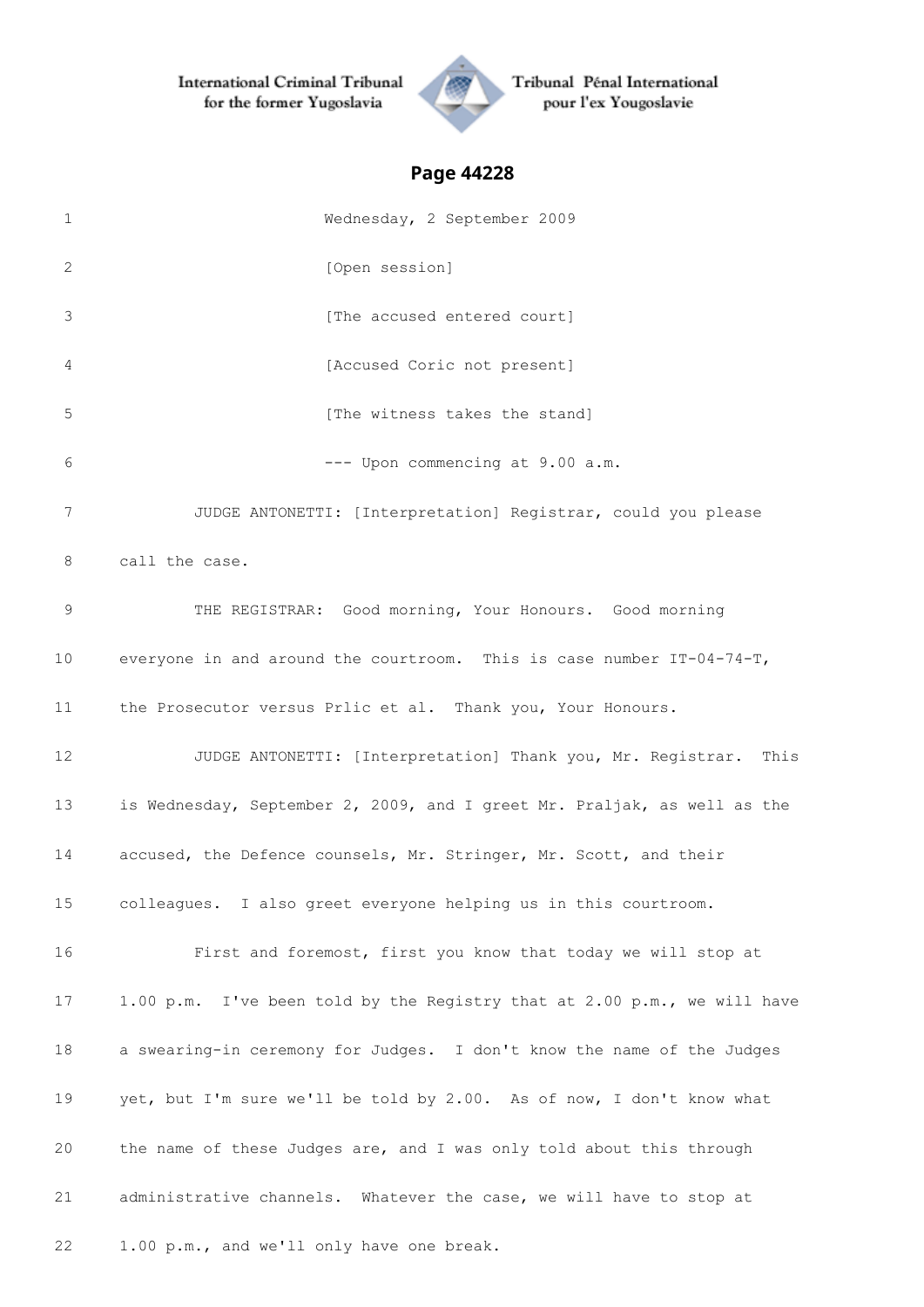| 23 |  |  | However, Mr. Praljak, if during the hearing you feel that you         |  |  |  |
|----|--|--|-----------------------------------------------------------------------|--|--|--|
| 24 |  |  | need to be excused for a minute, just tell us and we'll just wait for |  |  |  |
| 25 |  |  | your return while looking at the documents in order not to waste any  |  |  |  |

# **Page 44229**

time.

| 2               | That was the first thing I had to say. Then last week we said             |
|-----------------|---------------------------------------------------------------------------|
| 3               | that we would take stock of the situation to know exactly when            |
| 4               | Mr. Praljak's witness will come once all cross-examinations are finished. |
| 5               | Of course everything -- it all depends on how much time Mr. Stringer      |
| 6               | still needs, and depends also on the time used for redirect, for Judges'  |
| 7               | questions, and possibly questions from other counsels.                    |
| 8               | Mr. Stringer, you told us that you still had a few binders to go          |
| 9               | through. When do you think you could be done?                             |
| 10              | MR. STRINGER: Good morning, Mr. President, Your Honours, and              |
| 11              | Counsel. My best estimate is of course heavily dependent upon the amount  |
| 12 <sup>°</sup> | of questions and interventions that come elsewhere -- come from           |
| 13              | elsewhere, but we -- as I've indicated before, we've got -- there are     |
| 14              | going to be ten lists or ten binders. We're just about to finish with     |
| 15              | number eight. We're going to be moving into number nine shortly, and I'd  |
| 16              | like to be largely through number nine today, again recognising that it's |
| 17              | a short day, so maybe that's too optimistic.                              |
| 18              | I would like to be very close to the end by the finish of                 |
| 19              | tomorrow's proceedings. I think I'll probably continue over into Monday,  |

but I should say as I've indicated before, there's going to be a small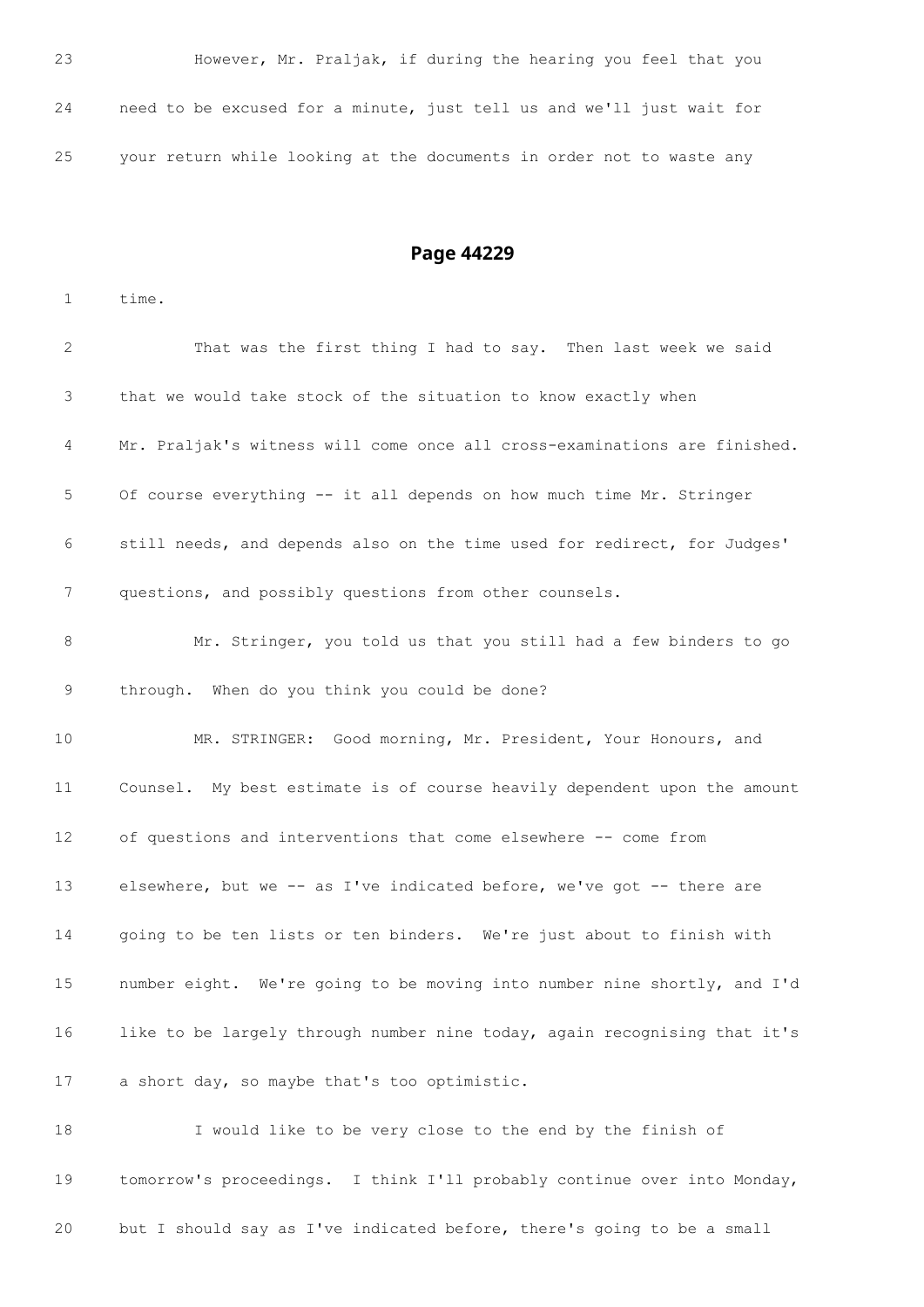number of documents after the list number ten, but those are more related to smaller issues or loose ends, as we would say in English. So I am determined to wrap up the cross-examination at some point on Monday. JUDGE ANTONETTI: [Interpretation] Very well.

Mr. Kovacic, if I understood you correctly, you said you needed

**Page 44230**

two hours. Is that it?

 MR. KOVACIC: [Interpretation] I think so, yes, Your Honour. Don't hold me to that, but as things now stand, for redirect I think that will be -- that is about right, and bearing in mind other people's time and our time, approximately two hours. However, as we're on the subject, for us to sift through the topics for redirect, we should like to request that upon completion of the Prosecution's cross-examination and any additional questions from the Judges, because you said you will have some minor issues with respect to the map but perhaps you want to ask about other things, too, we should like to ask for a break to give us time to sift through the possible topics for redirect so that we could be as concise as possible and prepare all the right documents necessary. So once the cross is completed and once Your Honours have asked all your questions, we should like to have one day's rest free to prepare our material. Thank you. JUDGE ANTONETTI: [Interpretation] Very well. As far as Judges'

 questions are concerned, on my behalf it will be very short. I will just ask Mr. Praljak to comment the maps that he drew at my request, deal with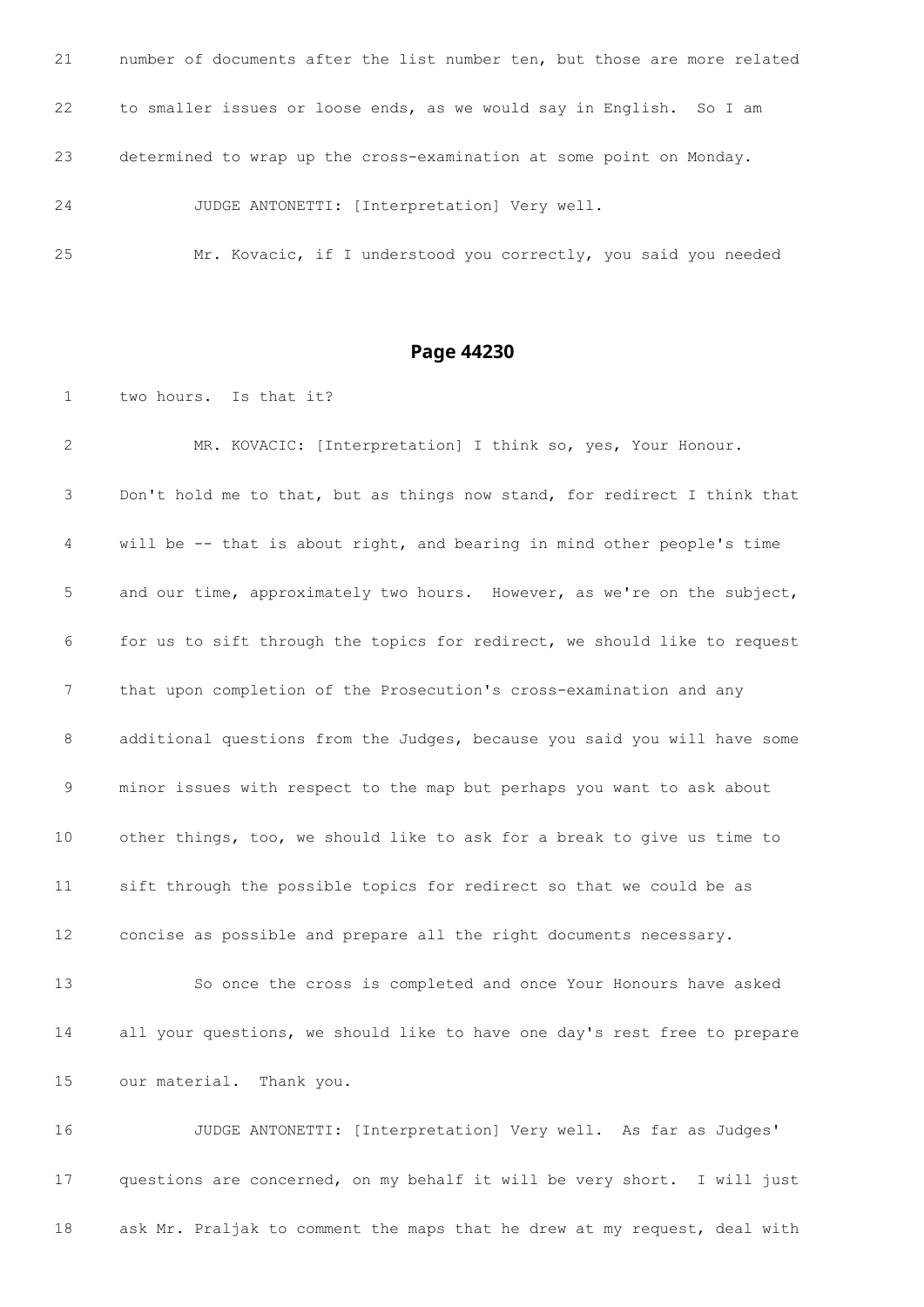the location of the JNA before the conflict started, and have to deal with the position of HV troops when they had to intervene because of Dubrovnik, and then also the position of the HVO and the ABiH over time during 1992 and 1993 as he knew this position, according to his knowledge of it. So it should be short, because Mr. Praljak will just show us the maps, tell us this is where the troops were located and so forth and so on, and that will be it. So I do not need a lot of time. However, what

#### **Page 44231**

 I do not know is whether the other counsels are going to want to take the floor for redirect. Remember that the Trial Chamber said that this would be deducted from their own time. But as of now I'm in the dark. I don't know anything.

Mr. Karnavas, could you keep --

 MR. KARNAVAS: Good morning, Mr. President; good morning, Your Honours; good morning to everyone in and around the courtroom. 8 I take it, it was a slip of the tongue when you said redirect. 9 We did cross, so -- and whether we are entitled to re-cross, that's another point.

 I don't foresee the possibility of -- of going and asking General Praljak any additional questions. I would, however, invite the Court to seriously consider having a cut-off date by which the testimony of General Praljak would be finished and when the next witness would begin for scheduling purposes. And it would seem to me, based on what I'm hearing, that by Thursday perhaps the next witness -- or the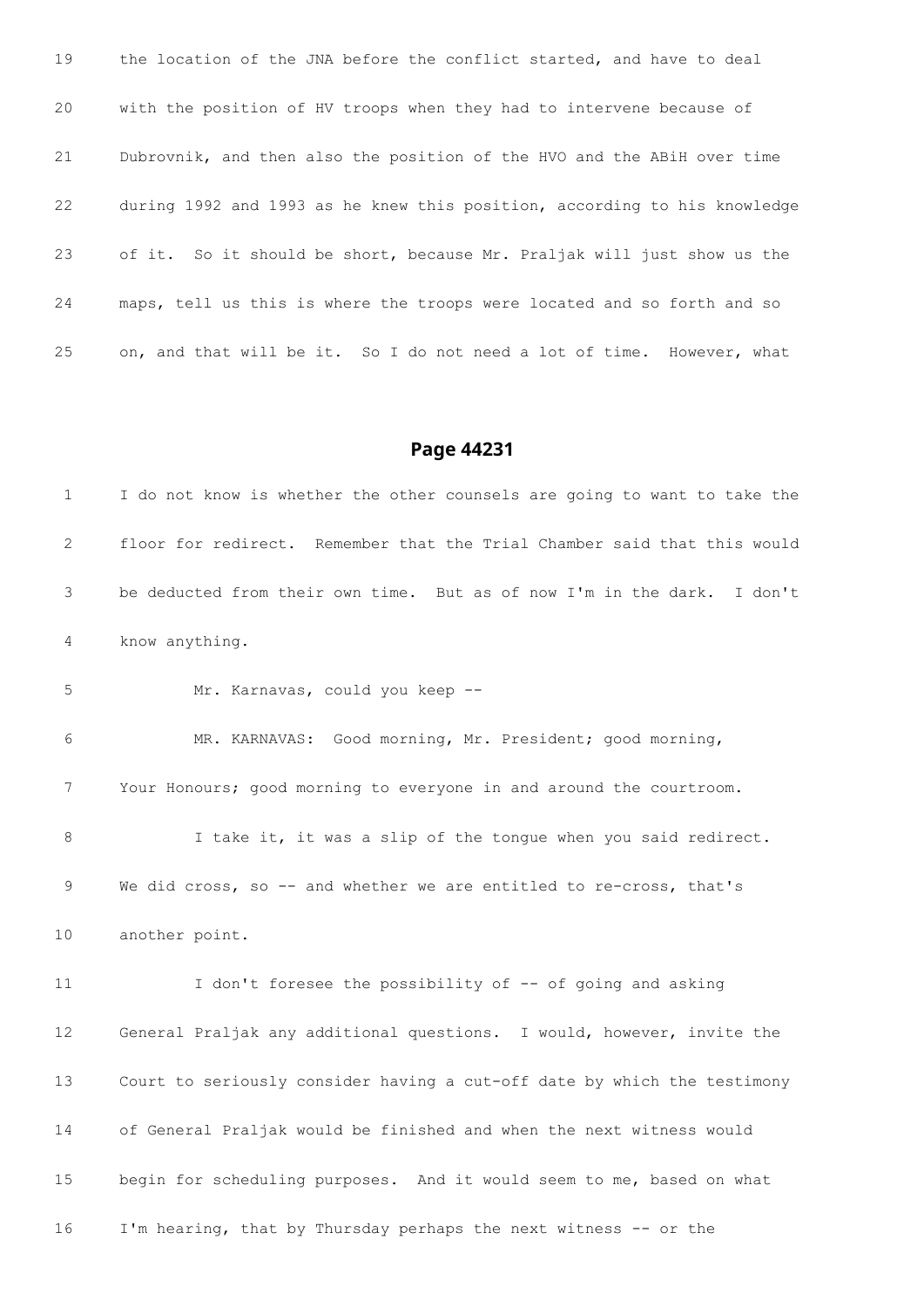following Monday the next witness should be coming. I'm only saying this for my own scheduling purposes, and I don't wish to interfere with the 19 Praljak Defence team, but I do think that, you know, we need to manage our time outside of this particular witness. So to that extent I would invite the Trial Chamber to seriously consider, you know, giving -- inviting the Praljak team to designate when their following witness would be coming, who is, as I understand, an expert and will require some significant preparation time.

JUDGE ANTONETTI: [Interpretation] Stojic Defence, please. Will

### **Page 44232**

 you have questions after this cross-examination? MS. NOZICA: [Interpretation] Good morning, Your Honours. I have to say this is how we understood it: We understood the Trial Chamber to say that any additional questions in the cross can relate to that portion of questions which the Trial Chamber will ask after the cross-examination by the Prosecution.

 Now, since at this point in time we cannot know whether and what issues will be raised, whether they'll have anything to do with the Stojic Defence after the cross-examination by the Prosecutor, I can't give you a precise answer now and tell you whether I will or not, but if I need to ask additional questions, it will be just brief and will be related to the Judges' questions. Thank you.

 JUDGE ANTONETTI: [Interpretation] Very well. In order to ensure that everything is clear, this can only be an additional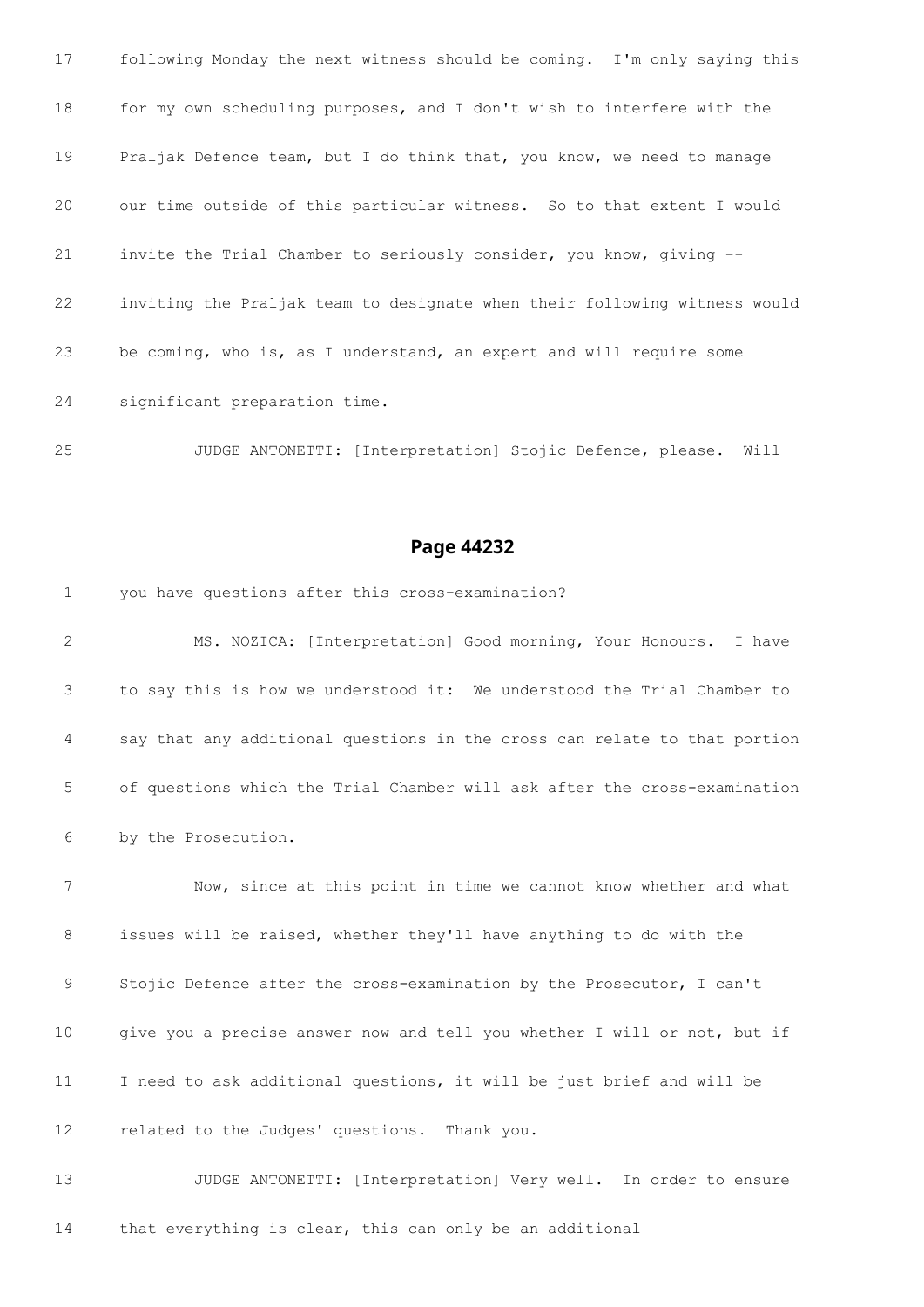cross-examination by the other teams. According it our guidelines, this was not authorised except under exceptional circumstances and with leave by the Trial Chamber. This is in paragraph 2 of the guidelines. So the Trial Chamber must give its approval. But so far the Trial Chamber had said that in principle they would agree, but that the time taken for these additional questions would be deducted from your own time. But you're telling us that you don't know as of now how long you will need. What about Mr. Petkovic's Defence? MS. ALABURIC: [Interpretation] Good morning, Your Honours. Just briefly from the Petkovic Defence. We do not intend to additionally

examine General Praljak, but if we need to clarify certain points because

| $\mathbf 1$ | the explanations given were not full enough, we might need one or two     |
|-------------|---------------------------------------------------------------------------|
| 2           | minutes and that's all. Thank you.                                        |
| 3           | JUDGE ANTONETTI: [Interpretation] Mr. Coric --                            |
| 4           | MS. TOMASEGOVIC TOMIC: [Interpretation] Thank you, Your Honour.           |
| 5           | As things now stand, our answer is the same as that given by the previous |
| 6           | Defence, that is to say that we don't believe we'll have any questions at |
| 7           | this point, but if necessary, just briefly. Thank you.                    |
| 8           | MR. IBRISIMOVIC: [Interpretation] Thank you, Mr. President.<br>The        |
| 9           | Pusic Defence does not intent to question General Praljak.                |
| 10          | JUDGE ANTONETTI: [Interpretation] Mr. Kovacic, if I understood            |
| 11          | things correctly the Prosecutor will be finished on Monday. I will have   |
| 12          | a lot of questions, and then you will need at least one day to prepare    |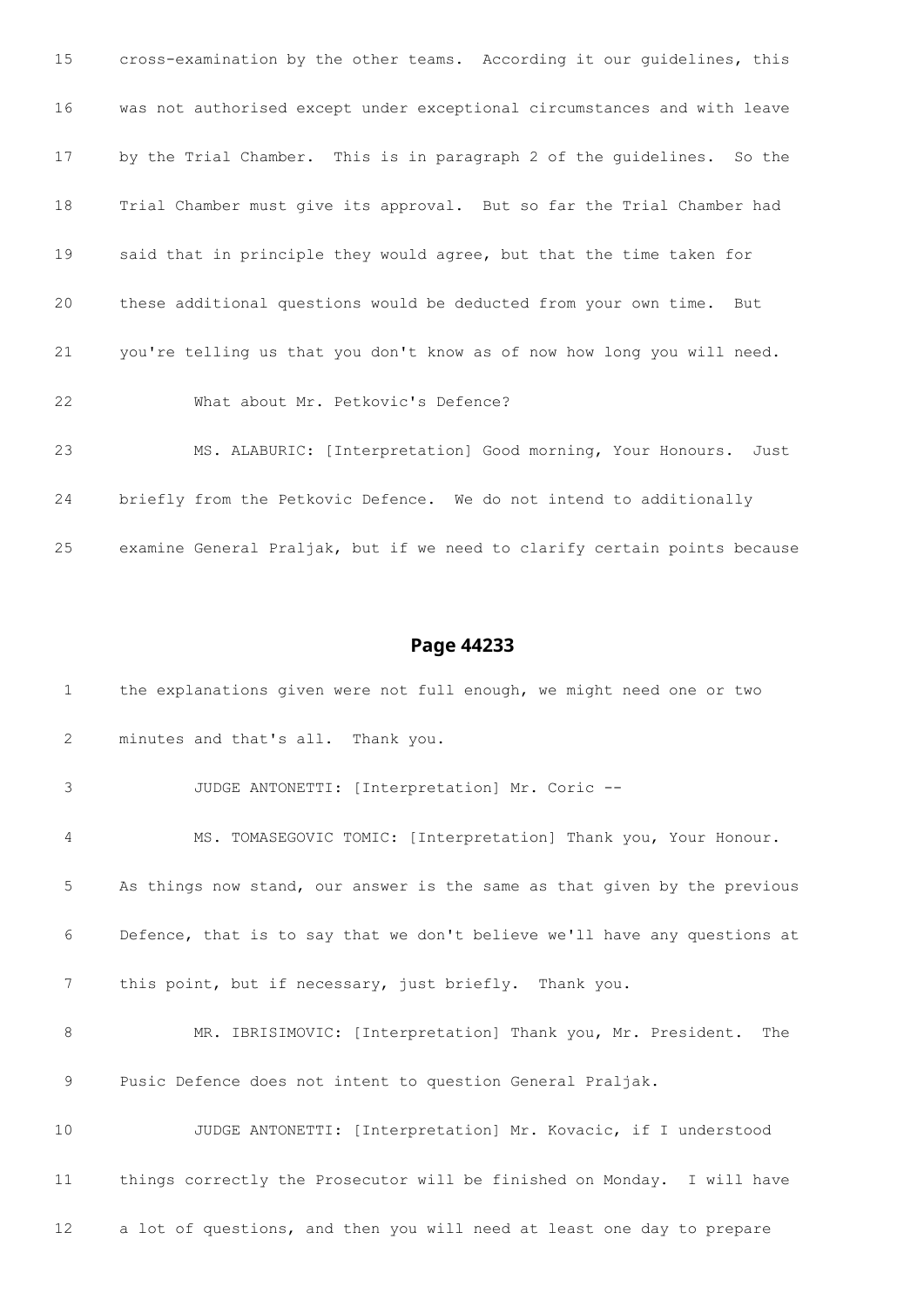for your two hours, which means that on Tuesday we would not sit, and you can ask your questions on Wednesday, your additional questions on Wednesday for two hours, and your witness could come on Wednesday after you're done with your questions to Mr. Praljak. Is that it? THE INTERPRETER: Microphone, please, Counsel. MR. KOVACIC: [Interpretation] Yes, Your Honour. I think your assessment is very realistic, and this afternoon I will issue a new calendar and send it out to everyone to see if that's it, if I've got it right, and then we might have the first witness on that Thursday, Thursday the 10th of September, although I have to mention that we are keeping him unnecessarily during the week, and perhaps it would be more logical to have him come in on Monday. But, yes, I can call him in for Thursday -- or, rather, I made a mistake. Wednesday. I meant to say

### **Page 44234**

 Wednesday. Thank you. JUDGE ANTONETTI: [Interpretation] Very well. Mr. Stringer, I think you've understood correctly. Theoretically you should be done on Monday. Tuesday the Defence will prepare itself for the additional questions and then we'll ask the questions for two hours and then we'll have the expert witness. MR. STRINGER: Mr. President, I had one question about the 8 status, the status of the testimony and the maps that the general's going to be talking about after the cross-examination's finished, because I will be honest, we have not -- I have not yet -- I've not yet examined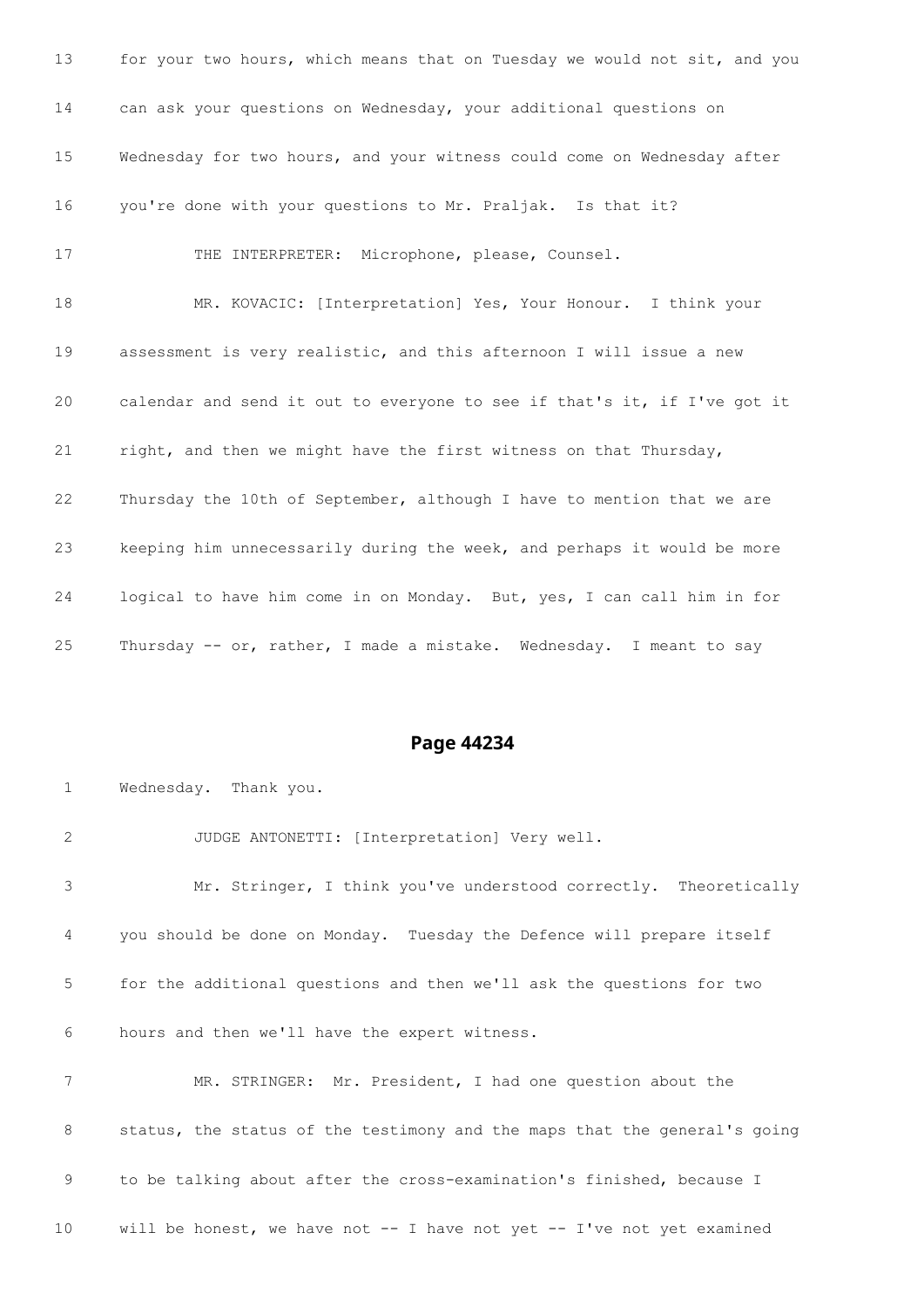them closely. I'm not sure whether the intention is that they would be admitted into evidence and that General Praljak's testimony about the maps would be something that the Trial Chamber would consider at the end of the trial.

 I do recall the Prosecution very early in the cross put to the general that he'd submitted a misleading map that did not contain all pertinent information about HVO positions at Makljen Ridge in January of 1993.

 So just to say that it's possible that the Prosecution, or perhaps another party, I don't know, might -- might want or take the position that they are entitled to cross-examine General Praljak on these maps that he did not, you know, present or talk about at any point during his direct examination.

 I hate to say it and I hope it's not necessary, but I think it's a point that has to be raised.

### **Page 44235**

 JUDGE ANTONETTI: [Interpretation] Yes. Let's rewind for a minute. During the pre-trial stage, I talked with Mr. Scott - unfortunately I hadn't met with you at the time - but I told him that at the time that we -- that in this kind of trial we needed maps with the position of troops on the field, and I had made a reference to the Nuremberg trial. They had maps there, maps that were posted on the walls in the courtrooms. Unfortunately, this proposal was not agreed on and no one decided to have these maps.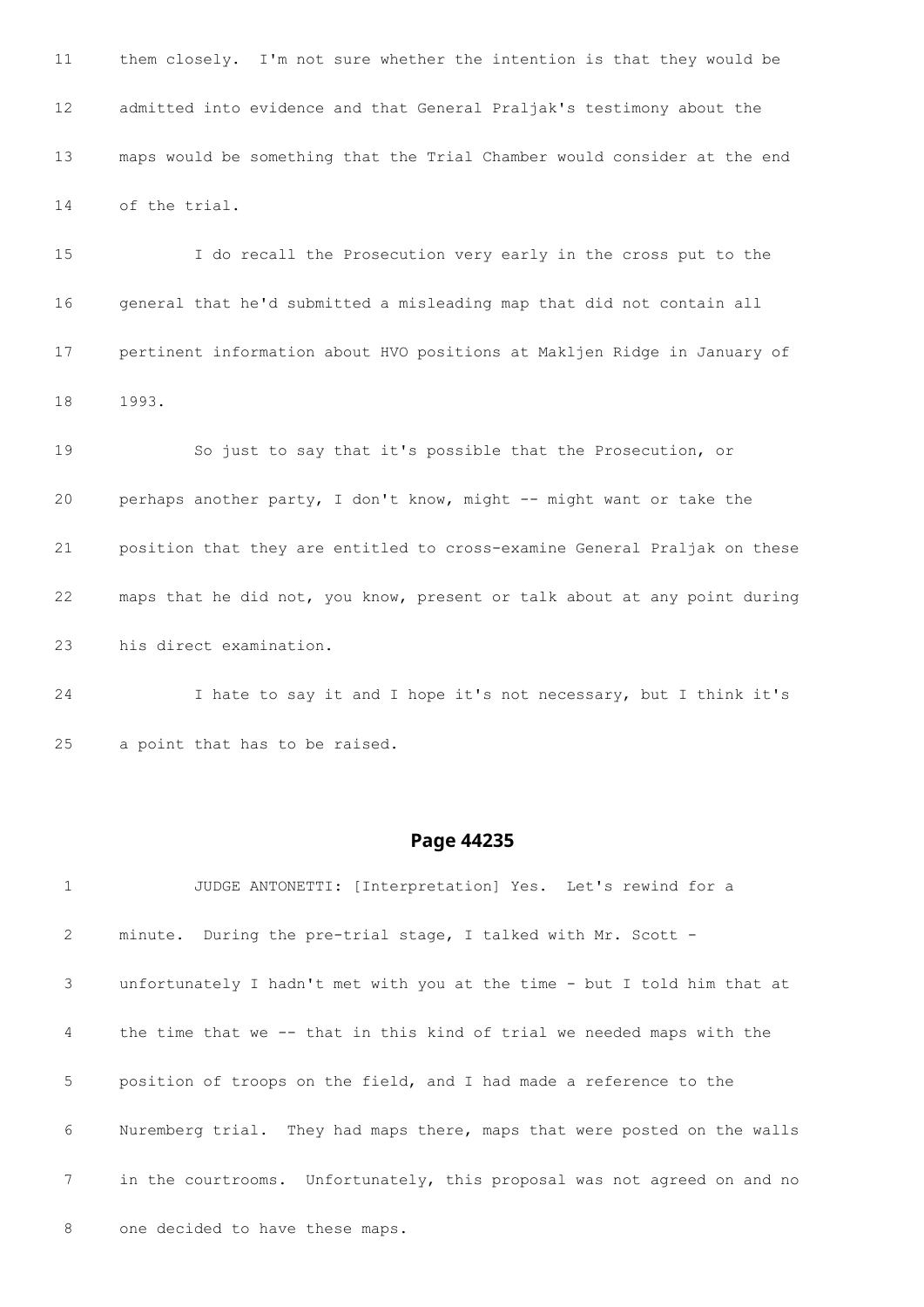I must say that at the time, I had a good number of technical meetings with the Registry at the time to see if that would be possible. During Mr. Praljak's testimony lately, there's been a good number of problems regarding the positioning of the troops. You just talked about the fact that you challenged the position of troops on the Makljen Ridge. There was also problems as the position of the HV during the conflict. Mr. Praljak did recognise that the Croatian Army at the 16 point -- at one point in time had entered and then had withdrawn, but it would be nice -- the best is to know everything about it and to know exactly where the troops were positioned in the field at the time, knowing where the HVO was, where the ABiH was, and thanks to this, you know, we can have a better idea of the situation at the time. Since no one thought about it neither Prosecution or Defence, I decided that it might be useful to at least have a few maps in order to see more clearly into this issue. So over the break, over the summer recess, because he had to stay, unfortunately, I asked Mr. Praljak to

prepare these maps, and obviously he did.

#### **Page 44236**

 Now, following the question that had already been put in terms of additional questions, I wanted to also put questions to Mr. Praljak on these maps. So we will have the maps that he drafted, and he will say such units was here, such -- another unit was positioned in another place and so forth and so on. He will also give us his point of view.

Defence, if need be, will tender these maps. Of course, the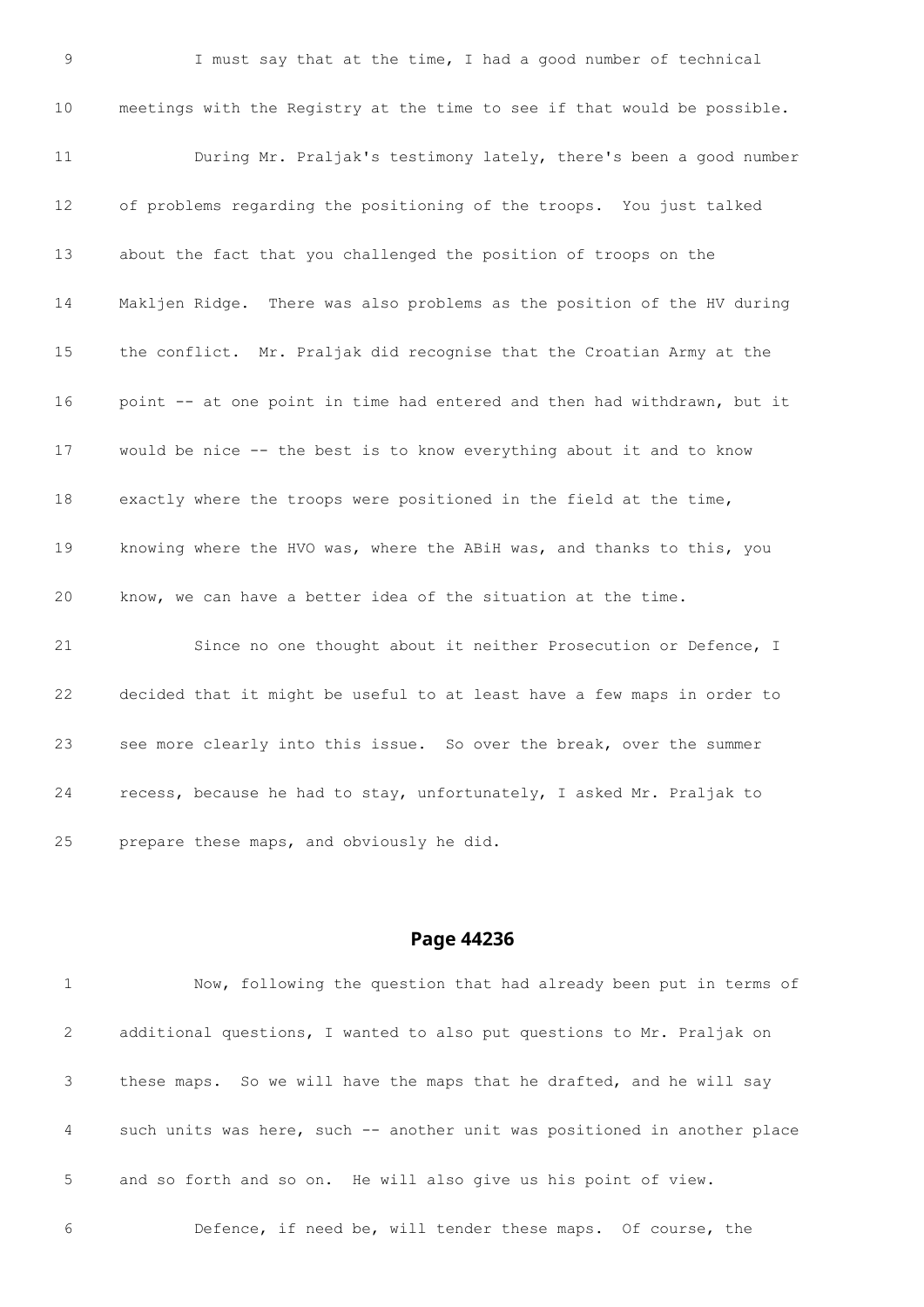other parties can object, the Prosecution can object, and the Trial Chamber will issue its decision. That is one way to do things in terms of procedure.

 Second possibility, the Trial Chamber could decide either to admit or not to admit these maps. Of course, the Trial Chamber will need to have a unanimous majority decision on this. So the maps might not be admit because my fellow Judges might think they're totally pointless. You're talking about status of these maps. Well, as of now I can't tell what you status they will have. If the Trial Chamber decides to admit them, then they will become evidence, but the Prosecutor could also require -- tender these maps because he might think that they're useful after all. So before talking about the possible status of these maps, first let's look at them and see whether they're relevant. As of now I have no

maps.

Did this meet your concern?

Yes, Mr. Scott.

MR. SCOTT: Good morning, Mr. President, each of Your Honours,

idea, and we'll only be able to make a decision on this when we see those

#### **Page 44237**

 and all those in and around the courtroom. This perhaps gives me a rare opportunity for some time to get on my feet and at least say a few words. Since, Your Honour, Mr. President, you mentioned having raised the issue of maps before earlier, much earlier in the case and mentioned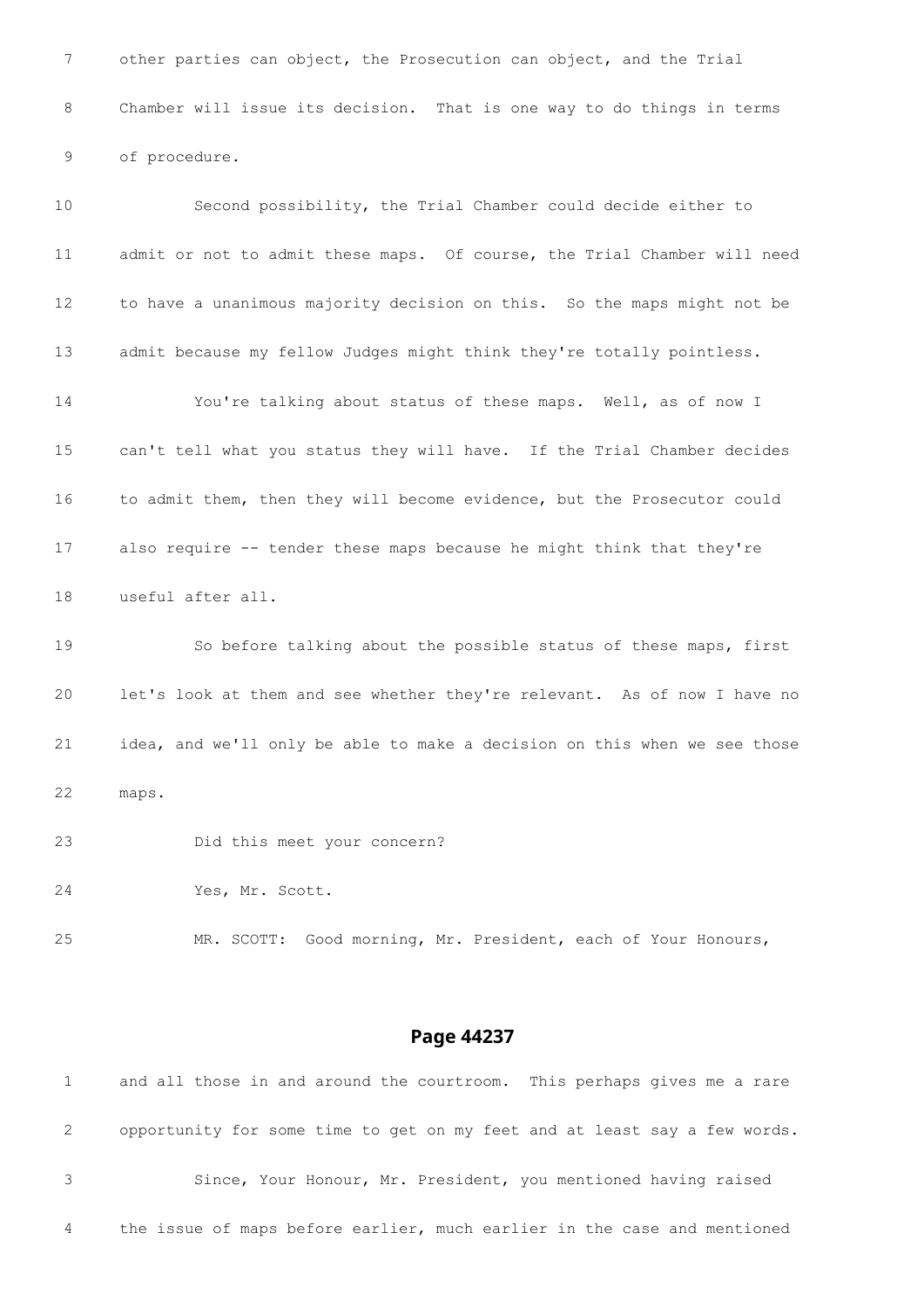me by name, let me just ever so briefly respond to that just to put into context this -- this question and then bring it up to the current time. I am mindful, Your Honour, of the comments that the President, in 8 particular, made earlier in the case about the maps. Unfortunately, there are two -- well, there's two responses to that, neither of which are critical of the President's position of course at all, but simply to explain where the Prosecution has been coming from on this topic. First of all, is all the parties are aware and as the Chamber is certainly aware, there have been severe time limitations in this case. I virtually say that there's probably not a single topic or a single party in this case that would not at various times have wished to have substantially more time to address various issues. There are simply consequences, unfortunately, to time limitations. And virtually every day, virtually every day by all counsel something is let go, something is let pass because we can't get to everything. So one issue or one constraint has been the time limitations on this case. Again, I don't say that in the sense of criticism, but just simply as a matter of reality.

 Secondly, Your Honour, and more substantively, I do think it's fair for the Prosecution to point out that while we would understand the possible value of the maps and that sort of thing as context, the

#### **Page 44238**

 Prosecution does not see this case, has never seen this case, as a case primarily about the conduct of armed conflict. Whether or not -- where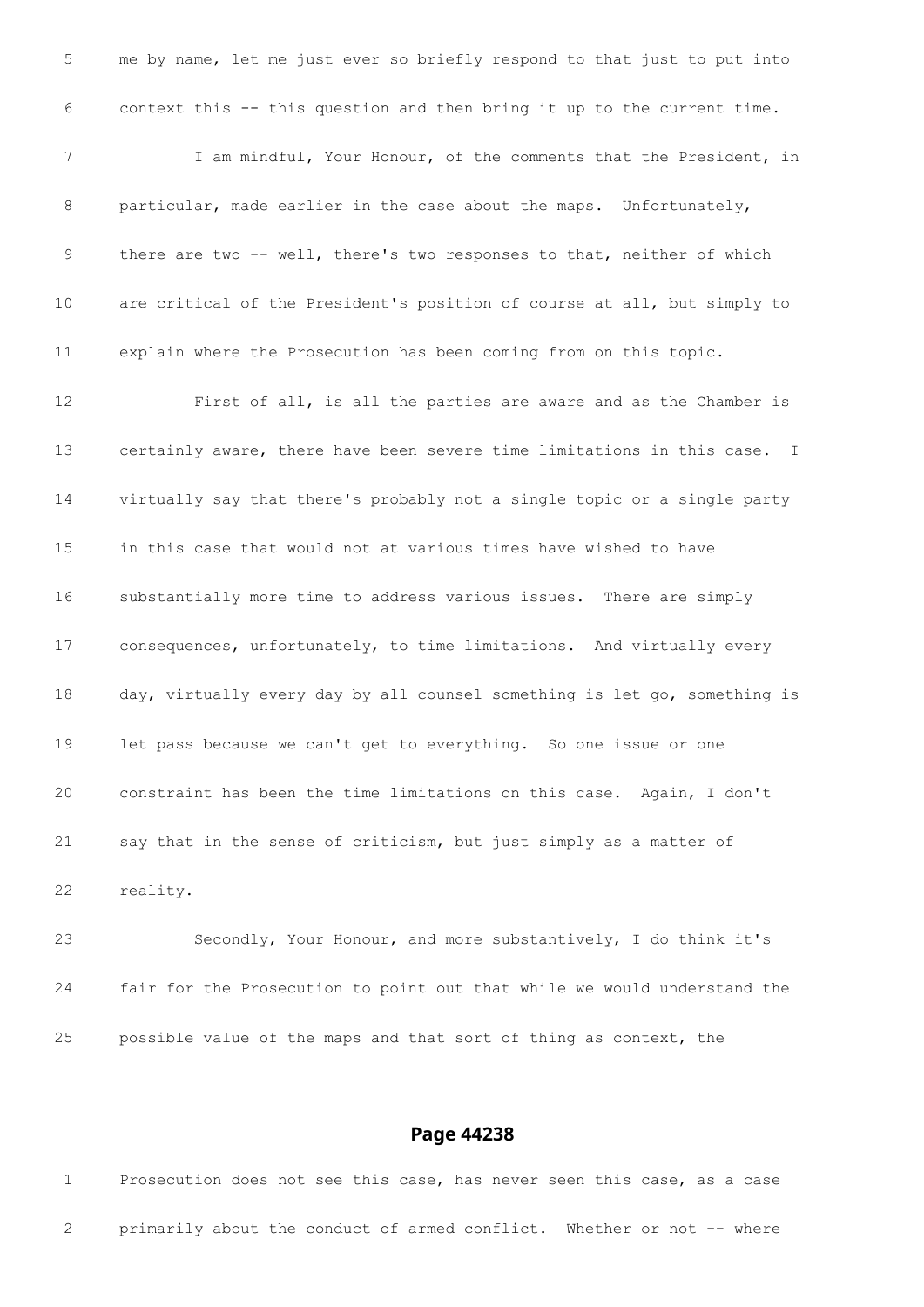the lines were at any given moment, whether there was on a particular day a particular conflict between the HVO and the ABiH is of relatively little relevance overall in terms of the crimes committed after attacks, the -- the burning and the destruction of property after attacks were completed, the expulsion of people from their homes after the attacks were completed, the operation of camps, the expulsions from West Mostar. Those, in our submission, Your Honours, have very little to do with the lines -- with the confrontation lines on the map on any given day. And it's partly again because of that that given the very limited amount of 12 time to address a number of issues, we did not, after much consideration, spend -- devote a great deal of time to dealing with these kinds of maps or issues, and again I just simply state that to make our position clear on that point.

16 Now, having said that, I think Mr. Stringer is entirely right, 17 and as, Mr. President, you just noted yourself, if in fact an additional few hours, which as we know in this courtroom an additional few hours quickly becomes a court day, since we only have four hours a day of real court time, but if in fact Mr. Praljak goes into testimony concerning the map, I'm almost for sure -- I may be a little bit more, depending on your point of view, optimistic or pessimistic than Mr. Stringer. If there's any significant testimony on the maps, I suspect there will indeed be extensive cross-examination on those maps. So I do think the Chamber would have to understand that that may indeed inject substantial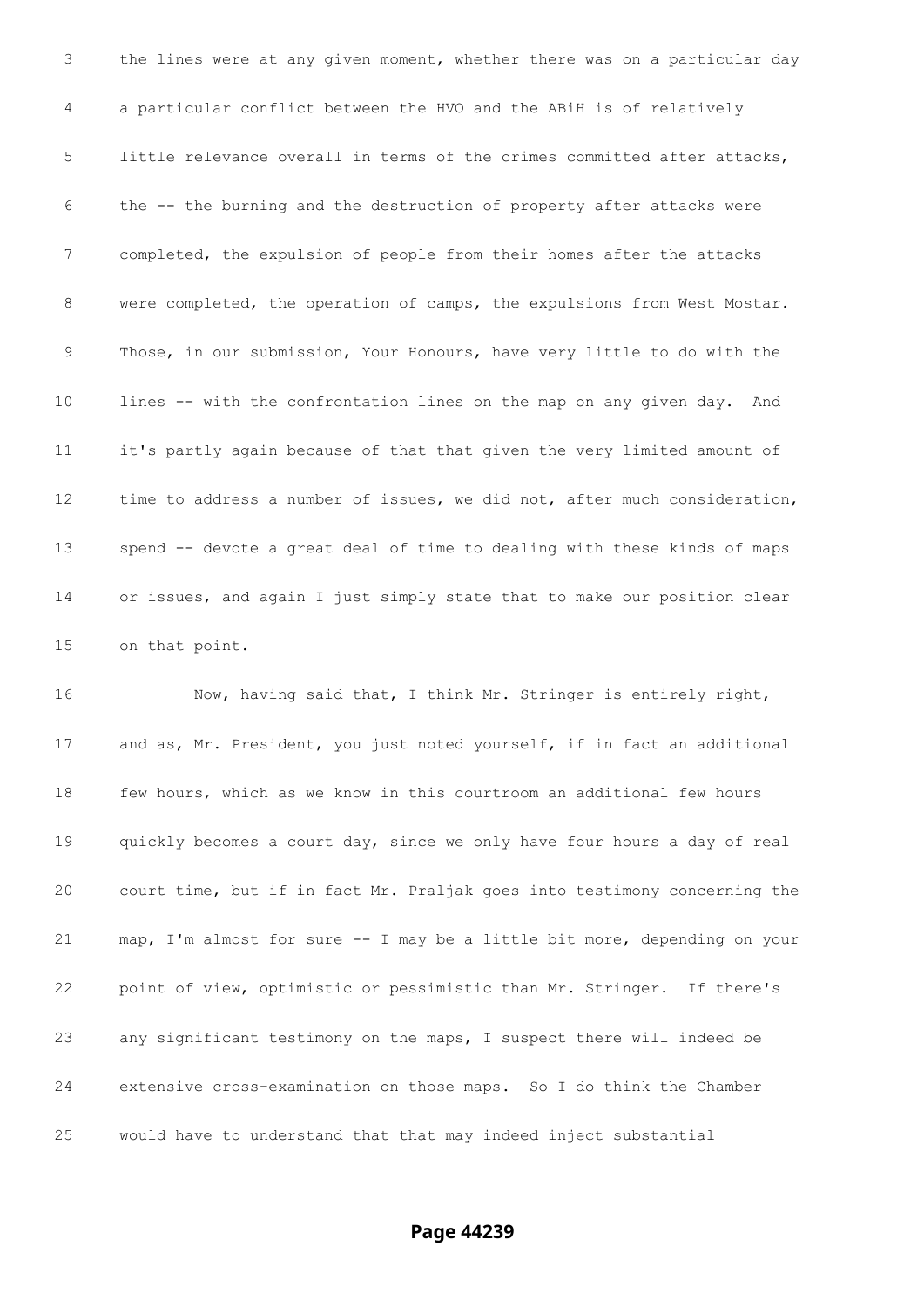additional time into the completion of the witness.

 That again is not criticism, Your Honour, but just simply to -- in terms of the realistic, the realistic time schedule that we be looking at over the next days. I thank you for the Chamber's patience in receiving my comments. JUDGE ANTONETTI: [Interpretation] Well, by Monday the Trial Chamber will have deliberated on all these issues because we're not there any way. For your information, I can say that as far as the maps were concerned, I thought I needed about ten minutes and no more. I don't intend to ask detailed question on all this. I assume that Mr. Praljak did position the troops where they were, and that's it. I will not be 13 able to contradict him on the position of the troops, so I won't need a lot of time. 15 [Trial Chamber confers] 16 JUDGE ANTONETTI: [Interpretation] The -- now, as far as the expert is concerned, Mr. Kovacic, the Trial Chamber has taken into account a number of parameters and decides that your expert witness will start testifying as of Monday, next Monday. Not this coming Monday but the one after. So please make sure that he is there, that he's available for Monday, 2.15 p.m. Not this coming Monday but the next Monday. MR. KOVACIC: [Interpretation] Thank you, Your Honours. To avoid any misunderstanding, it's Monday, the 14th of September. JUDGE ANTONETTI: [Interpretation] Yes. Next Monday is September 7th. So it will be on September 14th, absolutely. Monday,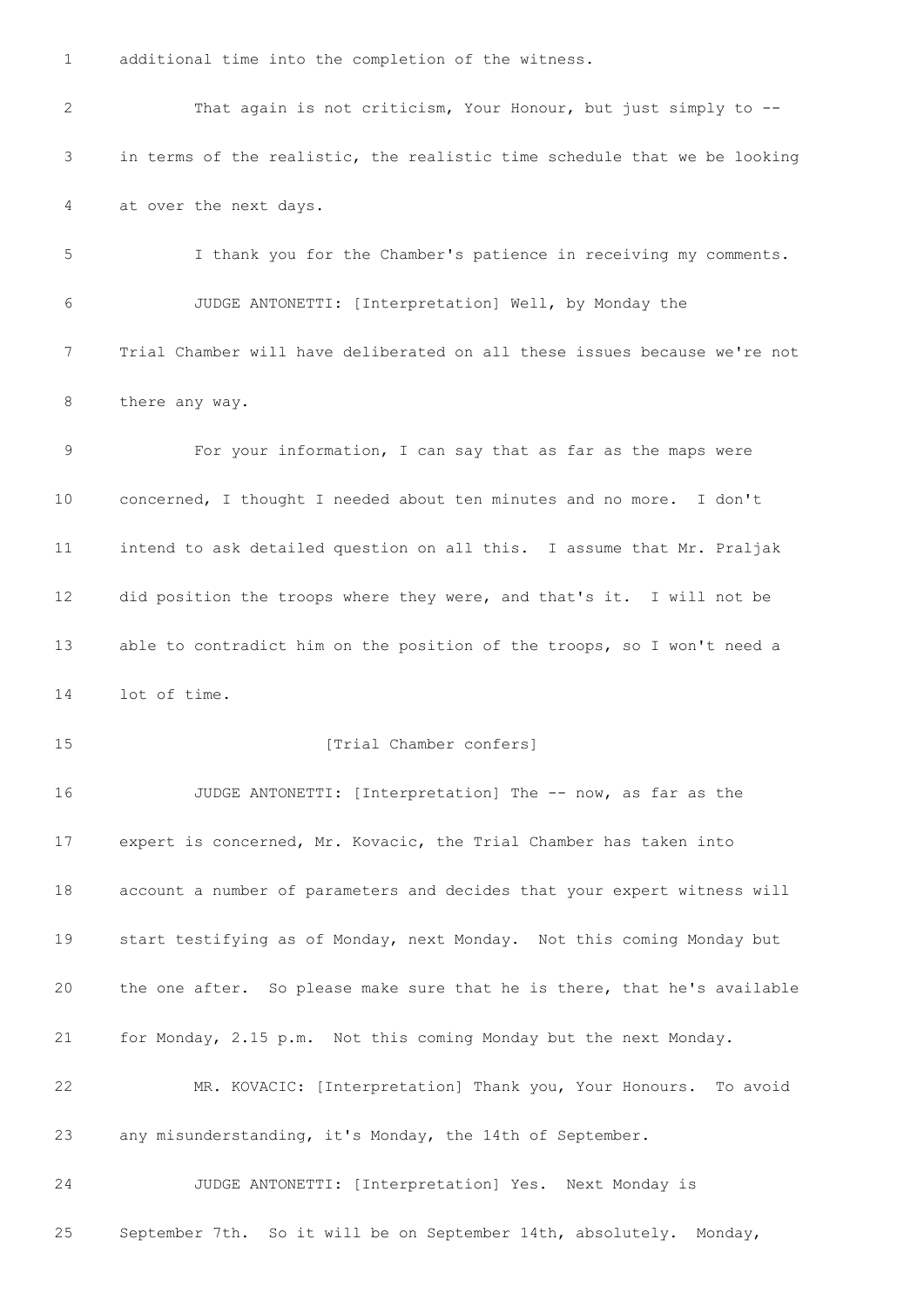### **Page 44240**

September 14th.

| 2  | MR. KOVACIC: [Interpretation] [Overlapping speakers] [Previous          |
|----|-------------------------------------------------------------------------|
| 3  | translation continues]  flexibility during the week for any             |
| 4  | eventuality, and we can bring in the witness before appearing for his   |
| 5  | proofing session and so on. And then he will be ready on Monday, unless |
| 6  | of course there's a force majeure. But I'll issue my calendar today and |
| 7  | scheduling lists so that we all know what's happening. Thank you.       |
| 8  | JUDGE ANTONETTI: [Interpretation] Well, this took us 20 minutes,        |
| 9  | but I believe that this is time well spent.                             |
| 10 | Mr. Stringer, you have the floor.                                       |
| 11 | MR. STRINGER: Thank you, Mr. President.                                 |
| 12 | WITNESS: SLOBODAN PRALJAK [Resumed]                                     |
| 13 | [Witness answered through interpreter]                                  |
| 14 | Cross-examination by Mr. Stringer: [Continued]                          |
| 15 | Good morning, General.<br>Q.                                            |
| 16 | Good morning, Mr. Stringer.<br>Α.                                       |
| 17 | General, yesterday at the end we were looking at this Novi List<br>Q.   |
| 18 | interview publication from the 4th of April, 2004. You were having      |
| 19 | trouble reading the part that I wanted to you read, and so we went back |
| 20 | and we -- we made a better photocopy. This is P10958.                   |
| 21 | And, General, I want to direct you to the box, the grey box in          |
| 22 | the middle of the page.                                                 |
| 23 | JUDGE ANTONETTI: [Interpretation] Mr. Stringer, you gave us this.       |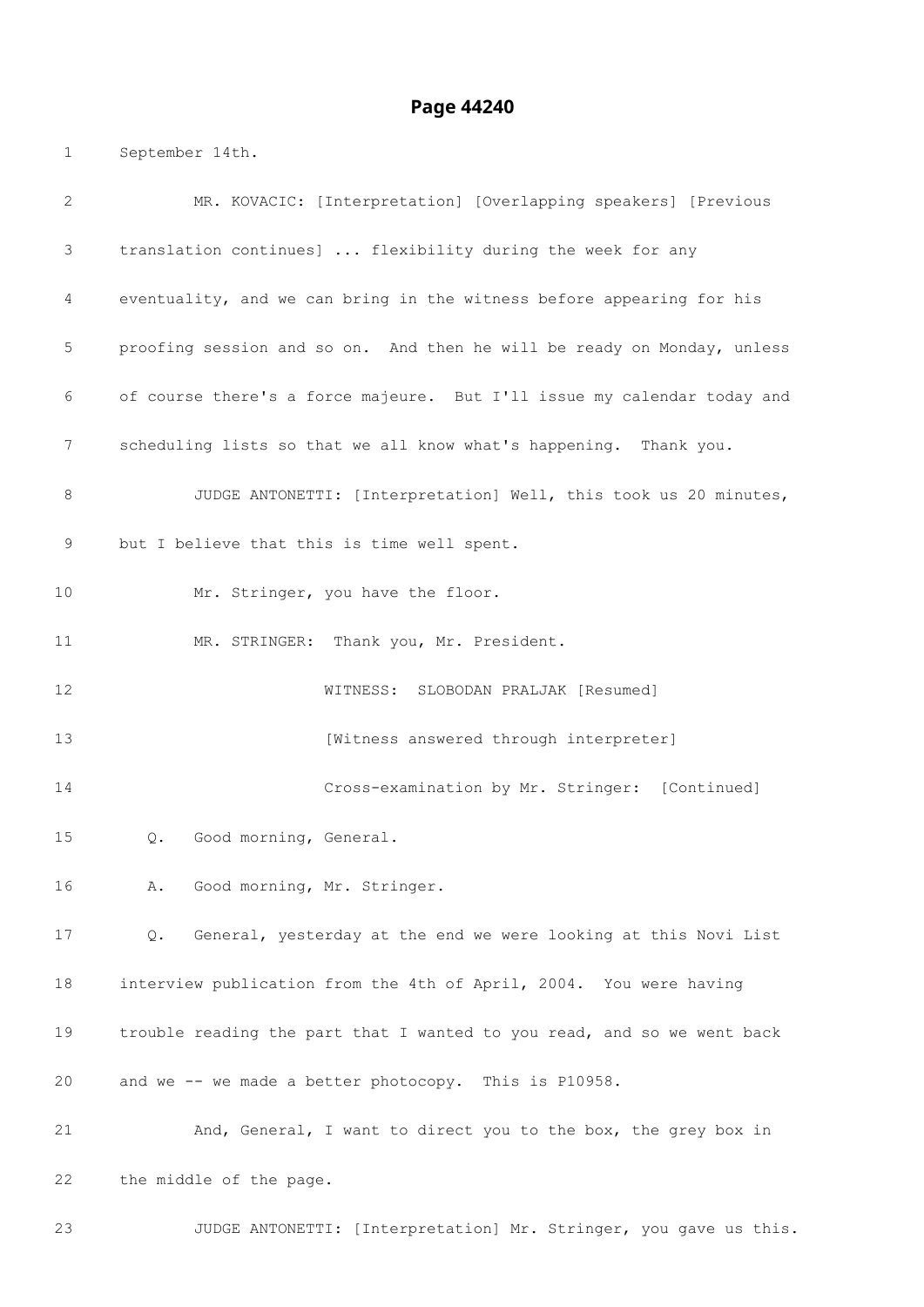I note that there's "Mr. Pusic" right under this box. Is it the same Mr. Pusic?

| $\mathbf{1}$ | MR. STRINGER: It appears to me to be, Mr. President. I hadn't             |
|--------------|---------------------------------------------------------------------------|
| 2            | considered that, and I have to confess that I hadn't looked at that. I    |
| 3            | focussed on the part that was -- was the interview with General Praljak.  |
| 4            | JUDGE ANTONETTI: [Interpretation] You see, nothing escapes me.            |
| 5            | MR. STRINGER:                                                             |
| 6            | General, the part that I want to discuss with you is your<br>Q.           |
| 7            | comments, comments here about Stolac, because we were talking about       |
| 8            | Stolac and Capljina a little bit yesterday, and I was asking you about    |
| 9            | the -- what you know, if anything, about the eviction of Muslims from     |
| 10           | those places during August of 1993, and in this article, this is what you |
| 11           | say, you say:                                                             |
| 12           | "Stolac? There is nothing wrong there. What happened in the               |
| 13           | concentration camp should not have happened in such a way, and it is a    |
| 14           | real crime. But to disarm a soldier in a battle, that is what I signed    |
| 15           | for tomorrow. What happened later on I would not sign for. Anyway, I      |
| 16           | was the one who let journalists --"                                       |
| 17           | No, no, Mr. Stringer. I do apologise, but just a moment.<br>Α.<br>Ιf      |
| 18           | you're going to read a document, read it as it is written in Croatian.    |
| 19           | It doesn't say "concentration camps," it says "camps," and it doesn't say |
| 20           | that I signed it, that I would sign it tomorrow. And when you have this   |
| 21           | "tomorrow," I'll explain what this phrase means in Croatian, but the text |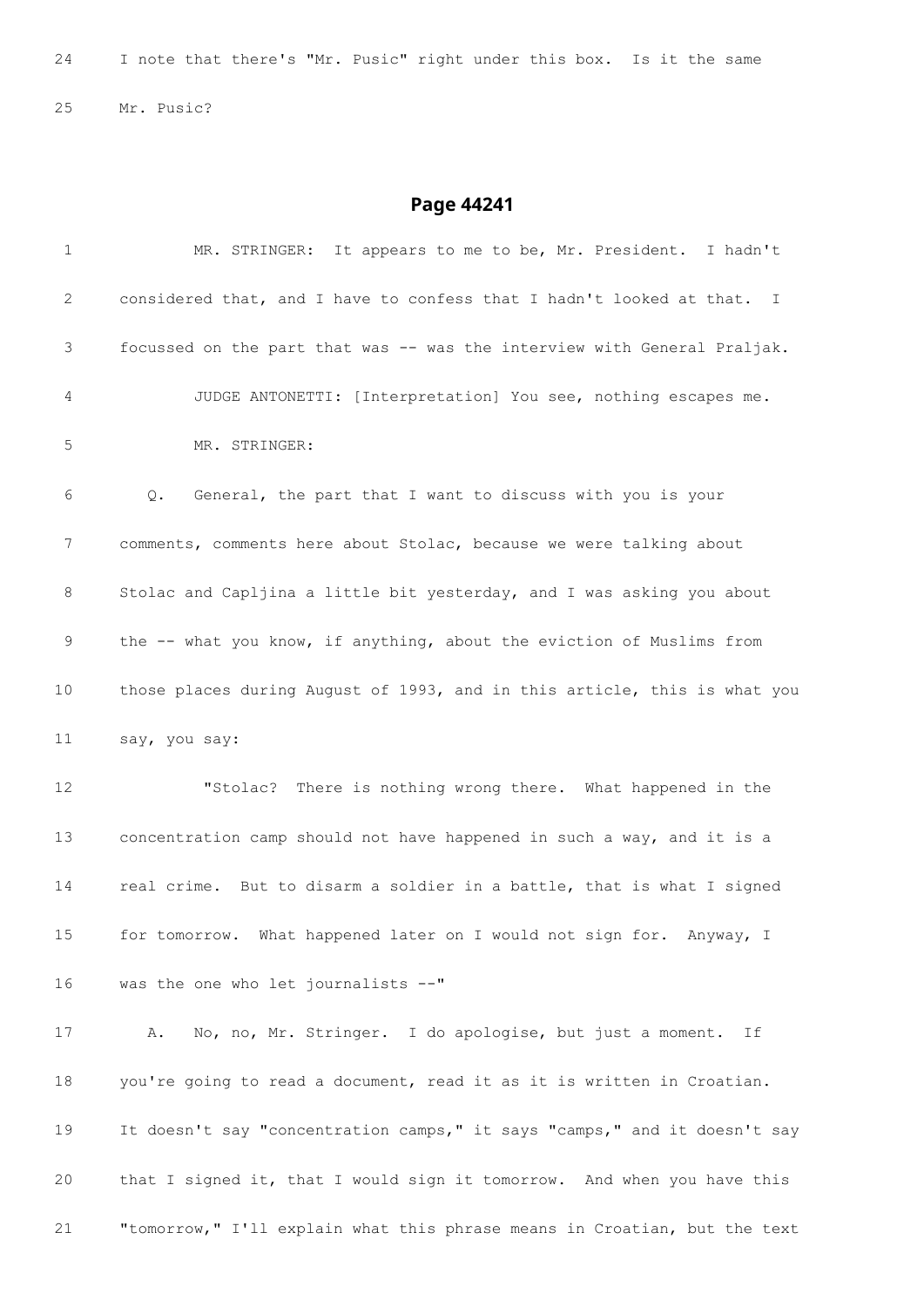is quite clear, and I'd like to read the text out myself so that the interpreters can interpret it as it is written. And then you can ask me the questions.

Q. That's fine. Go ahead and read the part about Stolac.

### **Page 44242**

1 A. And I'd like to ask the interpreters to be given the original text so that they can translate. Q. They should have it on the screen. A. You can see nothing on the screen. MR. KOVACIC: [Previous translation continues] ... impossible to follow on the screen, and usually we gave them such documents in advance. MR. STRINGER: Let's try to put it on the ELMO. Is that going to work? JUDGE ANTONETTI: [Interpretation] It seems that the text is legible there. MR. STRINGER: Q. General, can you read the left-hand column that begins with the word "Stolac." A. Yes. "Stolac?" Which marks a question. "There is nothing bad there. What was in the camp, it mustn't be like that. That really is a crime. But to disarm soldiers in a war conflict, that I subscribe [Realtime transcript read in error "describe"] to tomorrow. What happened later, that I do not subscribe to.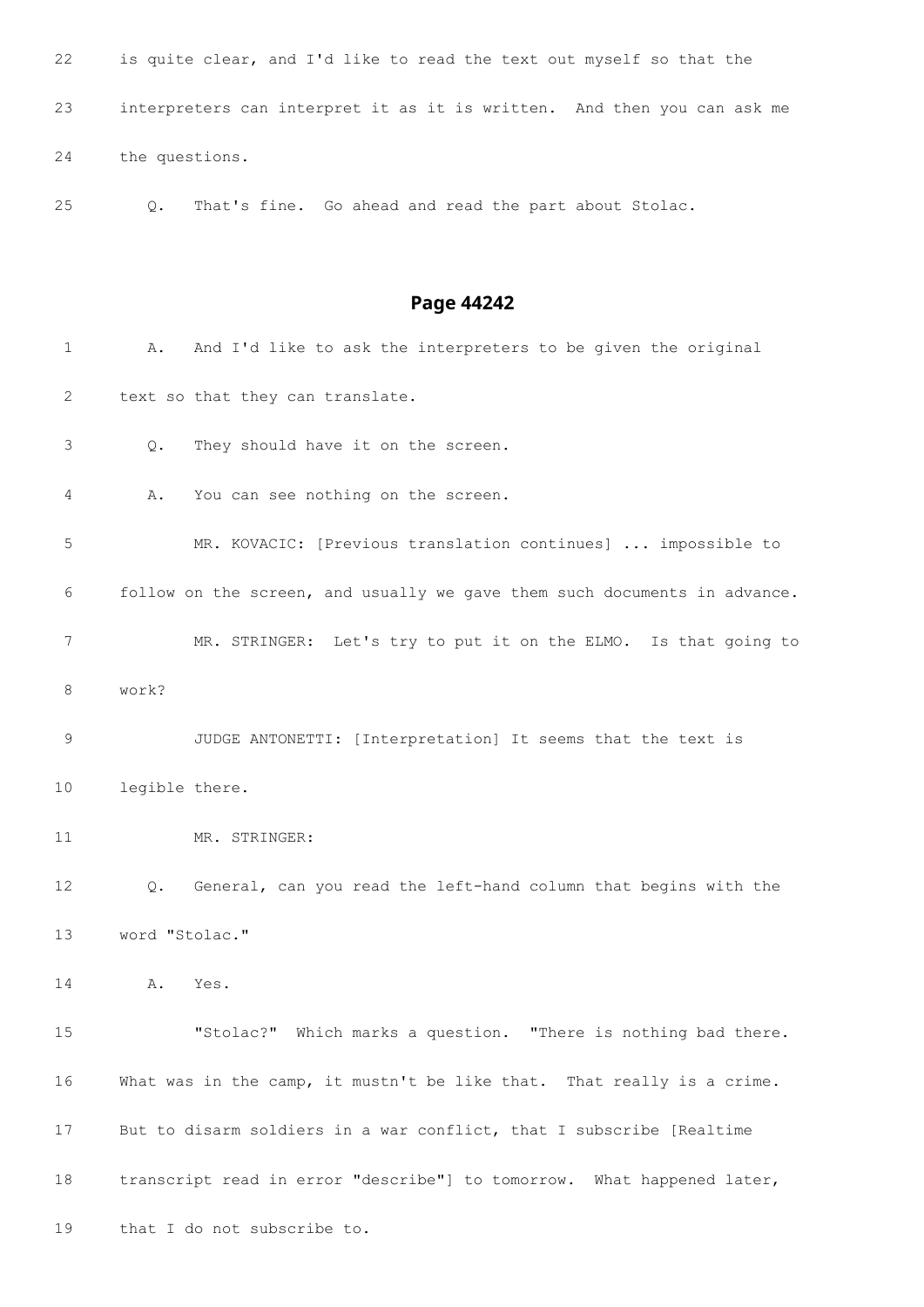"Anyway, it was me who allowed journalists to enter Stolac, and then a month and a half later they drove the women and children out of the town. I would give a medal to whoever did that, because that person saved them from the retaliation of the refugees from Central Bosnia. Had they meant to drive them out, they would have done so immediately. This 25 way, they didn't drive them out, but, rather, they saved them."

### **Page 44243**

Q. Thank you. General --

 MS. ALABURIC: [Interpretation] Your Honours, if I may. Just a correction. I apologise to my learned friends. I do think that there was a verb that was mistranslated. Page 15, line 11. The General said, and that's what the text reads, "I subscribe to that," whereas the interpretation was to "describe," which I believe was misinterpreted. I do apologise to the interpreters if I am in the wrong here.

 MR. STRINGER: I heard the English word subscribe. I think the interpreter said it correctly. It may have been taken down incorrectly in the transcript.

 Q. General, the fact that you would give a medal to the people who evicted the Muslims out of Stolac, the command climate that's created by a general who at any time would approve of such conduct is a climate in which any crime like this is going to be tolerated. Isn't that true? A. No, Mr. Stringer, quite the contrary. First of all, the interview was not authorised. The interview was given at a point in time when I'd already been served the indictment of the ICTY.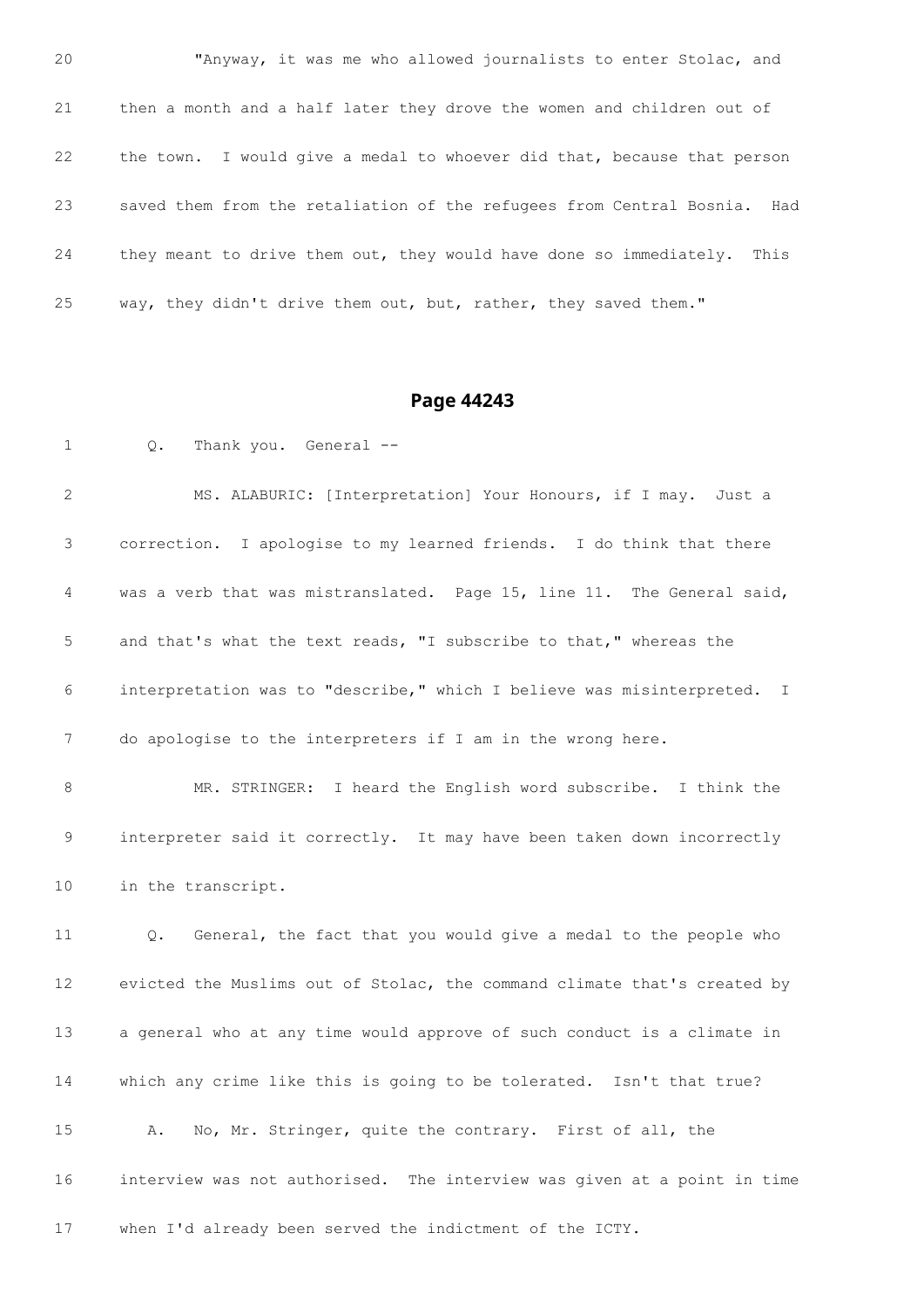

Q. Well, no. I'm asking you about the words that you -- that you

```
Page 44244
```
 used in this interview. What you're telling the world here after you'd been indicted for these crimes is that you in fact approve of the evictions of Muslims from Stolac. Isn't that the truth? You approved of that?

 A. Sir, I said it in very specific terms here. Some people did that. Based on this, it is clear that I knew nothing about it. I did later conduct some conversations as to why that had been done, but I did not investigate nor, indeed, was I in any position to know something that was demonstrated at the time here at this Tribunal. A number of people told me at the time that this had been done for the sole reason of saving those persons from the retaliation of other persons who had been expelled from other territories. If the reason was in fact for expelling the population was to save people from being killed in scattered villages such as these, I'm aware of the fact. I would have done that for the simple fact that in a situation of war the choice you have is between two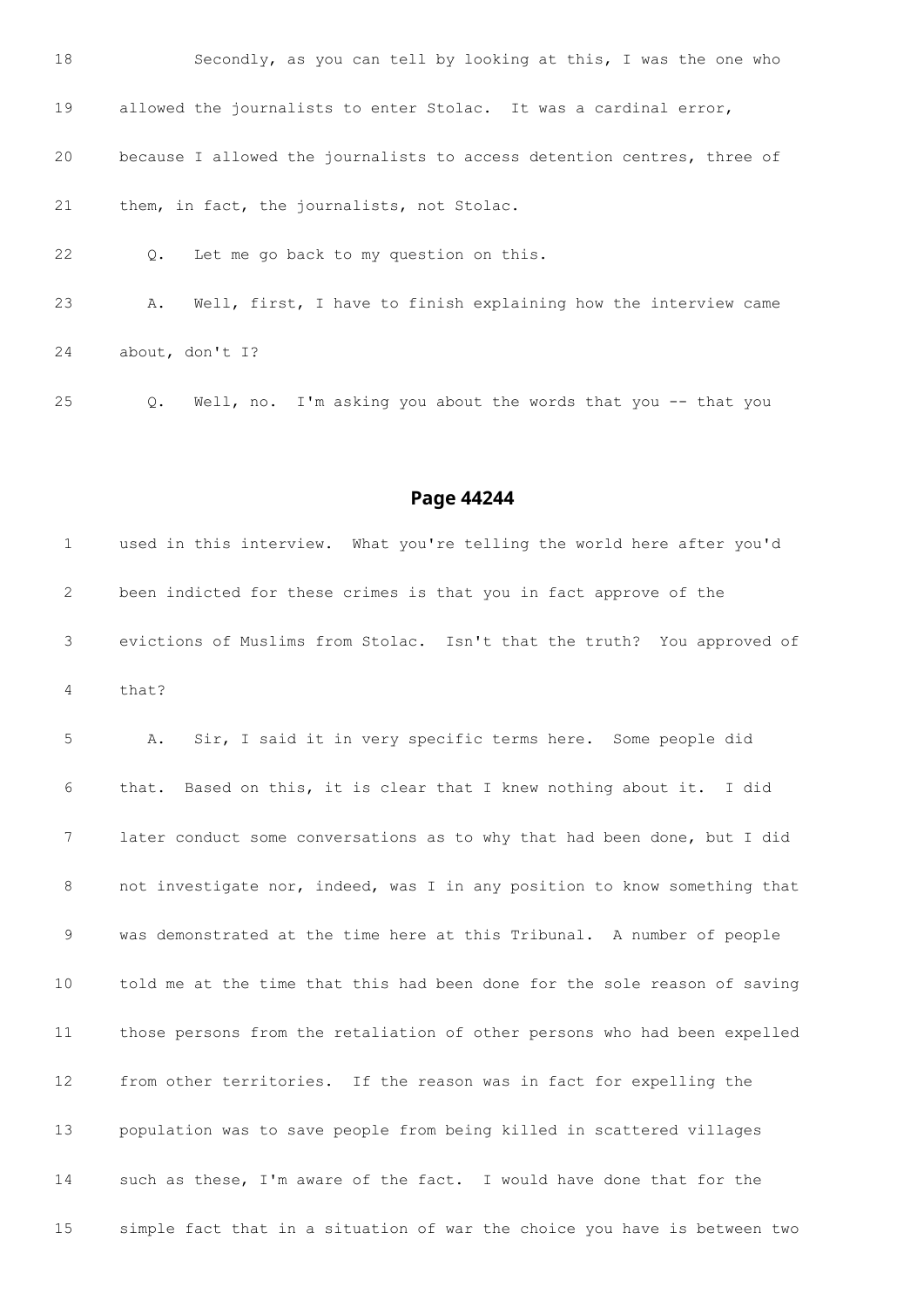evils, you go with the lesser evil. You have no manpower. You have no organisation available to save these people from retaliation, and the people have to be moved somewhere else - please allow me to say this - because these people who are still --

 Q. I'm not going to let you run on and make speeches. You tell us, when did you learn about the events in Stolac? A. Several years later, 1997, 1998, or thereabouts I started

 learning about some things. Nevertheless, the explanations that I obtained during chance encounters with people were like this. I didn't know how this was done.

### **Page 44245**

Q. General --

A. The only explanations I got -- well, listen, I --

Q. So your testimony is --

A. You're welcome.

 Q. -- that even though you were going down to your forward command post in Citluk during August of 1993, you didn't learn anything about the expulsion of Muslims from Stolac or Capljina during that period of time.

Correct?

 A. Absolutely. Nothing at all. And the interview -- this portion 10 of the interview shows exactly that I knew nothing about that; I knew nothing about the way it was done. And I stood by my previous statement that those living would return to some area, but those dead would never return. I didn't know at the time that this had been done; I didn't know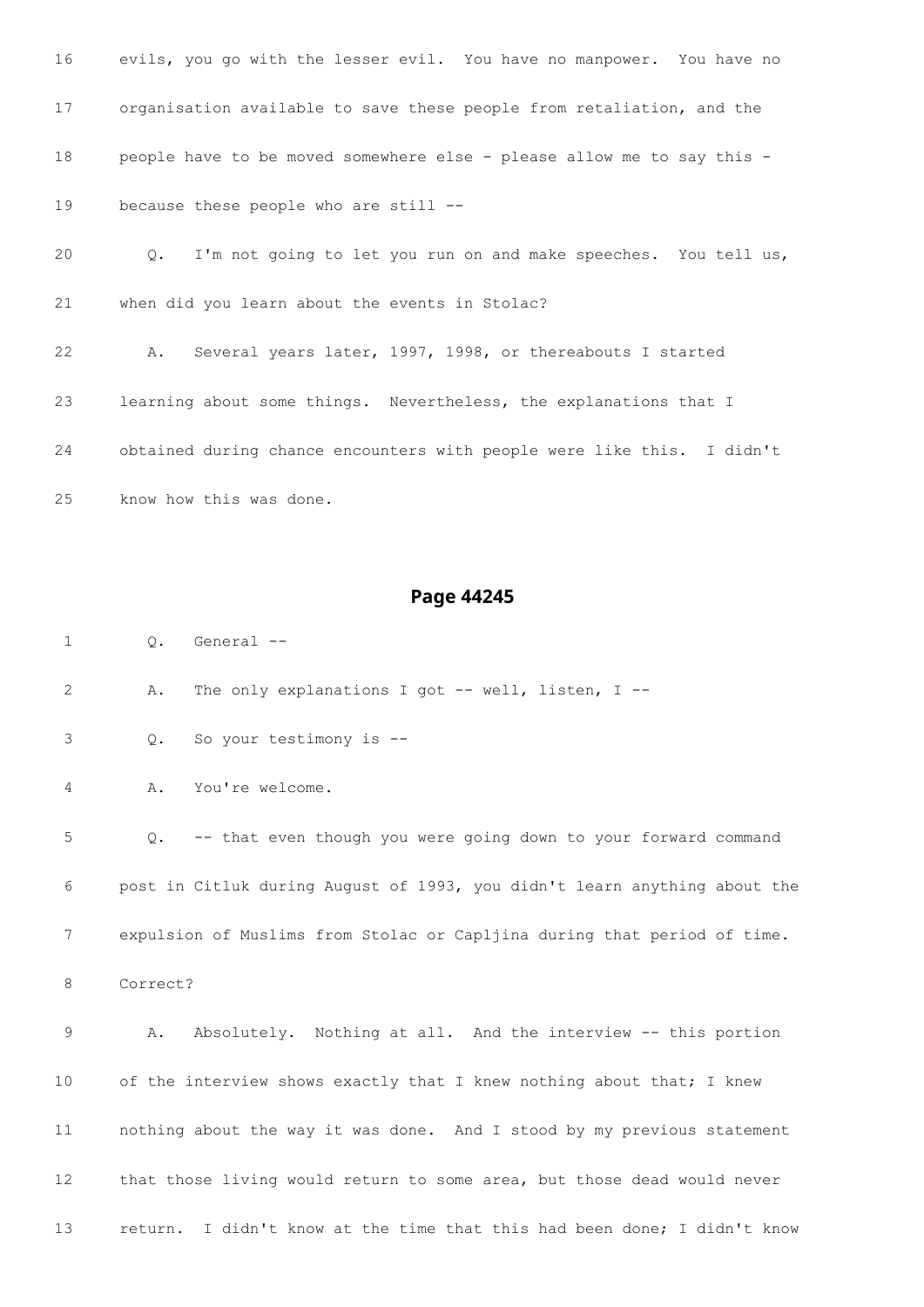| 14 | about the way in which it had been done, and the explanation that I was        |
|----|--------------------------------------------------------------------------------|
| 15 | given additionally resulted in an answer like this that I provided at the      |
| 16 | time.                                                                          |
| 17 | And so you're saying now that these people were removed for their<br>$\circ$ . |
| 18 | own good. Is that your position?                                               |
| 19 | What I'm telling you is that was the explanation that I received<br>Α.         |
| 20 | at the time from a number of people when I asked them about the reasons        |
| 21 | for doing that. They said to save those people from retaliation.               |
| 22 | And when you say that you would give them a medal for doing it,<br>$\circ$ .   |
| 23 | then you agree with what was done, the eviction of the Muslims from            |
| 24 | Stolac; correct?                                                               |
| 25 | With the proviso those people by that tact - I didn't know what<br>Α.          |

| $\mathbf{1}$ | it was or how it came about - if someone saves a group of people, and           |
|--------------|---------------------------------------------------------------------------------|
| $\mathbf{2}$ | this happens in each and every war, then I would, for such an act, give         |
| 3            | to someone -- because anything else being done in that respect or not           |
| 4            | being done would have meant massive retaliation, meaning people who --          |
| 5            | yes.                                                                            |
| 6            | Right. And the fact is, General, I'm putting it to you that in<br>$Q_{\bullet}$ |
| 7            | fact these people, these Muslim were evicted from Stolac and Capljina,          |
| 8            | those areas, in order to make room for the refugees who were being              |
| 9            | brought in by the HVO from Central Bosnia; correct?                             |
| 10           | No, Mr. Stringer. I knew nothing about that. The refugees were<br>Α.            |
| 11           | there already. The refugees were there. The explanation that I received         |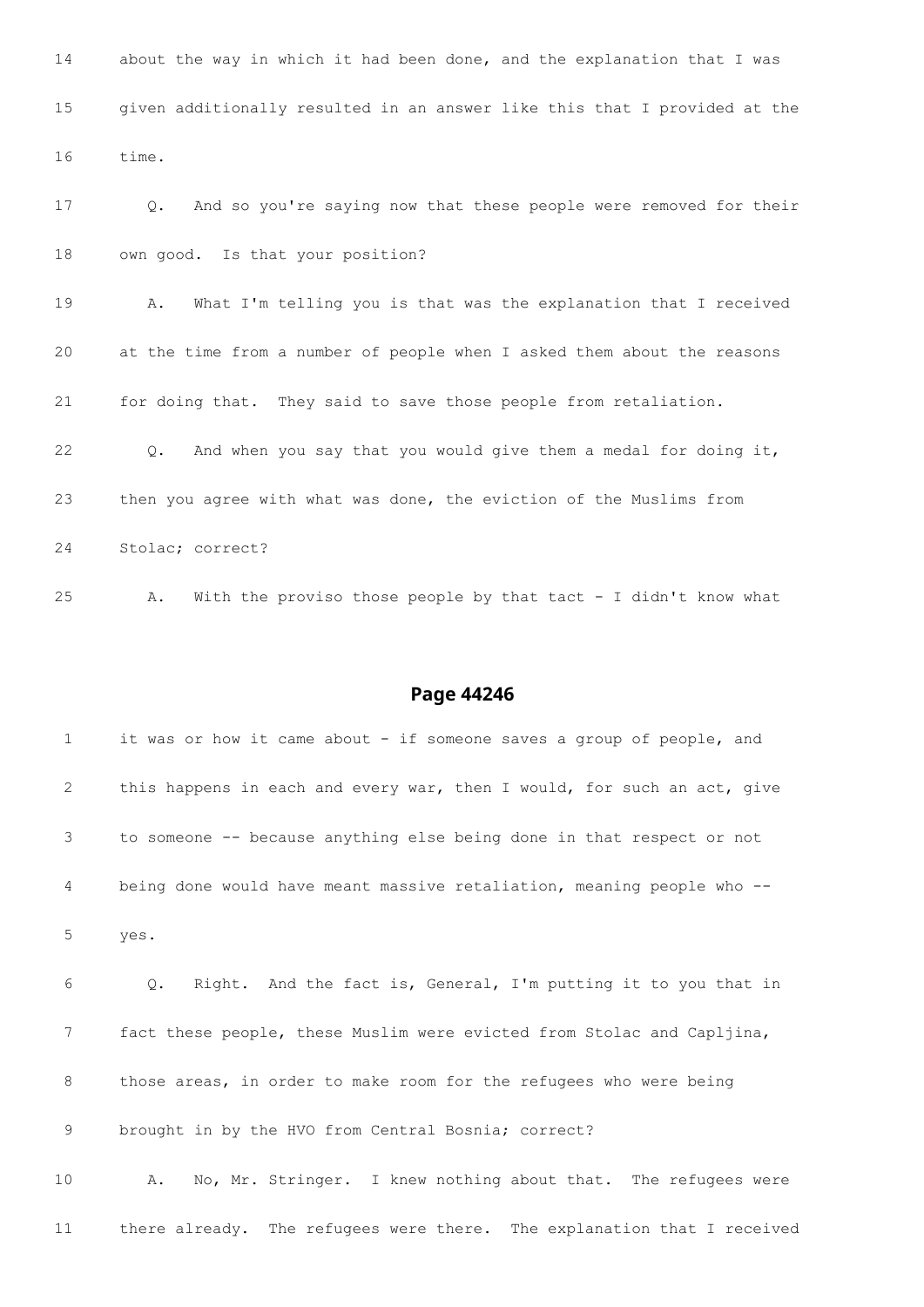12 additionally and that is stated here clearly, I knew nothing about that and that the explanation that I was given was given to the effect that this was the lesser evil. Q. Now, who gave you this information? A. I would occasionally travel to Capljina, and I'd talk to people 17 when I was there. I can't remember the specific people I talked to, but I tried to learn about things. And then I learned about what had happened and why. This was the kind of explanation that I got and was based on such an explanation that [indiscernible]. Q. And rather than being disgusted about what happened to the Muslims in Stolac, you actually approved of it as you said here. You're all for it, aren't you? A. Well, Mr. Stringer, I was in favour of the explanation that the

### **Page 44247**

 occurred had they not opted for a different way out. That is what I defined as the lesser evil in a war situation. I'm not saying any more than that.

scale of the retaliation would have been such that crimes would have

 Q. So the appropriate response in that situation is to evict them from their homes, make them leave, put them on buses, drive them off to other parts of Bosnia-Herzegovina, make them walk and find their way to wherever it is they can find shelter. That's the appropriate way of dealing with the security issue that was posed? Is that what your

telling us?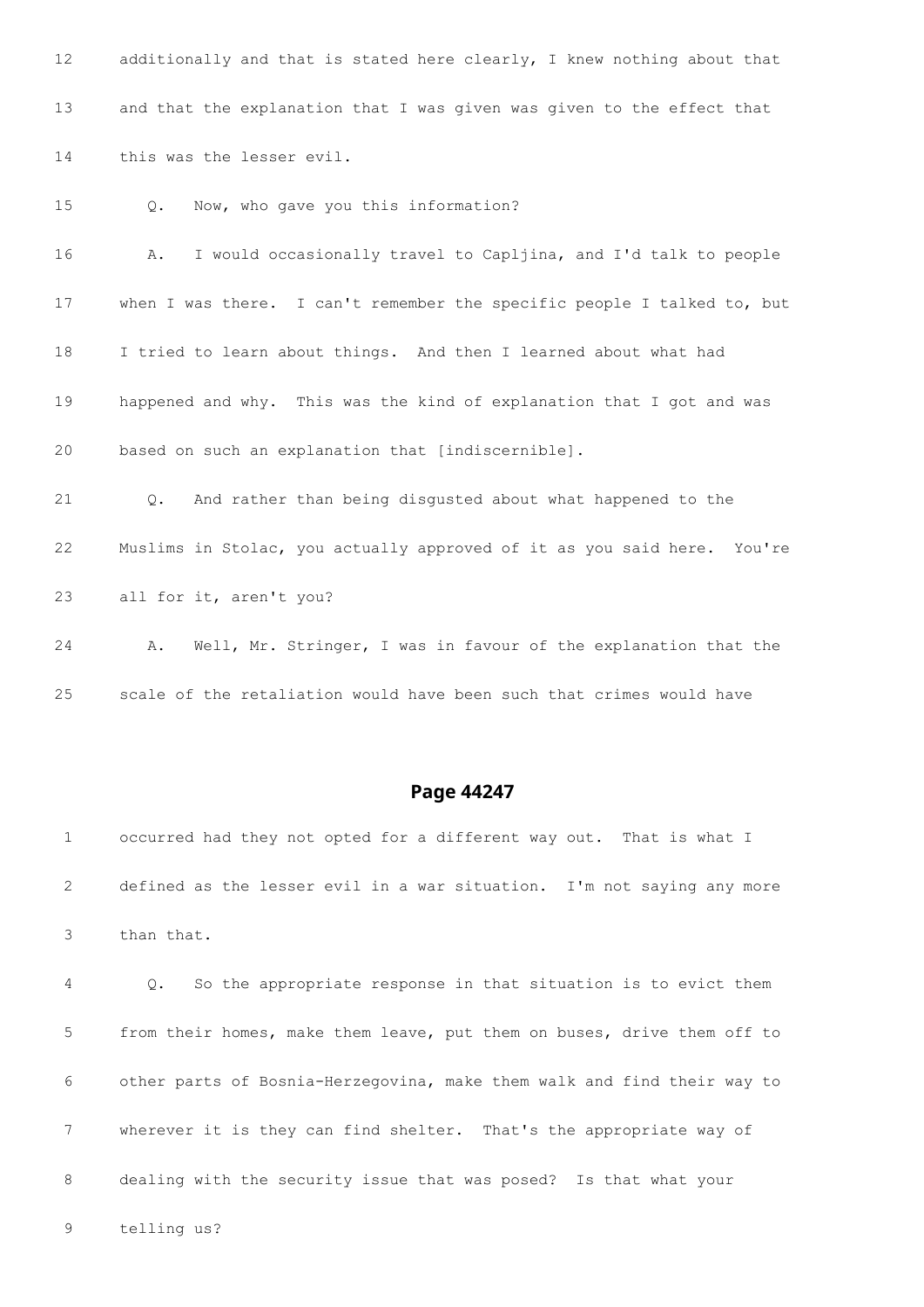A. Sir, I'm trying to be very specific about this. In a given theatre of war, you realise you cannot prevent killings, perhaps rape, and other acts like that. The only thing for you to do is to simply move a population out of the area. This is the lesser evil. That's exactly what it means regardless of how it may sound in the court of law. This is not an act of expulsion. I could cite a series of examples from other wars where the same sort of situation occurred. Q. Well, General, I'm going to -- obviously the Prosecution has a different position on that, but let's move forward. 19 The next exhibit is -- unless there are questions. JUDGE TRECHSEL: I cannot help wondering why it is the always people who had always lived there that must be driven away to protect them from people who have come there from elsewhere. I would regard it as more logical and the lesser evil if the victims were placed -- the refugees were placed something else. Would that cross your mind as a possibility? What was the -- yeah. Sorry.

### **Page 44248**

 THE WITNESS: [Interpretation] Your Honour Judge Trechsel, I'm not talking about the present time. I wasn't there, I do not have any information about that, and I was not involved in that. Nevertheless, the numbers of refugees who were obviously there because they had nowhere else to go, whoever it was who explained the reason to me said there would have been retaliation by people who had been expelled. Some people, not all. That there would have been killings, rape, and so on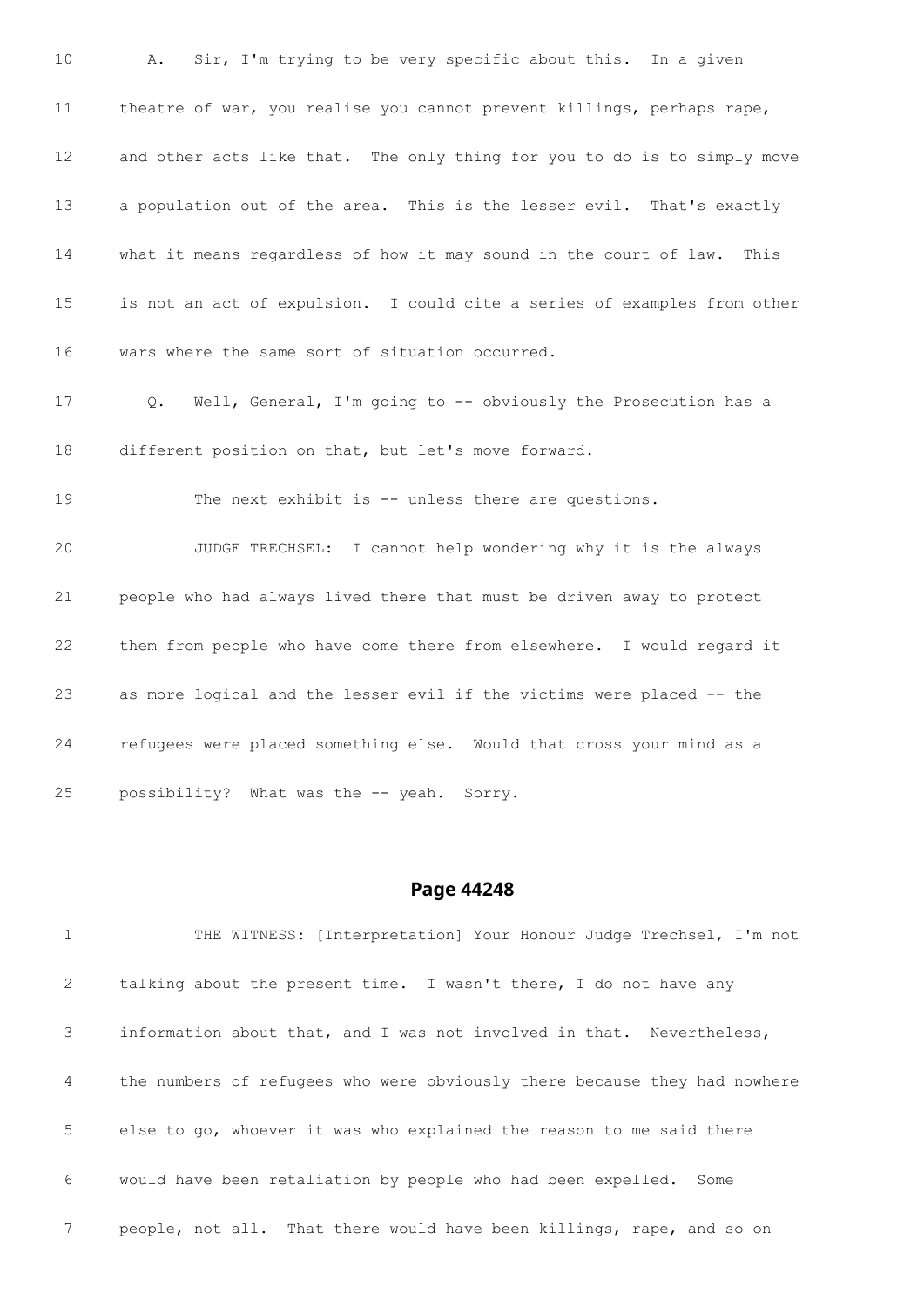and so forth. There were a number of villages there and these people explained, well, it was in our conversations. I didn't investigate this. I was no investigator. I was just asking around. I was asking questions about things that I had not learned during the war. And then there was the explanation that in this way they were safe from retaliation. And then I said this is something that constituted a lesser evil in a situation like this. That was the logic I followed. Same thing I did -- well, I moved -- well, let me not go back to that now. JUDGE TRECHSEL: You are not really answering my question. What was the ethnic composition of the refugees? Was that also Muslims or Serbs or Croats? 19 THE WITNESS: [Interpretation] Croats alone, Judge Trechsel. JUDGE TRECHSEL: And that's your idea of equal treatment, that you let the Croats go into Stolac. That's what -- your judgement now in hindsight, taking your point of view. You think it is just and compatible with all the nice things you said about equal treatment and things like that, that the Croats can settle in Stolac and the Muslims are driven away?

### **Page 44249**

|   | The -- the potential murderers and rapists are protected because         |
|---|--------------------------------------------------------------------------|
| 2 | they can stay there. The potential witnesses are driven out. That is a   |
| 3 | value judgement you are presenting to this Chamber now. Are you aware of |
| 4 | that? And what's your reaction?                                          |
|   |                                                                          |

THE WITNESS: [Interpretation] No, Your Honour, that is not a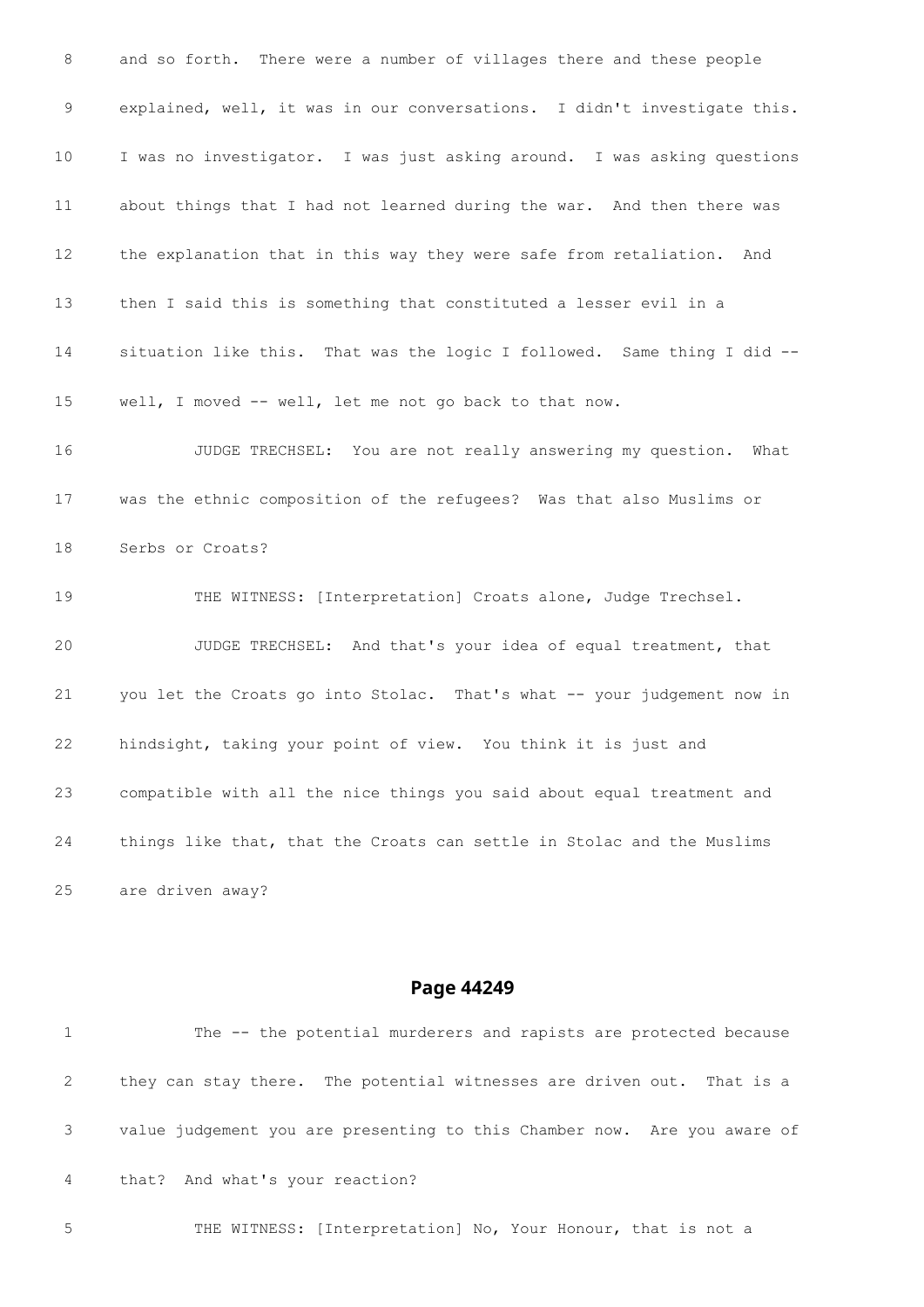value judgement on my part. The value judgement would stem from this following from the mental fact. You can actually enact what happens to 8 be a value judgement, but if you're not able to carry it through, then you opt for the alternative which constitutes a lesser evil in a given situation. I'm not disputing that fact. I merely responded to the value judgement of the people who explained that to me. I did not create this value judgement myself. I was merely commenting on the explanation that I was provided at the time about a value judgement on someone else's part. Please take that into account. JUDGE ANTONETTI: [Interpretation] General Praljak, Mr. Stringer had put forward a case when he asked the question. I will reformulate the question because I think it's important for him. According to him there were Croat refugees arriving in Stolac, and at that stage it was decided upon to remove all Muslims and to leave room for those Croat refugees. This is the Prosecution's case, which explains, according to the Prosecution, why all those Muslim were is evicted. And when he said that, you answered very quickly. You said -- I don't have the transcript before me because it's not on the page yet, but you said they had already arrived, and then you moved on to something else.

|                                                                        |  |  | I have to go back to this because it is important. I would like |  |  |  |
|------------------------------------------------------------------------|--|--|-----------------------------------------------------------------|--|--|--|
| to know, according to you, at what point the Croats fleeing            |  |  |                                                                 |  |  |  |
| Central Bosnia arrived in Stolac. Did they arrive before the departure |  |  |                                                                 |  |  |  |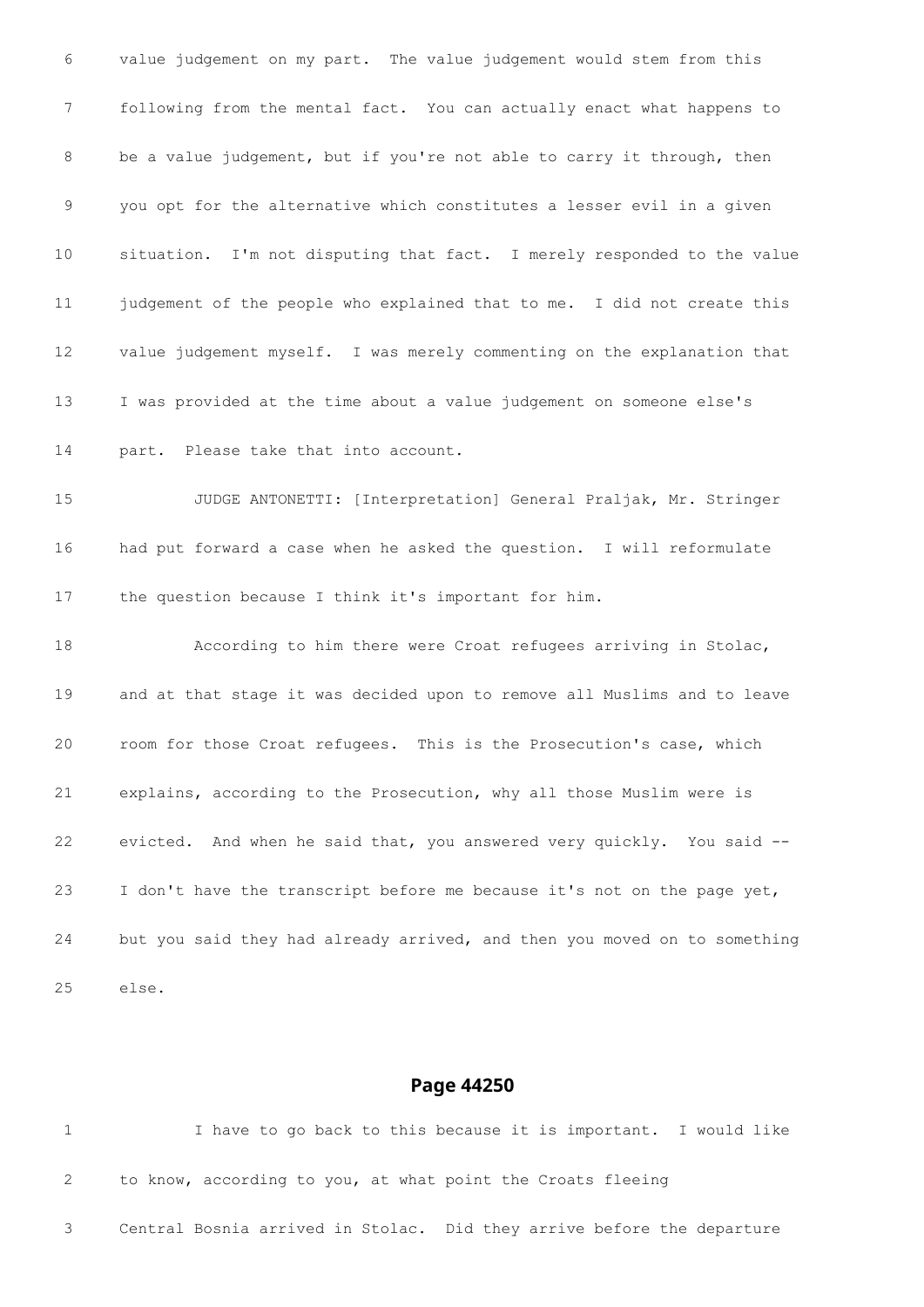| 4           | of Muslims, or did they arrive after Muslims had departed, or did they    |
|-------------|---------------------------------------------------------------------------|
| $\mathsf S$ | arrive as the Muslims were leaving, or are you not in a position to tell  |
| 6           | us precisely what was happening as for the sequence of events?            |
| 7           | THE WITNESS: [Interpretation] Everything I'm saying,                      |
| 8           | Your Honours, I'm telling you based on information that I received years  |
| 9           | after the fact. The last sentence here clearly expresses that. Had they   |
| 10          | meant to drive them out, they would have done that immediately as soon as |
| 11          | the HVO liberated Stolac back in 1992, whereas earlier on, the Serbs had  |
| 12          | expelled everyone. As you know I helped transport those 15.000 people     |
| 13          | across. Had the HVO meant to drive people out --                          |
| 14          | JUDGE ANTONETTI: [Interpretation] General Praljak, sorry, I do            |
| 15          | not like to interrupt you, but you're not answering my question, because  |
| 16          | you go on to something else as stating that if they wanted to evict them  |
| 17          | they could have done this earlier on. I understood that fully, but        |
| 18          | that's not my question. My question is to know whether the Prosecution's  |
| 19          | case is valid or not. And the Prosecution has a scenario or a case, and   |
| 20          | it seems to make sense according to what he's saying. Firstly, you have   |
| 21          | Croats fleeing Central Bosnia. They arrive in Stolac, and in Stolac we    |
| 22          | do not know who did that. You said that you were not there, but, let's    |
| 23          | say, local authorities, because it's certainly what happened, they are    |
| 24          | going to charter buses, and they're going to put Muslims on buses, and    |
| 25          | they will ask them to leave. And according to the Prosecutor, if I        |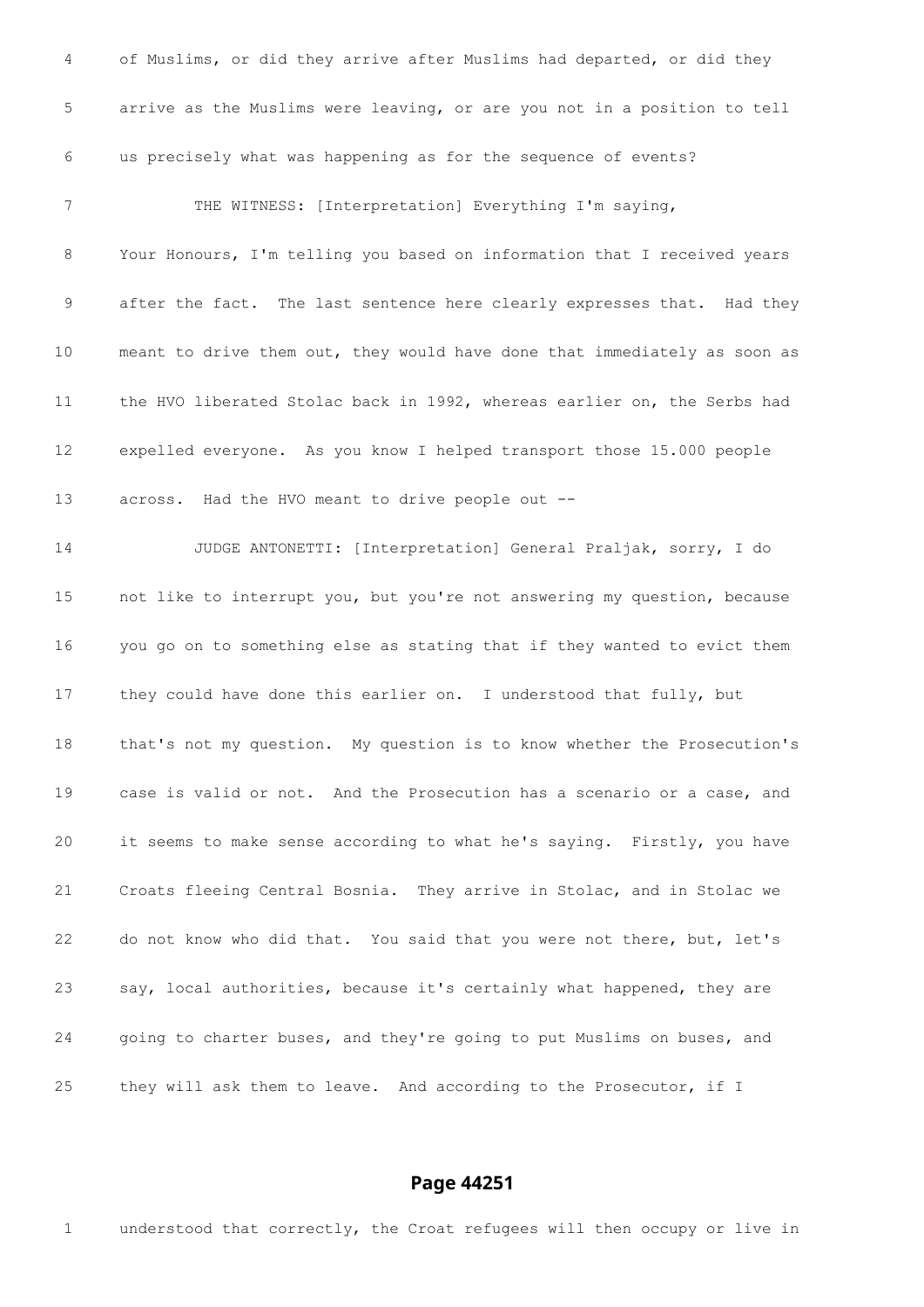the flats or the dwellings that were left by the Muslims. So this is the Prosecution's case. And as far as you are concerned, you said, yes, but they had arrived before. So this is what I want to know: I would like to know what is the sequence of events. Do you have proof of that, or are you assuming that they had arrived before, or whoever told you that it was done for their own good and told you that the Croat refugees were already there? I don't know, but I'm trying to clarify this, and you are not bringing any additional information at this stage. THE WITNESS: [Interpretation] But I am telling you in the simplest of terms, based on what I was told the Croats came to the area and already things that weren't good started happening. Based on the explanation, then they felt unable to stop further acts of retaliation, and that is why they did what they did. That is all I'm commenting on. JUDGE ANTONETTI: [Interpretation] You see, you've just brought additional information. You said the Croats had arrived beforehand, and some had already committed some crime, and therefore the Muslim population had to be protect, and therefore we decided to let them go. And this is what you've just said, but you did not say that when answering Mr. Stringer's question. THE WITNESS: [Interpretation] It's written there quite clearly. I am telling you yet again this was an explanation that I got. I'm commenting on this explanation, not any knowledge I had or any investigation that I undertook. What I'm saying here, a crime occurred.

Whatever happened I subscribe. It doesn't mean that I actually signed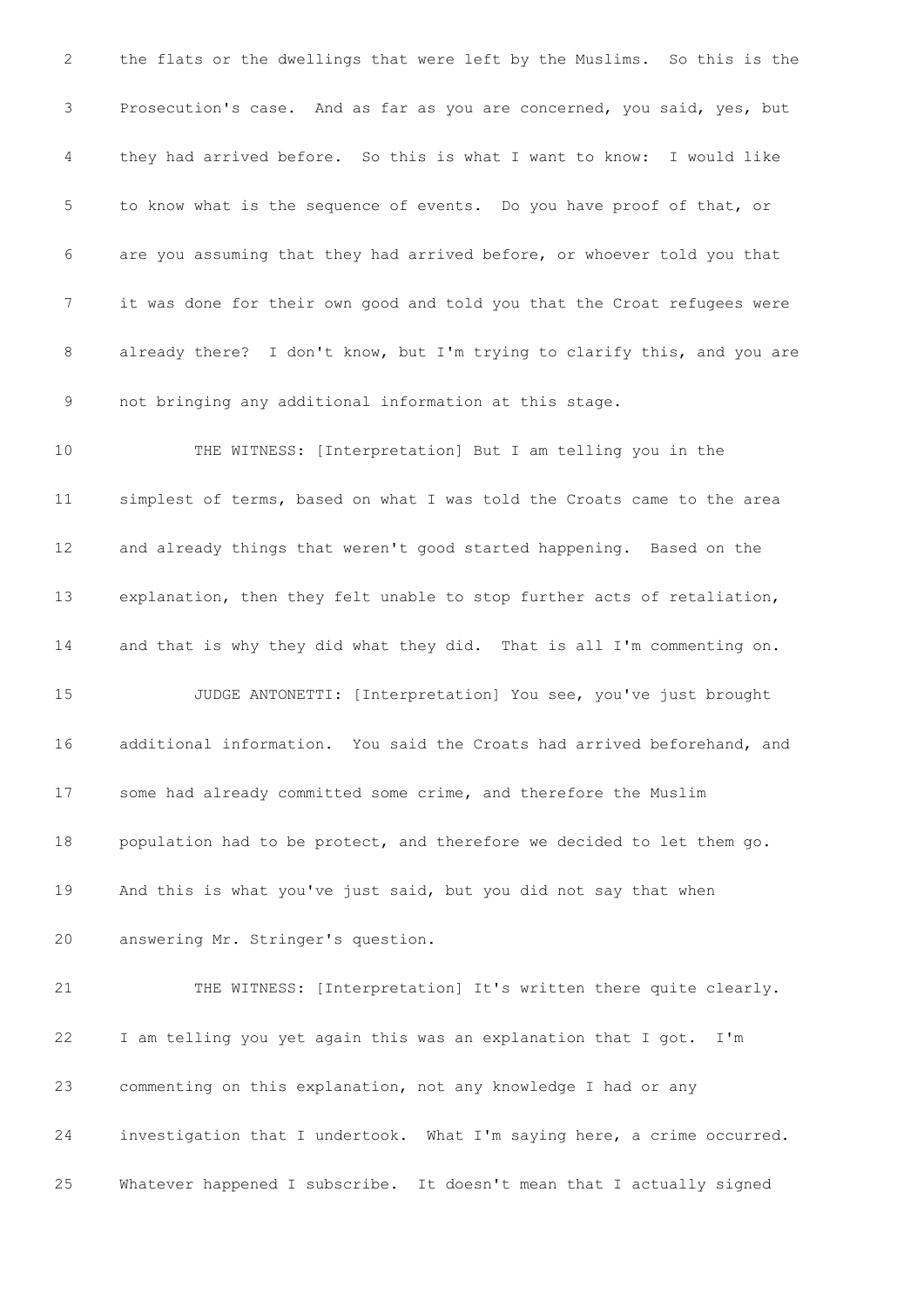## **Page 44252**

| $\mathbf 1$     | anything to that effect. When you say to subscribe, in Croatian it means  |
|-----------------|---------------------------------------------------------------------------|
| 2               | that you agree. You learn of something and then you agree. Whether what   |
| 3               | I learned at the time was true or not is a different issue. What I        |
| 4               | learned, I learned two things. There was one thing that I agreed and      |
| 5               | another thing that I did not agree with, and I've been perfectly clear    |
| 6               | about that throughout.                                                    |
| 7               | JUDGE TRECHSEL: Just one follow-up question. You say -- you               |
| 8               | have said at page 23, line 23, "They felt unable to stop further acts of  |
| 9               | retaliation." Who are "they"? Who felt that it was not possible to        |
| 10 <sub>o</sub> | prevent acts of retaliation?                                              |
| 11              | THE WITNESS: [Interpretation] Stolac had civilian authorities.            |
| 12              | You saw the documents for yourself, and I'd never set eyes on them before |
| 13              | myself. Stolac had civilian authorities, persons who were in charge of    |
| 14              | Stolac felt powerless to stop this, or at least that's what they told me  |
| 15              | and that's how they explained it me. Based on that explanation of their   |
| 16              | powerlessness to stop something, I still find it perfectly logical that,  |
| 17              | for example, if there's something you can't prevent, a thing like this    |
| 18              | from happening, you can't stop it from happening. What would I have       |
| 19              | done? I can tell you about a parallel case, an analogous case, something  |
| 20              | that I previously done in Capljina that was quite like this.              |
| 21              | JUDGE TRECHSEL: [Overlapping speakers] [Previous translation              |
| 22              | continues]                                                                |
| 23              | THE WITNESS: [Interpretation] All right.                                  |
|                 |                                                                           |

JUDGE TRECHSEL: No, I just note you confirm that your policy and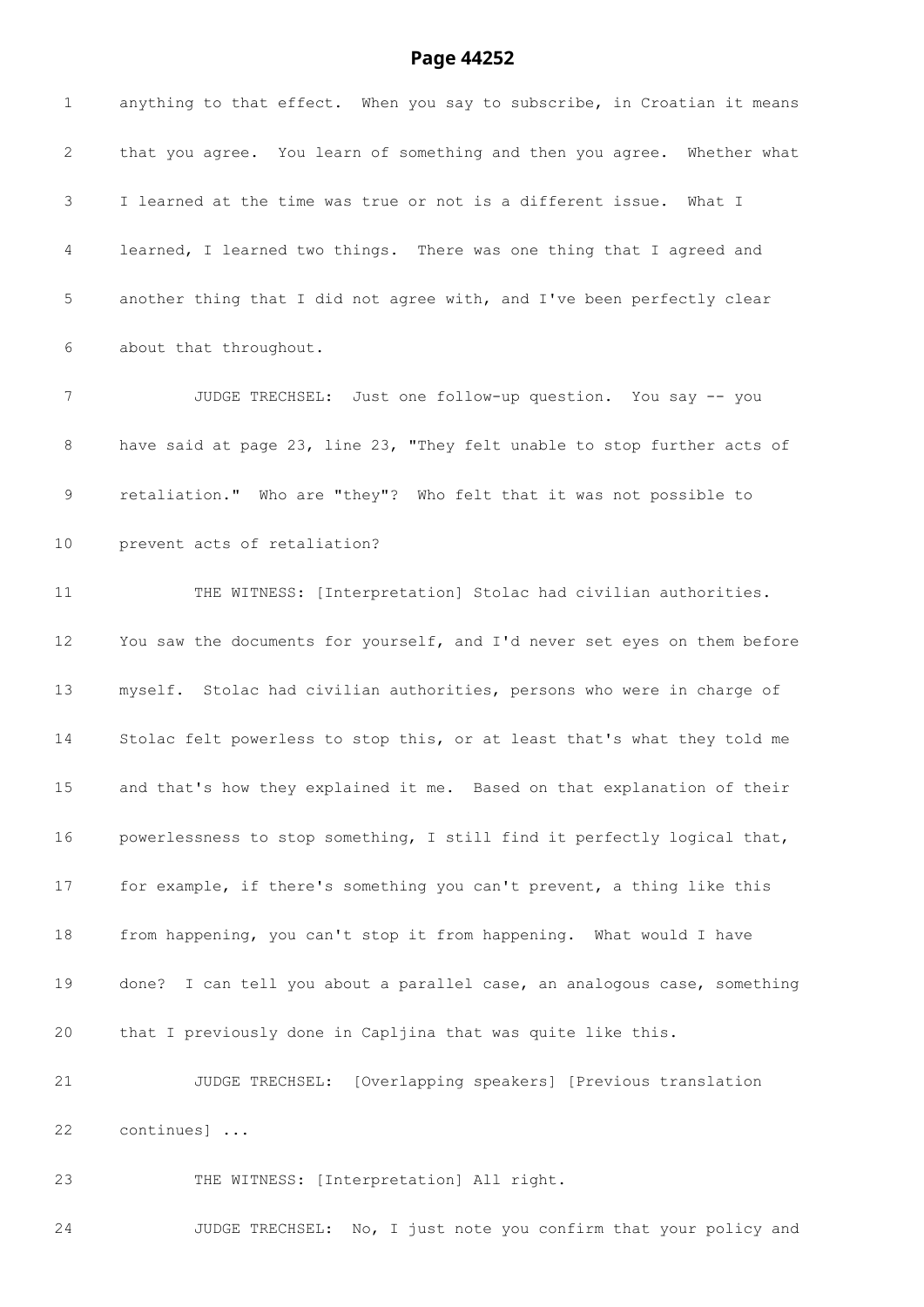your idea is that if there is a murderer and a victim, you remove the

| $\mathbf{1}$ | victim instead of containing the murderer. Thank you.                     |
|--------------|---------------------------------------------------------------------------|
| 2            | MR. STRINGER:                                                             |
| 3            | General, just to stay --<br>Q.                                            |
| 4            | THE WITNESS: No, no, no, no.                                              |
| 5            | MR. STRINGER: Well --                                                     |
| 6            | THE WITNESS: No, no. I'm sorry. We're talking about the                   |
| 7            | present tense here, but what I'm telling you about here is an explanation |
| 8            | that I got. It doesn't mean that I, myself, would have moved -- would     |
| 9            | not have moved the Croats. I'm telling you about the explanation.         |
| 10           | Please, this is a conclusion that I can't agree with. I'm talking about   |
| 11           | an explanation.                                                           |
| 12           | MR. KARNAVAS: If I could be heard for just one second for the             |
| 13           | record purposes. I don't know whether this is done in the hypothetical    |
| 14           | sense, whether this is done in the factual sense, but from listening to   |
| 15           | your assertions, Judge Trechsel, and that's what I'm calling them,        |
| 16           | assertion as opposed to questions, it would appear that you're now giving |
| 17           | factual testimony or at least making conclusions of facts. And that it    |
| 18           | is your position at this stage with the trial ongoing that these are      |
| 19           | actual murderers, and what have you, that are committing these crimes.    |
| 20           | Now, I am a little bit concerned. Now, if it is in the                    |
| 21           | hypothetical sense, obviously which is something to be proved later on,   |
| 22           | that's perfectly fine. If, on the other hand, you have concluded at this  |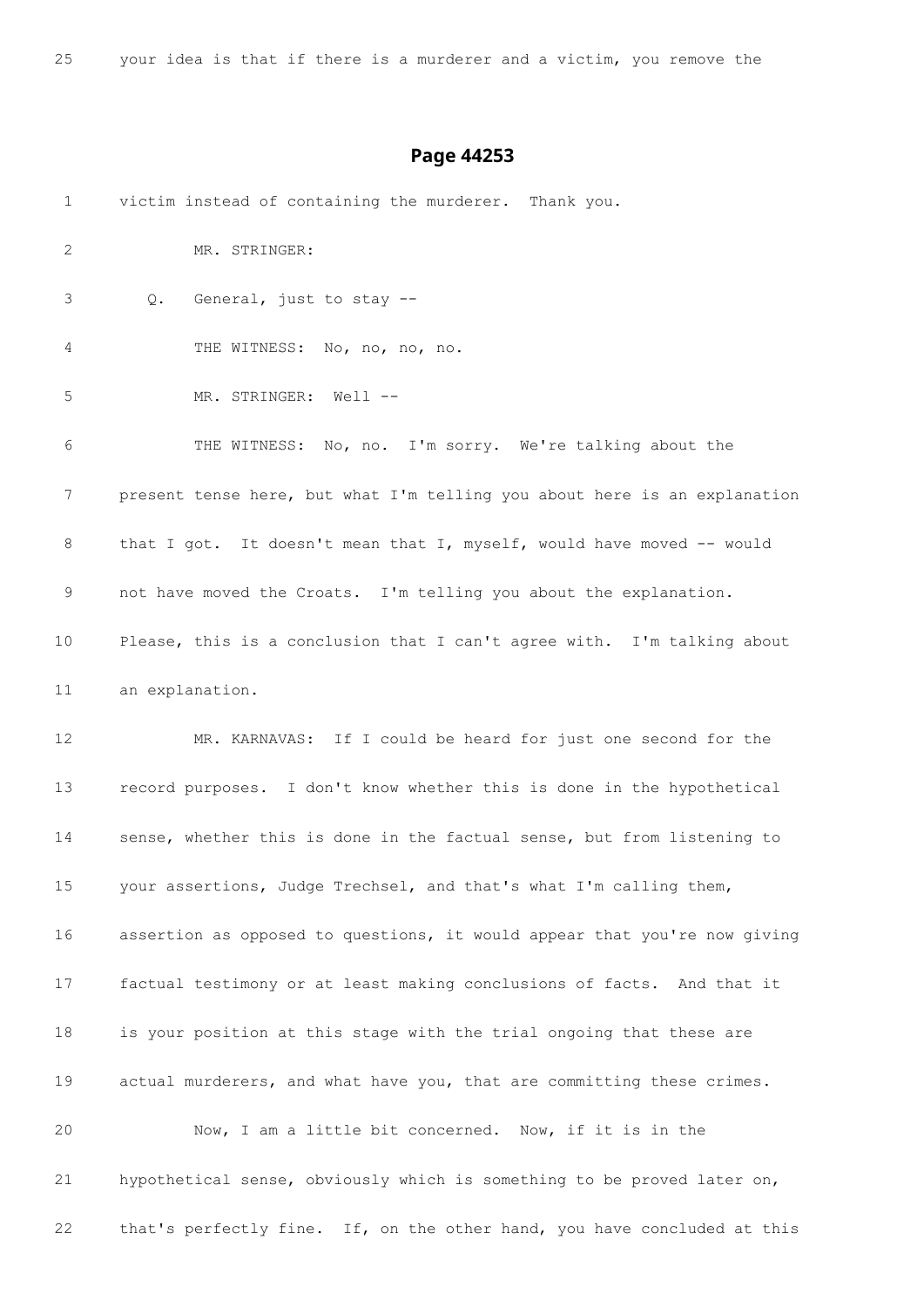| 23 | stage - and I would welcome the opportunity to hear on what basis you    |
|----|--------------------------------------------------------------------------|
| 24 | have made these actual factual findings - but if these are factual       |
| 25 | findings, I would say that perhaps this is improper. And I say this with |

| 1  | the utmost respect, from the legal point of view of course.             |  |  |  |  |  |  |
|----|-------------------------------------------------------------------------|--|--|--|--|--|--|
| 2  | JUDGE TRECHSEL: Well, I say that I think you are thoroughly             |  |  |  |  |  |  |
| 3  | misconceived, Mr. Karnavas. I'm a bit amazed at that I must really say. |  |  |  |  |  |  |
| 4  | Because what we have is we have a witness, an accused, who says that he |  |  |  |  |  |  |
| 5  | learned of certain events, and he passed a value judgement. He has said |  |  |  |  |  |  |
| 6  | -- practically he said he would have done the same still. And the basic |  |  |  |  |  |  |
| 7  | situation is that there were --                                         |  |  |  |  |  |  |
| 8  | THE WITNESS: [Interpretation] No, no, no. I have a --                   |  |  |  |  |  |  |
| 9  | JUDGE TRECHSEL: [Overlapping speakers] [Previous translation            |  |  |  |  |  |  |
| 10 | continues] Mr. Praljak, you are a witness. You do not have any right    |  |  |  |  |  |  |
| 11 | to interrupt. You are really misbehaving rather badly.                  |  |  |  |  |  |  |
| 12 | THE WITNESS: [Interpretation] I'm sorry.                                |  |  |  |  |  |  |
| 13 | JUDGE TRECHSEL: I could find it, but that's how I understood            |  |  |  |  |  |  |
| 14 | him, and I was interpreting him. There's no -- actually crimes had      |  |  |  |  |  |  |
| 15 | apparently already happened is what he also said. And then the          |  |  |  |  |  |  |
| 16 | protection of murderers is of course a protection of potential          |  |  |  |  |  |  |
| 17 | hypothetical murderers. I think the situation is very simply, and it    |  |  |  |  |  |  |
| 18 | needs quite some fantasy misinterpret what I ask. And I think you       |  |  |  |  |  |  |
| 19 | applied such fantasy, Mr. Karnavas.                                     |  |  |  |  |  |  |
| 20 | Well, again, I understood -- well, part of the job<br>MR. KARNAVAS:     |  |  |  |  |  |  |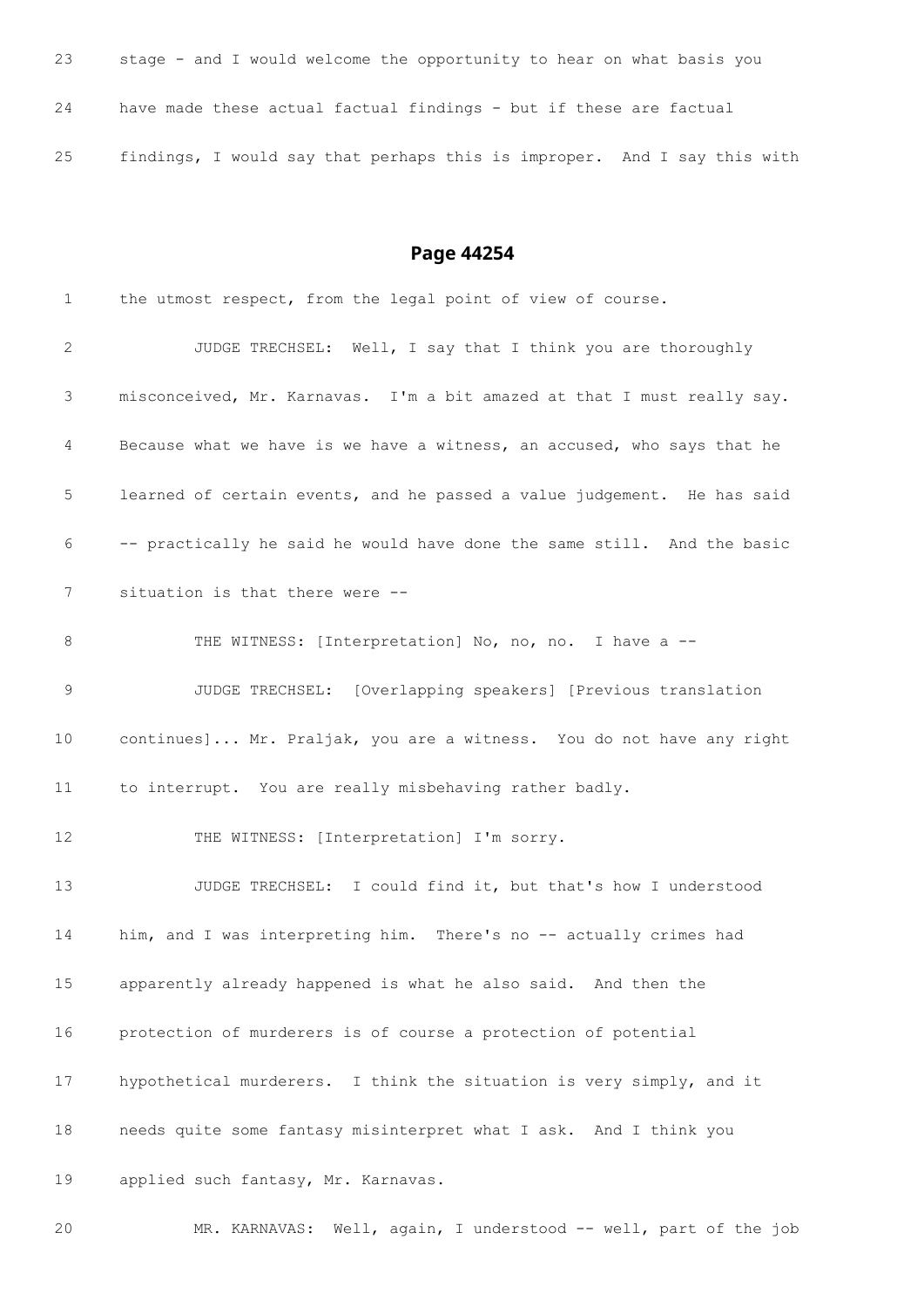of a Defence lawyer -- I don't know what it's like in Switzerland or else place, but part of the job of the Defence lawyer is to make sure that the client's -- or his or her client is receiving a fair trial and to also to make a record. Now, I'm not implying anything. I listened to the questions very carefully, and it doesn't matter to me who's -- who on the

### **Page 44255**

 Bench is asking the question. I have a duty and a responsibility to the client and to the record. And so based on what I was hearing, I posed a question, because it would appear that on the one hand, one could consider you to have been making factual allegations or factual assertions. At this stage of the game this would be highly improper. On the other hand, it could be on a hypothetical sense. So I asked for clarification. Did I so in the best of intentions. I made no accusations, and I don't think that any personality issues should be involved in this sort of a response to an inquiry that I'm making based 10 on a good-faith basis. So I would respectfully request, Judge Trechsel, to whatever animosity you may have towards me as a person that it not be transposed into the trial here when I'm simply trying to do my job as an advocate. Now, maybe I'm not doing it correctly. Maybe sometimes I'm overzealous, but I am trying with the best of intentions of making a clear record.

 Now, your telling us exactly what your intent was behind in asking the question. I take that at face value, you know. But we have a coal record here, and it may lead just as you are giving judicial hints,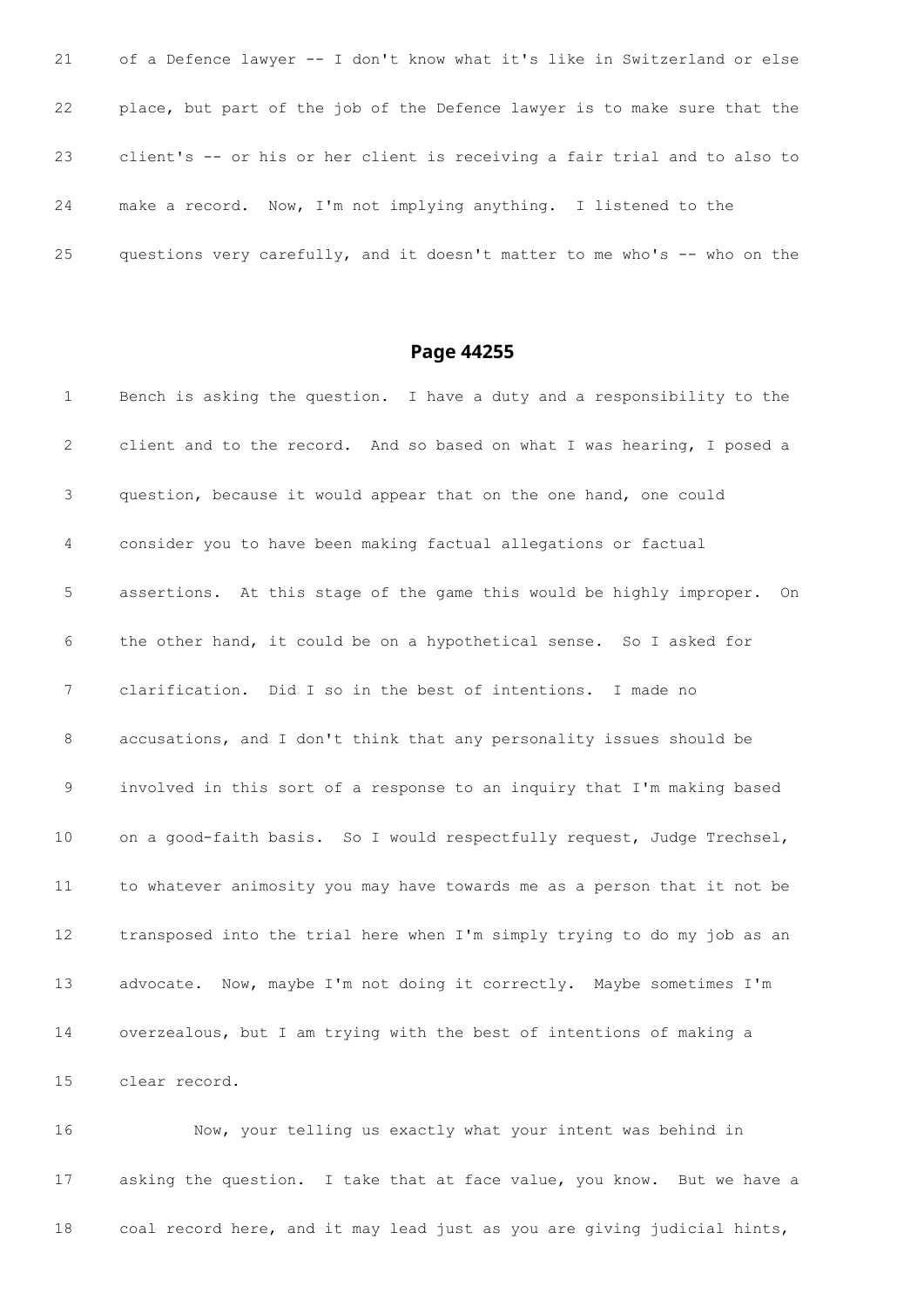19 as I take them to be, to the witness at times as to what he may be saying, and you wish for clarification, I'm trying to do the same thing. And so I apologise if for whatever reason I'm causing you discontent, but my intentions were simply to clarify the record.

 JUDGE TRECHSEL: Very briefly, two things. First, I react to questions and not to persons. I see no merit in your suspicion. I can assure you they are not founded in this moment. And second, I -- for the

#### **Page 44256**

 life of me I cannot see how I could have been understood as making a factual statement. That was certainly very, very far from me. I was just interpreting and distilling in a way what I had understood what the witness had said, that was all. And I think that's perfectly correct. MS. ALABURIC: [Interpretation] Your Honours, might I just be allowed to say one sentence on behalf of the Petkovic Defence. I agree with the concern expressed by my learned friend Mr. Karnavas, and we base our concern primarily on the following -- THE INTERPRETER: I think somebody also has an extra microphone switched on. Could any unnecessary microphones be switched off please. It creates a noise. MS. ALABURIC: [Interpretation] The Petkovic Defence's concern is based on the following: As far as we understand General Praljak, he tried to say that the evacuation of the civilians, by doing that, somebody in Stolac tried to protect the civilians from a possible retaliation of Croats who had come in from Central Bosnia and who were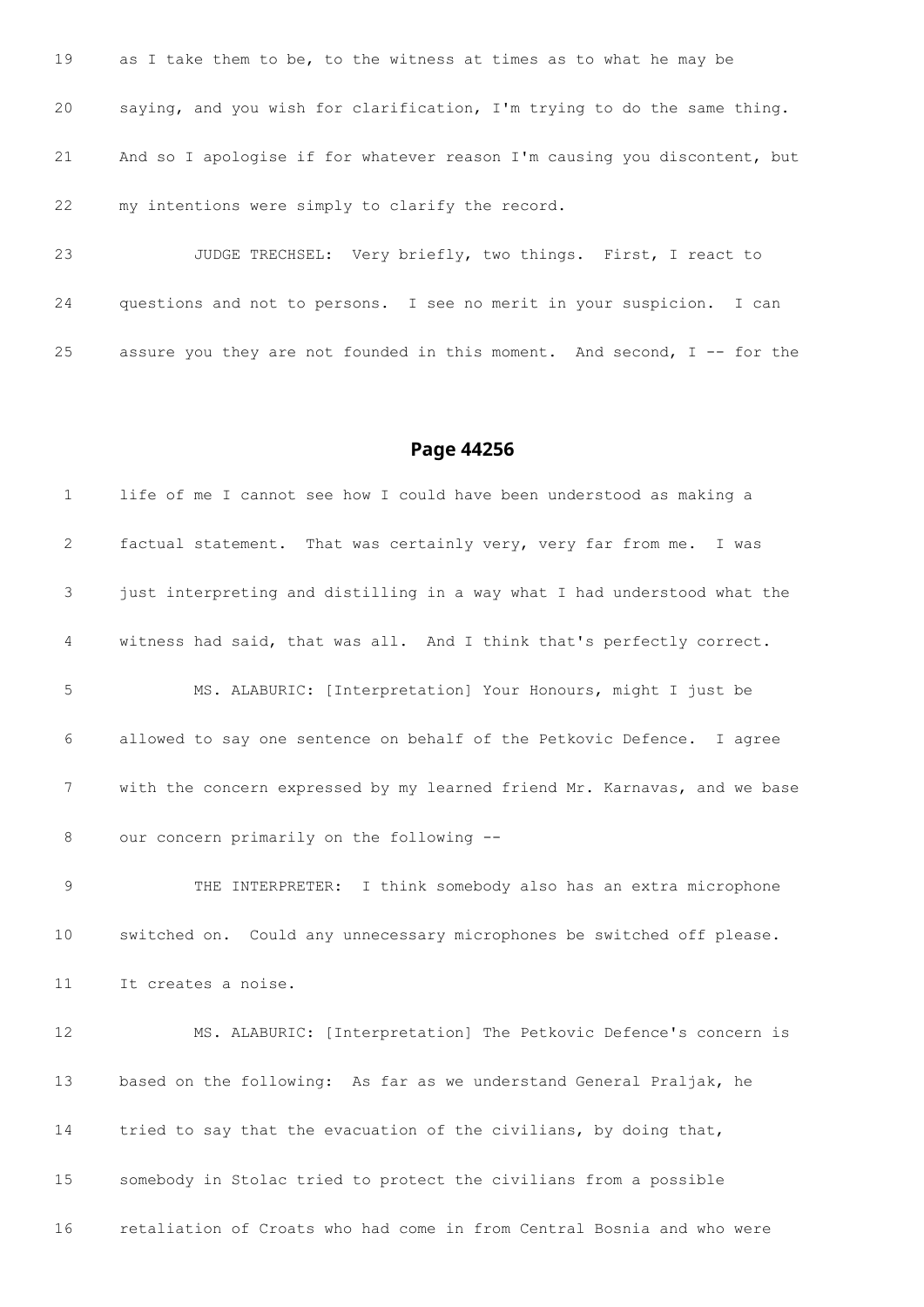expelled by the BH Army. Perhaps this appraisal about the reasons for an evacuation was not justified, but the Petkovic Defence certainly considers that this -- that the reason wasn't to try to protect the killers of the civilian population. So in that sense we share the concern of my learned friend. Otherwise, we consider Judge Trechsel's observations and conclusions very instructive and important in -- for future proceedings and how things should be understood and clarified. Thank you.

JUDGE ANTONETTI: [Interpretation] Mr. Praljak, let me add

#### **Page 44257**

 something so you can know what my position is. The difficulty we all have here is that we're working in several languages, and each language has its own nuances, and sometimes there's storms in the teacup just because of translation problems. The words expressed by one person are not necessarily completely translated into another language with all its nuances, and sometimes there could be misinterpretation.

 Now, secondly, from what I understood, this is what happened: My fellow Judge asked General Praljak the following: There's a situation. There are victims. The Muslim population is removed, evacuated. And if I understood things right, my fellow Judge said this is your conclusion, whereas the way the sentence is written, you could think that just evacuating the victims did not prevent local authorities from starting procedures against the -- the crimes made by the Croats against the Muslims, but as I said already, Mr. Praljak, we are really in the eye the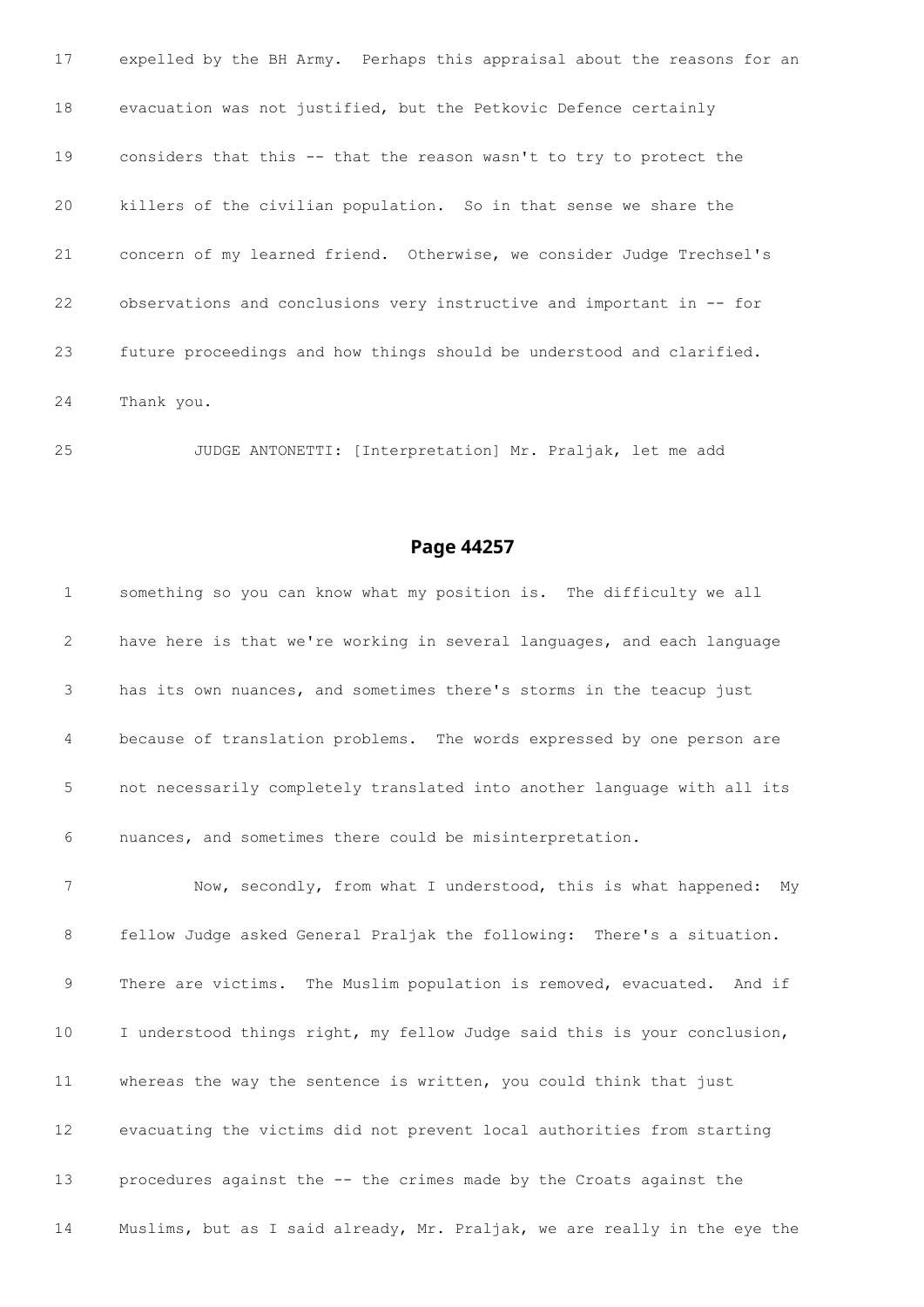| 15 | storm. We're in your zone of responsibility. In your area of              |
|----|---------------------------------------------------------------------------|
| 16 | responsibility. You know, when I put questions, my questions are always   |
| 17 | very long because I want to put everything on the table to make sure that |
| 18 | I get an answer from you. Sometimes because there's not enough time,      |
| 19 | because of time constraints, we ask you -- we ask a simple question, but  |
| 20 | we should make it -- put more elements in the question to make sure that  |
| 21 | we avoid problems.                                                        |
| 22 | Now, this is the question I feel I have to put to you: In a               |
| 23 | situation similar to the one you mentioned in your interview, interview   |

that in mind also - but in the situation that you describe in your

24 you gave in 2004, more than ten years after the fact - we have to keep

| $\mathbf{1}$    | interview, as far as what the elements you were provided with were exact  |
|-----------------|---------------------------------------------------------------------------|
| 2               | and here, as an assumption because this is what Mr. Karnavas was hinting  |
| 3               | at, I'd like to know whether local authorities should have done something |
| 4               | against the Croats who had committed crimes against the Muslims,          |
| 5               | according to you. That's the whole question in a nutshell.                |
| 6               | In this interview regarding prisons -- not prisons. You're                |
| 7               | talking about camps. Let's put things straight. In my translation they    |
| 8               | were just camps and not concentration camps. So in these camps you        |
| 9               | condemned the crimes committed in these camps, and that was very clear.   |
| 10              | You said that in the interview, actually. However, when it comes to       |
| 11              | evictions, maybe your interview was cut short, because you said nothing   |
| 12 <sup>2</sup> | on this. And the question I'm putting to you and which I believe the      |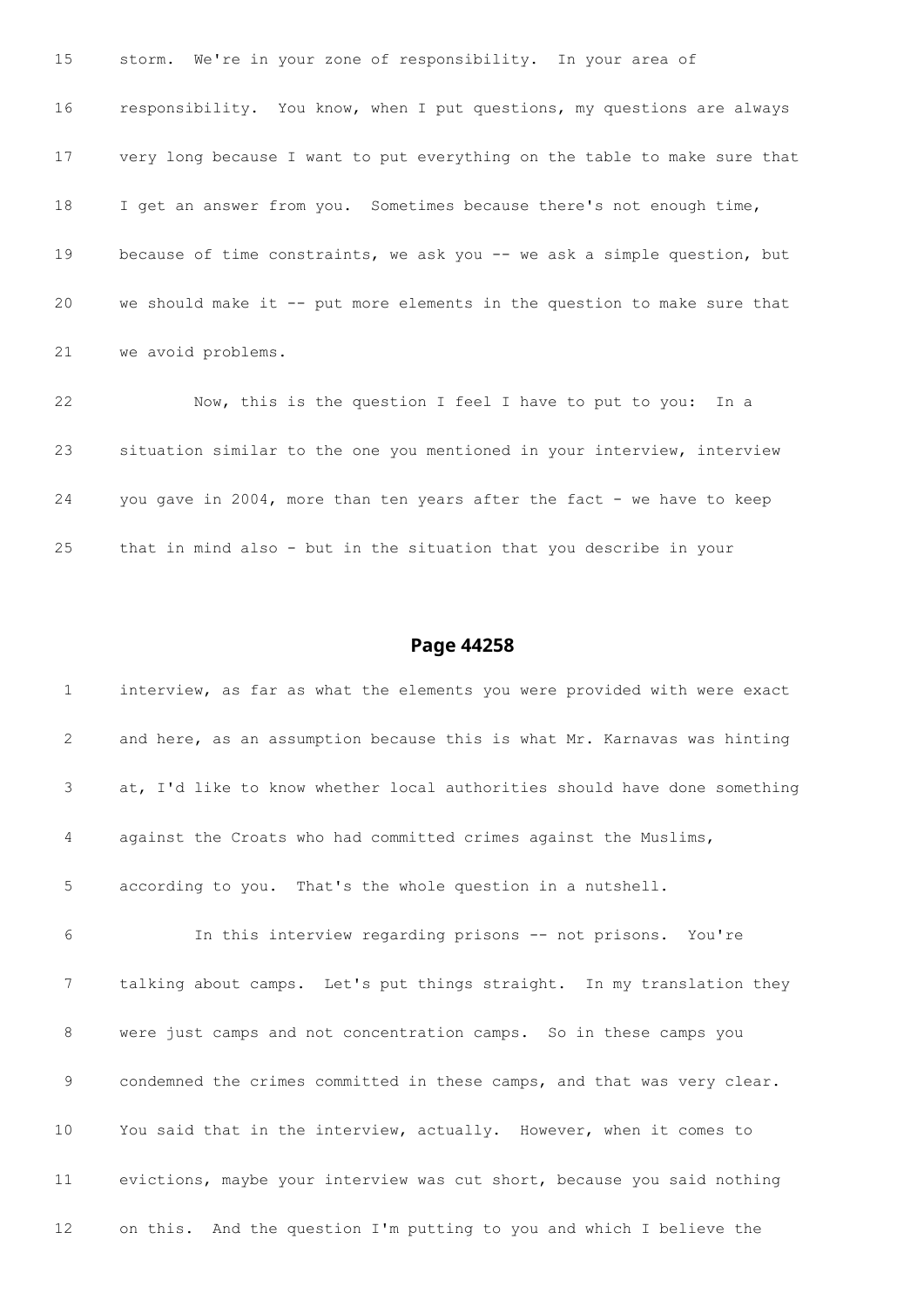reporter should have put to you is the following: You're saying Muslims left Stolac for this reason, but what about those who had committed crimes against the Muslims?

16 THE WITNESS: [Interpretation] Your Honours, it was on the basis of the information that I received subsequently about the camps I say quite literally word-for-word that is a crime, and there is no reason why I shouldn't say that for Stolac. Here I'm saying on the basis of the information that I was provided -- I don't know whether they're correct 21 or not, but you can't -- and you can't deduce that -- from that that I knew that somebody had committed whatever. I was given an explanation, and hypothetically I say, this explanation, of course they were taken to court. They are being tried today, too, those people up there who committed some crimes. There are some serving sentences too. Now, would

| $\mathbf{1}$    | I have acted that way? I don't think so. I don't believe so. I can        |
|-----------------|---------------------------------------------------------------------------|
| 2               | say, for example, to the Serbs in the village I was born in, I handed out |
| 3               | weapons to them. Now, I accepted the explanation. Now, if the             |
| 4               | explanation was correct, then they acted correctly. If it was incorrect,  |
| 5               | then I would call it a crime, just as I call the other thing a crime up   |
| 6               | there. So there's none of my moral position about that, my moral views    |
| $7\phantom{.0}$ | about that, but the explanation, and here I've just learnt that it was    |
| 8               | largely incorrect. My information was largely incorrect. Now, don't --    |
| 9               | I don't want you to say that I would have allowed this had I known        |
| 10 <sub>o</sub> | through the thousands of documents from the beginning to the end of the   |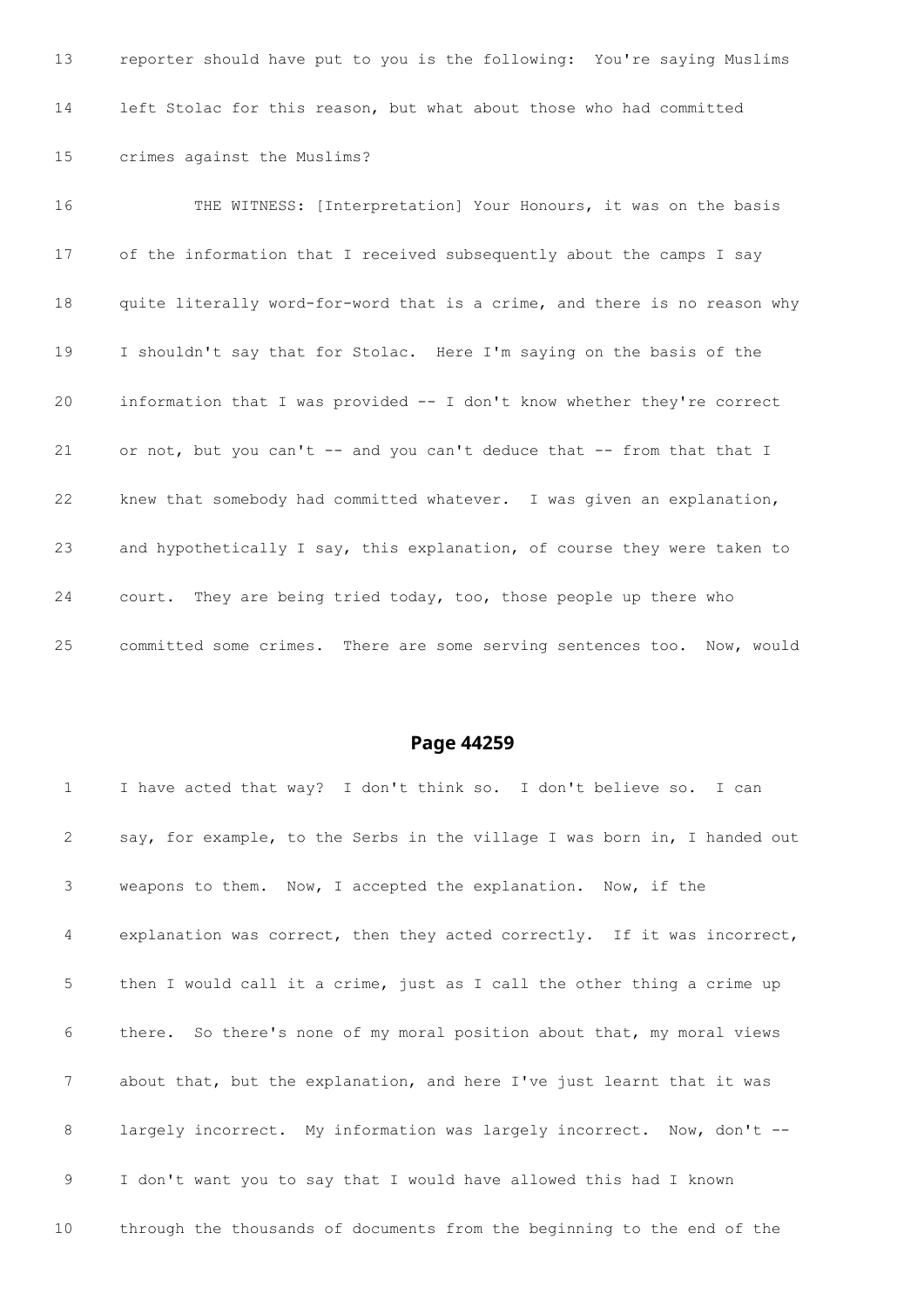| 11              | war, and what was left out here is a series of explanations. I have            |
|-----------------|--------------------------------------------------------------------------------|
| 12 <sup>°</sup> | never seen this interview, nor did I authorise it, or whatever.                |
| 13              | JUDGE ANTONETTI: [Interpretation] Very well.                                   |
| 14              | MR. STRINGER:                                                                  |
| 15              | Well, the fact is, General, that these your words, and as you<br>$Q_{\bullet}$ |
| 16              | said back in April 2004, you would award a medal --                            |
| 17              | "I would award the one who did it with a medal because he saved                |
| 18              | them from the revenge of the refugees from Central Bosnia."                    |
| 19              | So in fact the -- the fact is that you approve of removing people              |
| 20              | from their homes, punishing them in order to enable the incoming refugees      |
| 21              | who were going be committing harm against them to come and stay in those       |
| 22              | places. Isn't that true? As Judge Trechsel asked, you're punishing the         |
| 23              | victims rather than dealing with the people who are going to be                |
| 24              | committing their revenge against them.                                         |
| 25              | That's just construed. It's a construed interpretation of<br>Α.                |

### **Page 44260**

 everything that I've said so far. At the same time in my flat in Zagreb, there were 15 Muslim refugees --

Q. All right.

 A. – and 13 in my weekend cottage whom I was feeding and taking care of. So I don't agree with what I heard here, but on the basis of the information that I was given, which might be wrong, that's all I'm talking about. Q. Let's go to the next couple of exhibits on the issue of the relative -- the populations in Western Herzegovina during this period of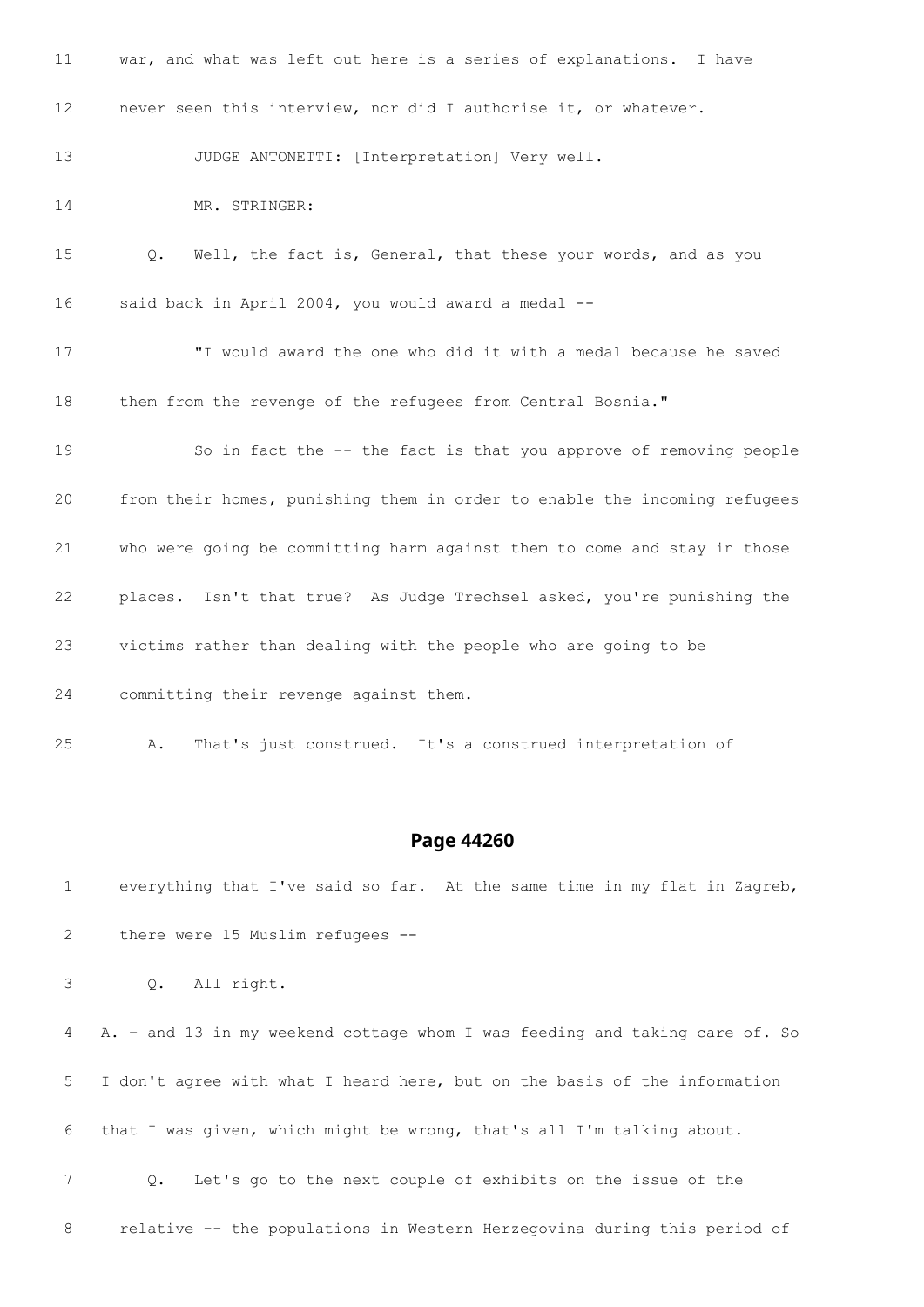| $\mathsf 9$ | time that you were commanding the HVO Main Staff. And to start with     |
|-------------|-------------------------------------------------------------------------|
| $10$        | this, General, I want to take you to P09851, which is under seal, and I |
| 11          | believe we have to go into private session for this, Mr. President.     |
| 12          | JUDGE ANTONETTI: [Interpretation] Yes.                                  |
| 13          | [Private session]                                                       |
| 14          | (redacted)                                                              |
| 15          | (redacted)                                                              |
| 16          | (redacted)                                                              |
| 17          | (redacted)                                                              |
| 18          | (redacted)                                                              |
| 19          | (redacted)                                                              |
| 20          | (redacted)                                                              |
| 21          | (redacted)                                                              |
| 22          | (redacted)                                                              |
| 23          | (redacted)                                                              |
| 24          | (redacted)                                                              |

(redacted)

| Page 44261 |  |
|------------|--|
|------------|--|

| $1\,$          |  |  |  |
|----------------|--|--|--|
| 2              |  |  |  |
| $\mathcal{S}$  |  |  |  |
| $\overline{4}$ |  |  |  |
| $\mathsf S$    |  |  |  |
| $\epsilon$     |  |  |  |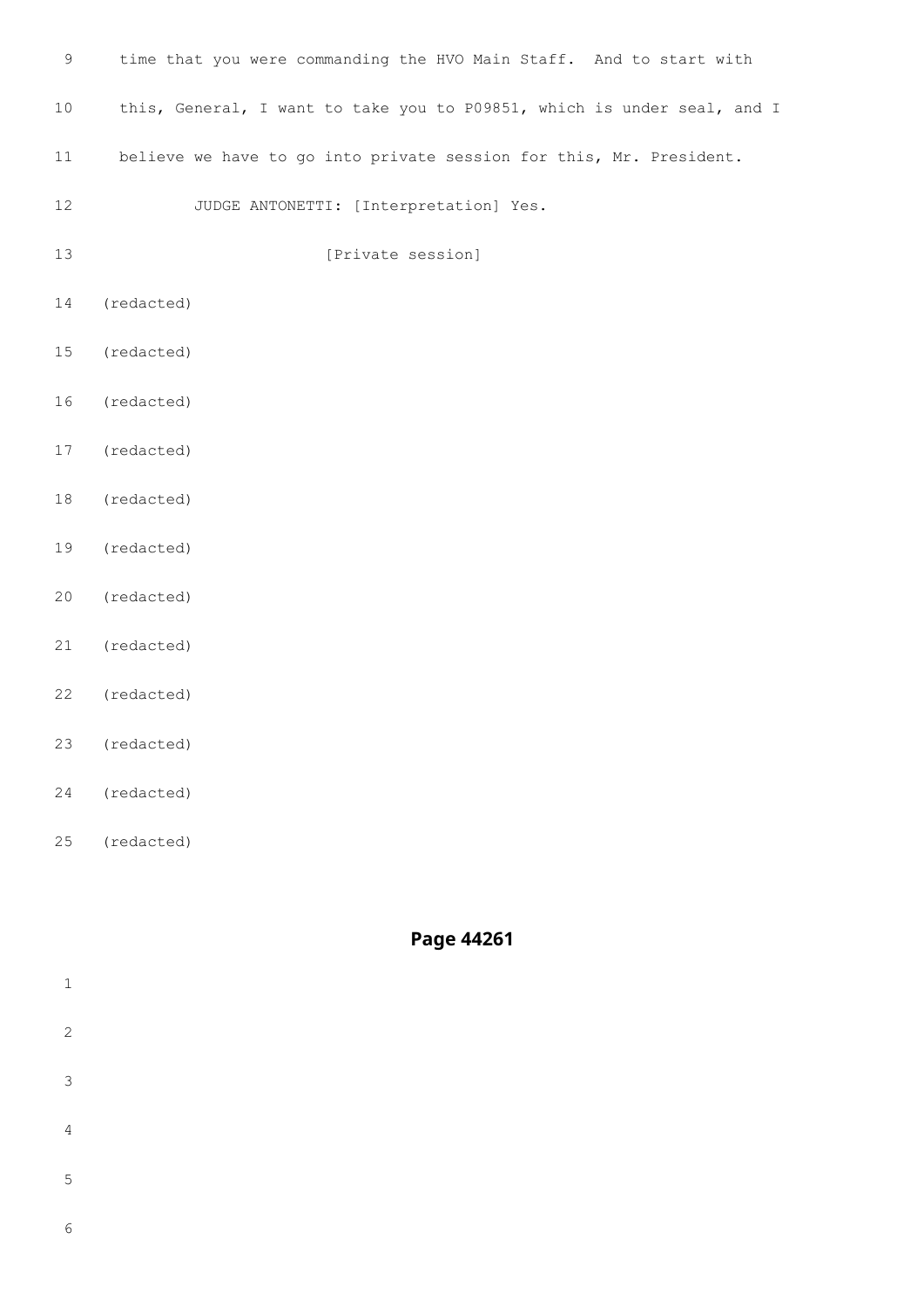- (redacted)
- (redacted)
- 
- (redacted)
- (redacted)

| $\boldsymbol{7}$ |                                                 |  |  |  |
|------------------|-------------------------------------------------|--|--|--|
| $\,8\,$          |                                                 |  |  |  |
| $\mathsf 9$      |                                                 |  |  |  |
| $1\,0$           |                                                 |  |  |  |
|                  | 11 Pages 44261-44268 redacted. Private session. |  |  |  |
| $12\,$           |                                                 |  |  |  |
| $13\,$           |                                                 |  |  |  |
| $1\,4$           |                                                 |  |  |  |
| $15\,$           |                                                 |  |  |  |
| $1\,6$           |                                                 |  |  |  |
| $17\,$           |                                                 |  |  |  |
| $1\,8$           |                                                 |  |  |  |
| 19               |                                                 |  |  |  |
| $20$             |                                                 |  |  |  |
| $21$             |                                                 |  |  |  |
| $2\sqrt{2}$      |                                                 |  |  |  |
| 23               |                                                 |  |  |  |
| $2\,4$           |                                                 |  |  |  |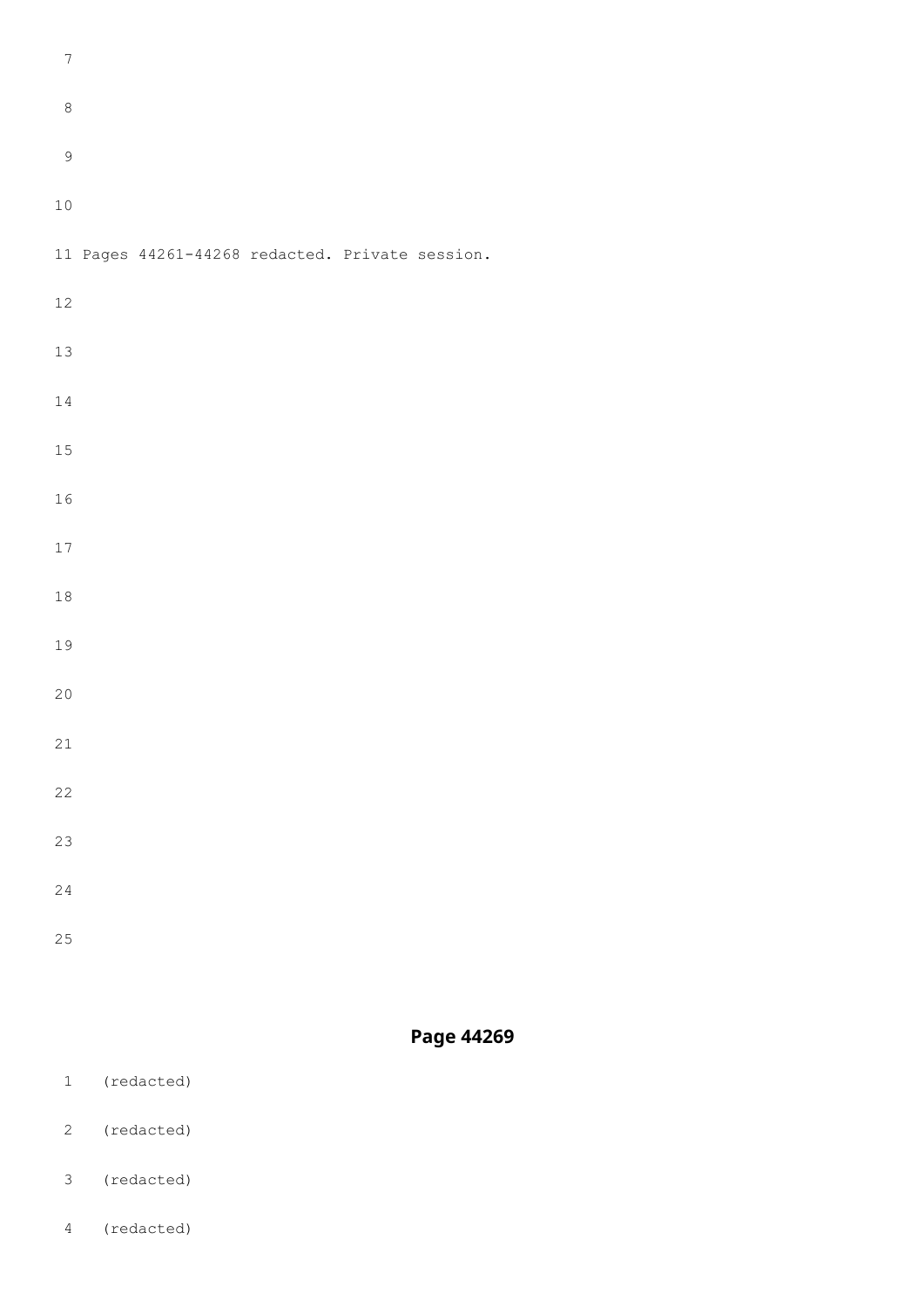- (redacted)
- (redacted)
- (redacted)
- (redacted)
- (redacted)
- (redacted)
- (redacted)
- (redacted)
- (redacted)
- (redacted)
- (redacted)
- (redacted)
- (redacted)
- (redacted)
- (redacted)
- (redacted)
- (redacted)
- (redacted)
- (redacted)
- [Open session]

THE REGISTRAR: Your Honours, we're back in open session. Thank

- you.
- JUDGE ANTONETTI: [No interpretation]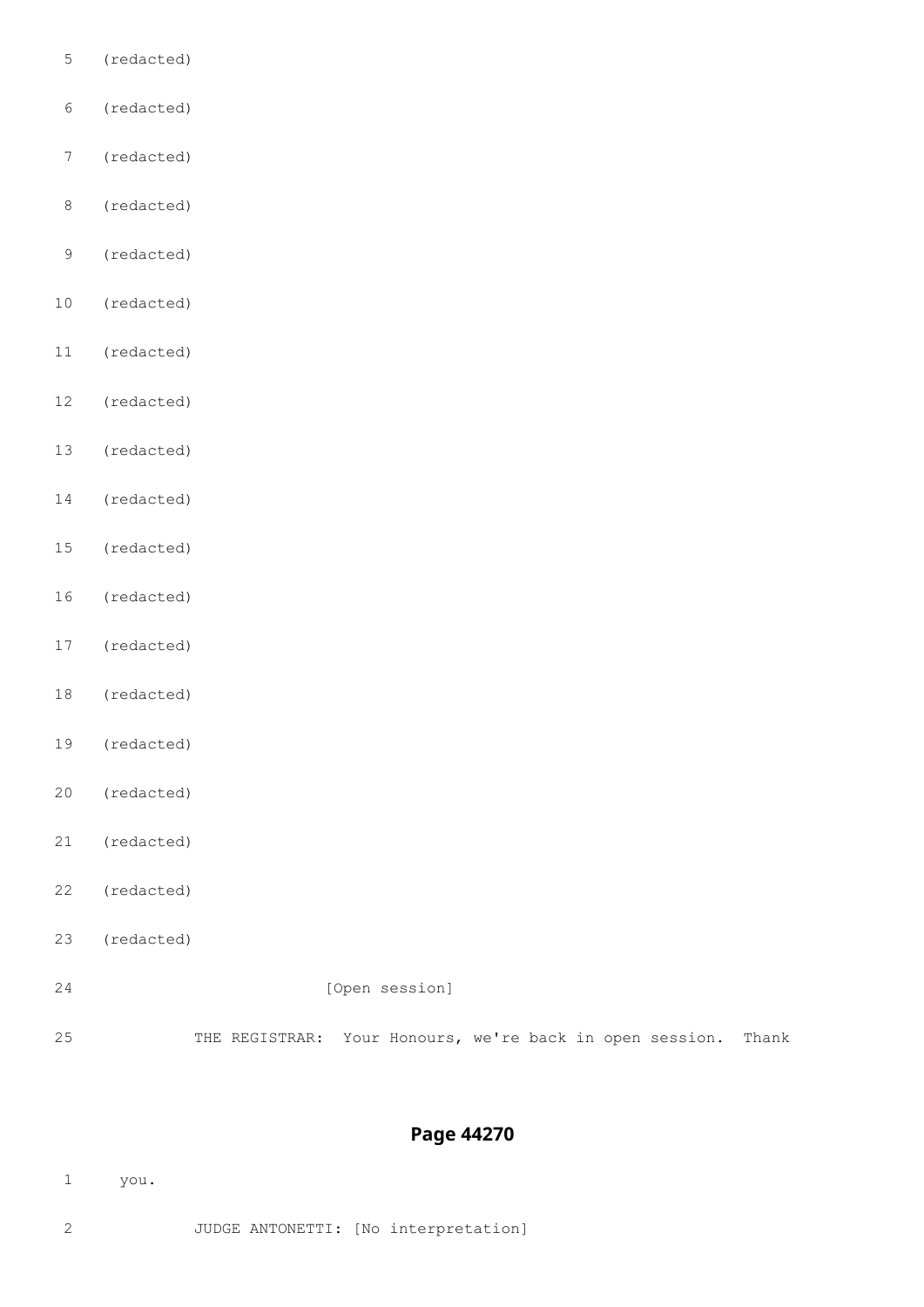MR. STRINGER: Mr. President, what time is the break? I know that there's only one break today. JUDGE ANTONETTI: [Interpretation] Given that we have only one break, we can carry on for another 10 or 15 minutes. We'll carry on for another 10 or 15 minutes, and we'll have a break at quarter to 11.00. 8 THE WITNESS: [Interpretation] I have to leave the courtroom, Your Honour, just for a minute. I have to be excused for a minute. JUDGE ANTONETTI: [Interpretation] Okay, in that case, we might just as well have a break, a 20-minute break. 12 --- Recess taken at 10.32 a.m. 13 --- On resuming at 10.58 a.m. JUDGE ANTONETTI: [Interpretation] The court is back in session. It is almost 11.00. The Registrar told us that we only have another two hours to go, so we will finish at two or three minutes before 1.00. I believe that Mr. Coric's counsel wants to intervene, so we're going to move to private session. *Definition* [Private session] (redacted) (redacted) (redacted) (redacted) (redacted) (redacted)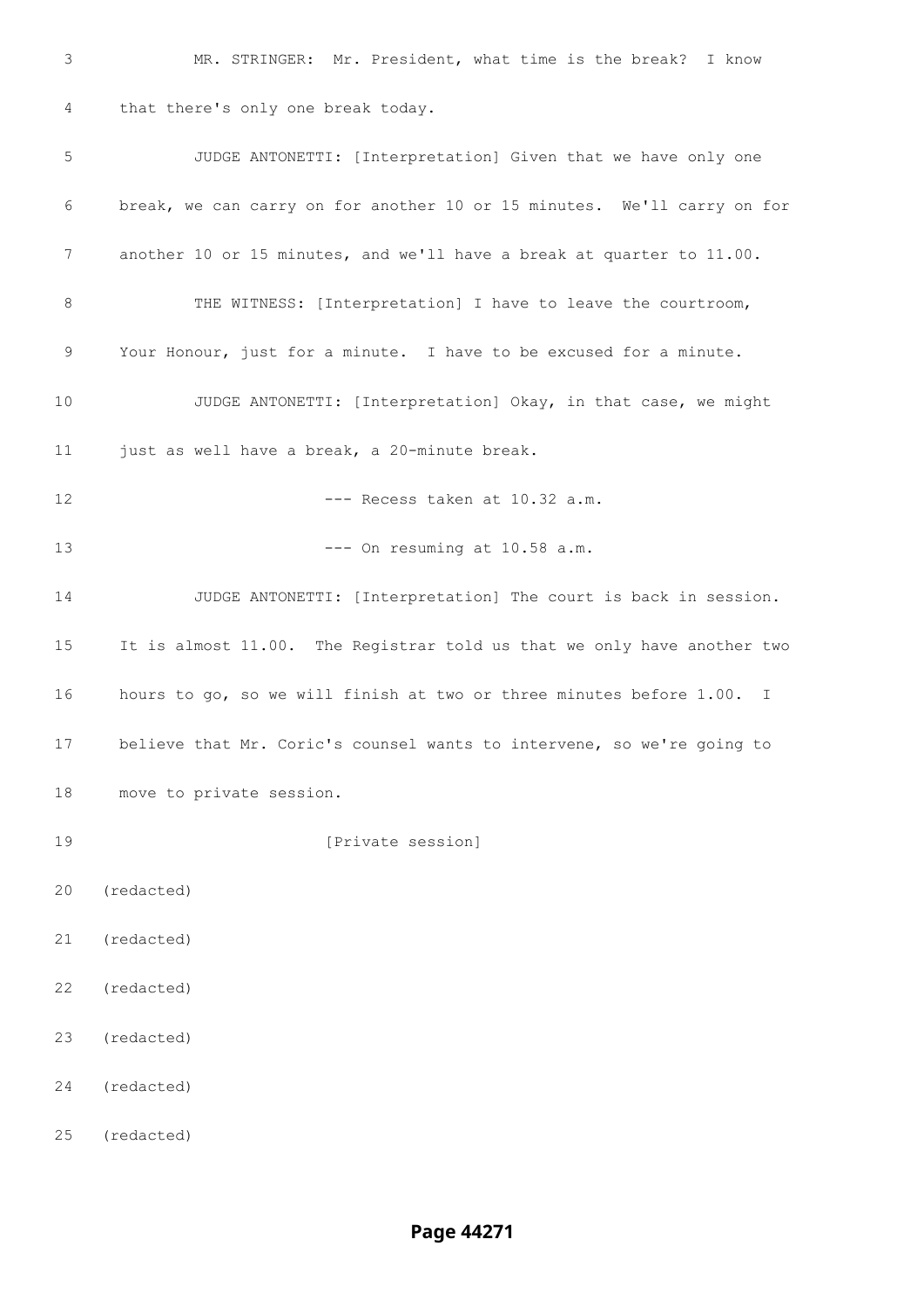- (redacted)
- (redacted)
- (redacted)
- (redacted)
- (redacted)
- (redacted)
- (redacted)
- (redacted)
- (redacted)
- (redacted)

#### 11 [Open session]

 THE REGISTRAR: Your Honours, we're back in open session. Thank you.

14 MR. STRINGER:

 Q. General, before the break we had been looking at the first of the two IC charts based on the ODPR data attached to Exhibit P09851. I want to now move to the -- to the second one, which is IC00834. Again, this is the one, if anyone's looking on the screen in Sanction, this is the

one on the bottom.

 The first one related to ODPR data on domicile or residence of these municipalities, the second one that we're looking at now relates to data of ODPR on the displaced persons or refugees found in these municipalities at these times.

 And, now, General, what we see according to this data is, first of all, starting with Ljubuski, we see on the Croat side again a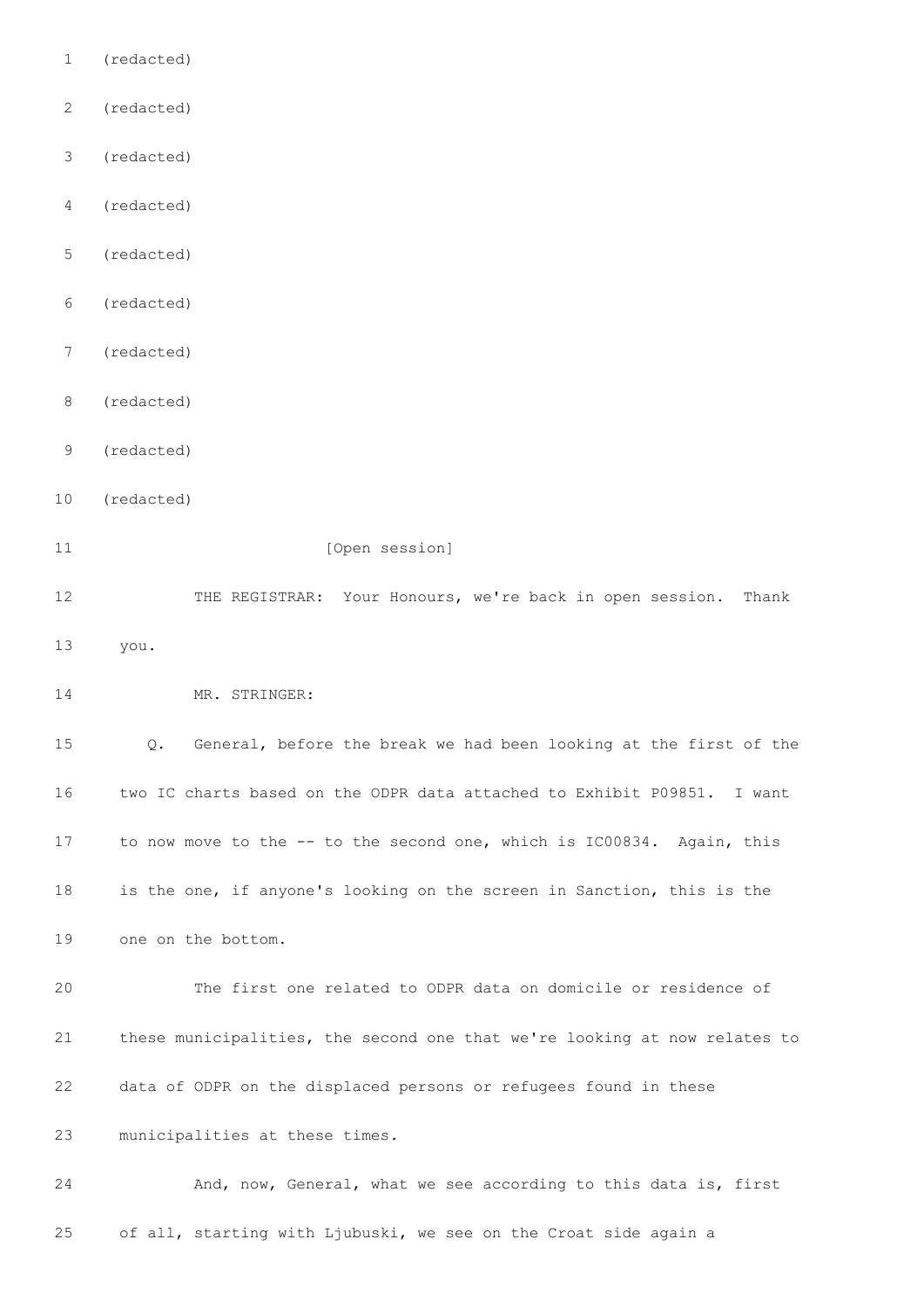| $\mathbf 1$     | significant influx of Croat people from January to September 1993, and    |
|-----------------|---------------------------------------------------------------------------|
| $\mathbf{2}$    | then additional Croat displaced persons in Ljubuski from September to     |
| 3               | October. We see the same trend in Capljina over this period of time,      |
| 4               | 1.436 in the early part of 1993, with over 9.000 Croats in Capljina by    |
| 5               | October 1993. Again, a significant influx of Croat people in              |
| 6               | Siroki Brijeg. And for Stolac we see a reduction, or we do not see, I     |
| 7               | would suggest, the same sort of trending in Croat numbers that we see for |
| $\,8\,$         | Siroki Brijeg, Capljina, and Ljubuski.                                    |
| 9               | At the same period of time, we see for Ljubuski and Capljina,             |
| 10              | General, again a significant drop in numbers of Muslim refugees or        |
| 11              | displaced persons in Ljubuski, from 750 down to 0; Capljina from 3.325    |
| 12 <sup>°</sup> | down to 0; and then for Siroki Brijeg and Stolac it appears, according to |
| 13              | this, that there was never really any significant of presence of Muslim   |
| 14              | displaced persons in those municipalities.                                |
| 15              | So, General, what these ODPR figures tell us is that in fact we           |
| 16              | see for Ljubuski and Capljina we have significant numbers of Croat        |
| 17              | displaced persons arriving in those municipalities, as well as in Siroki  |
| 18              | Brijeg, and that I'm going to suggest to you the reason why we have so    |
| 19              | many Muslim domiciles in those places being reduced or the numbers being  |
| 20              | reduced is because it's necessary to make room to accommodate all of      |
| 21              | these refugees, those Croat refugees, that you referred to in the         |
| 22              | newspaper article we were looking at a little bit earlier.                |
| 23              | Isn't that the real reason the Muslims were being evicted from            |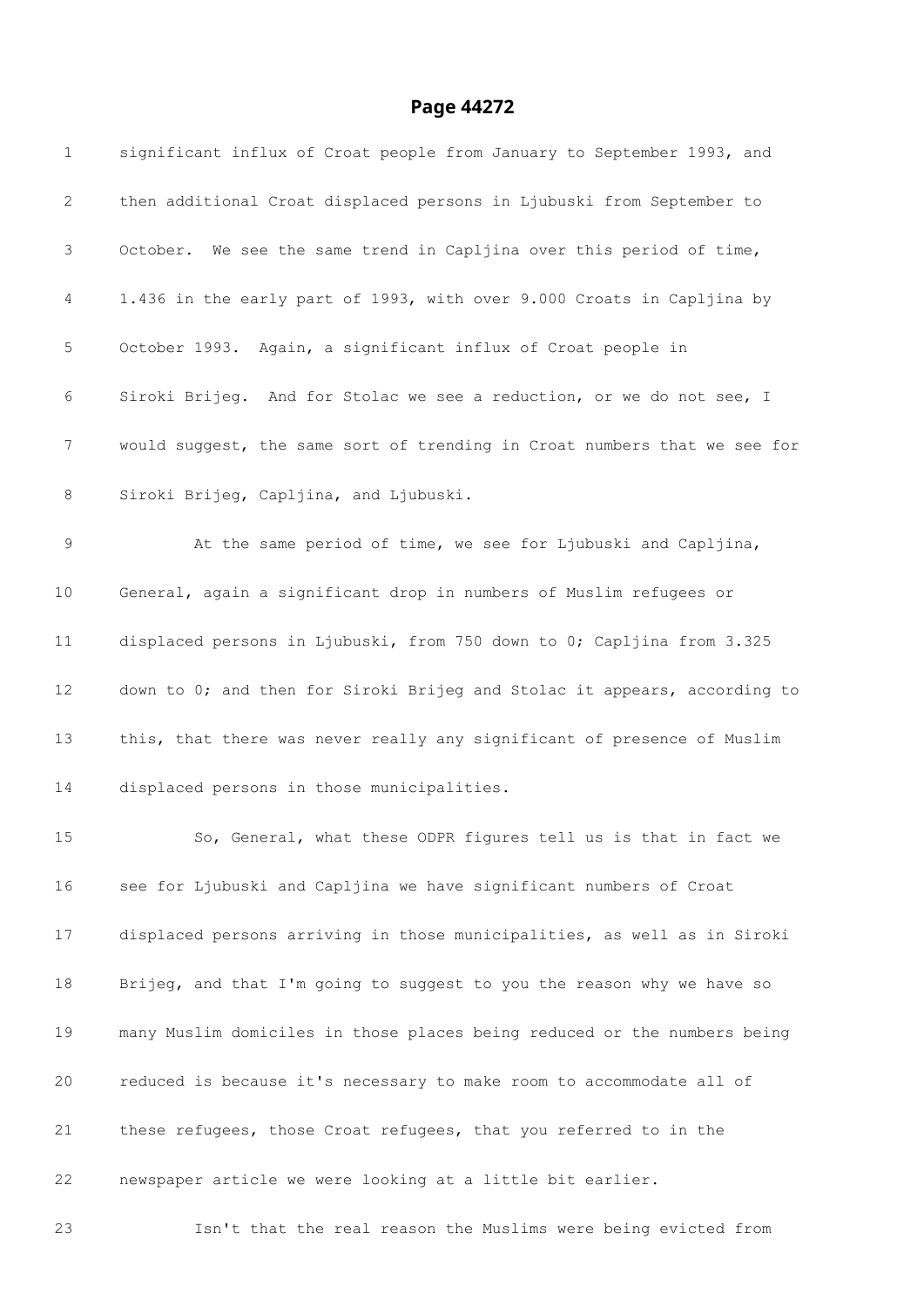A. Again, you say those are mentioned in the article. I can only

| $\mathbf 1$  | say I commented on information that may or may not have been inaccurate.  |
|--------------|---------------------------------------------------------------------------|
| $\mathbf{2}$ | As for the interpretation of these tables, first of all, I knew nothing   |
| 3            | about these facts. Secondly, if you ask me for my interpretation, I       |
| 4            | don't know, because we should have a broad analysis of this. What         |
| 5            | remains a fact is that back as far as September, the number of native     |
| 6            | Muslims in Stolac was greater than the number of Croats. So if you'd      |
| 7            | like to have my opinion, there was no intention to expel.                 |
| $\,8\,$      | Now, what happened between September and October? That should be          |
| $\mathsf 9$  | investigated. I did not investigate this myself, but what these tables    |
| 10           | show is exactly the opposite of what you're stating, namely that the      |
| 11           | intention of the HZ HVO was to expel the Muslims. It would have been      |
| 12           | done in June, July, August, or September then.                            |
| 13           | What happened next? Did people leave? Why did they leave? What            |
| 14           | was going on? I cannot say, but I would not interpret the facts in the    |
| 15           | same light that you do.                                                   |
| 16           | All right.<br>Q.                                                          |
| 17           | Simply because that doesn't hold water.<br>Α.                             |
| 18           | MR. STRINGER: Mr. President, I'm ready to move on to the next             |
| 19           | binder unless there are questions on this topic.                          |
| 20           | General, the next binder is binder number nine. And, General,<br>Q.       |
| 21           | there's going to be a few documents in here that we've looked at already, |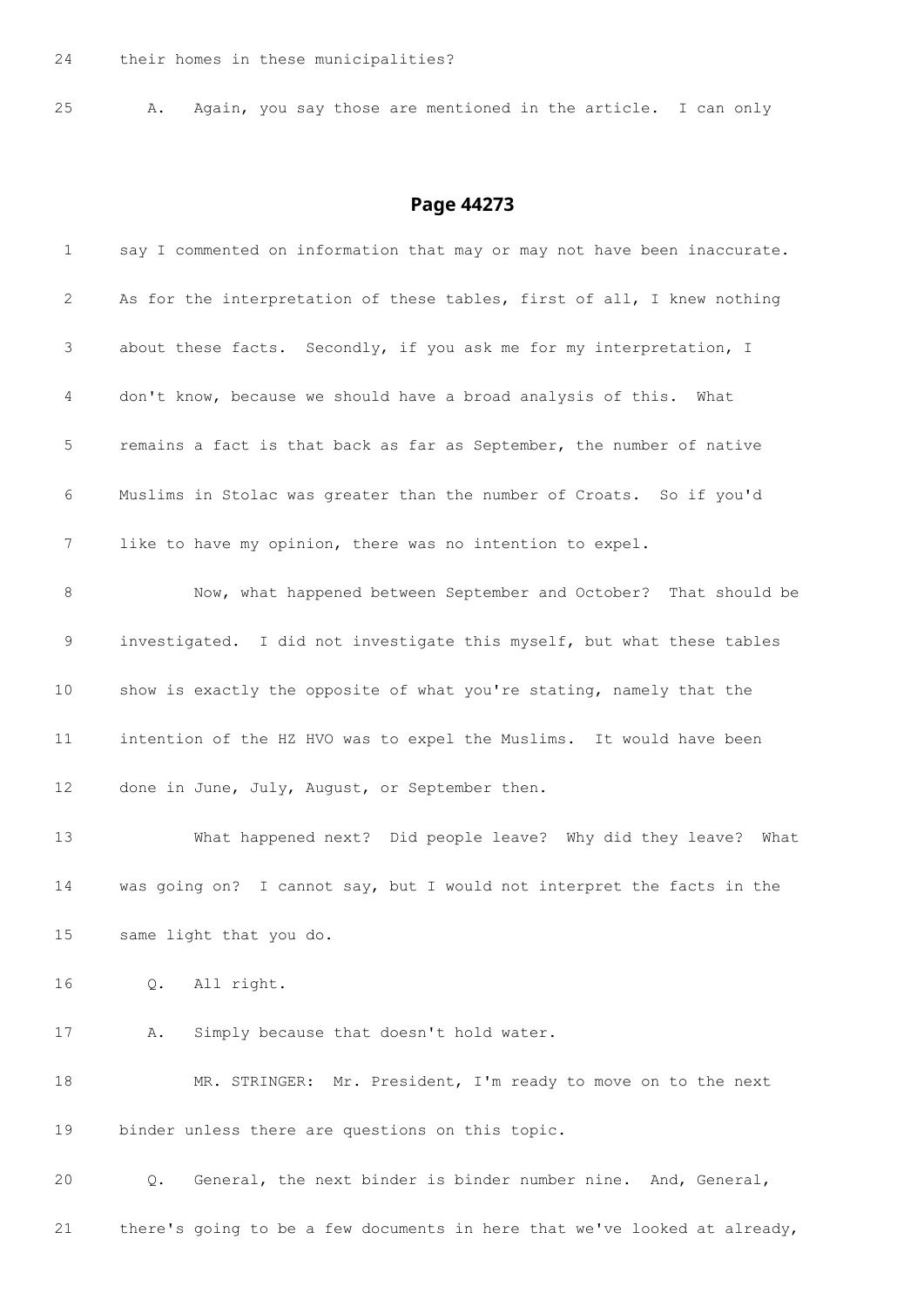| 22 | and so I'm not going to really spend much time on them. It's mostly just |
|----|--------------------------------------------------------------------------|
| 23 | to sort of bring us back to the times and the context that I'm going to  |
| 24 | be asking you about. And, for example, here the first document in this   |
| 25 | binder is P03019. Do you see that one?                                   |

A. Yes, I see that.

 Q. And this is a document what we looked at, I believe, just yesterday. This is an order from General Petkovic to the commander of the South-east Herzegovina operative zone, dated 30th of June. We all know the significance of that date. And General Petkovic here is ordering Muslim soldiers in the HVO be disarmed, able-bodied Muslim men be isolated, women and children be left in their houses and apartments. General, I'm not going to ask you about this again. It's way of leading into this next topic which is going relate more to the camps, the detention facilities that were located in various parts of the South-east and North-west Herzegovina operative zones. Now  $-$ 13 A. A correction, if I may, if I heard you right. You said the women and children were leaving houses and apartments. That's what I heard in the interpretation, whereas the document reads women and children be left

in their houses and apartments. Just to make sure that I have not

misheard the interpretation.

 Q. There may have been an interpretation issue. The transcript reads that the women and children be left in their houses and apartments.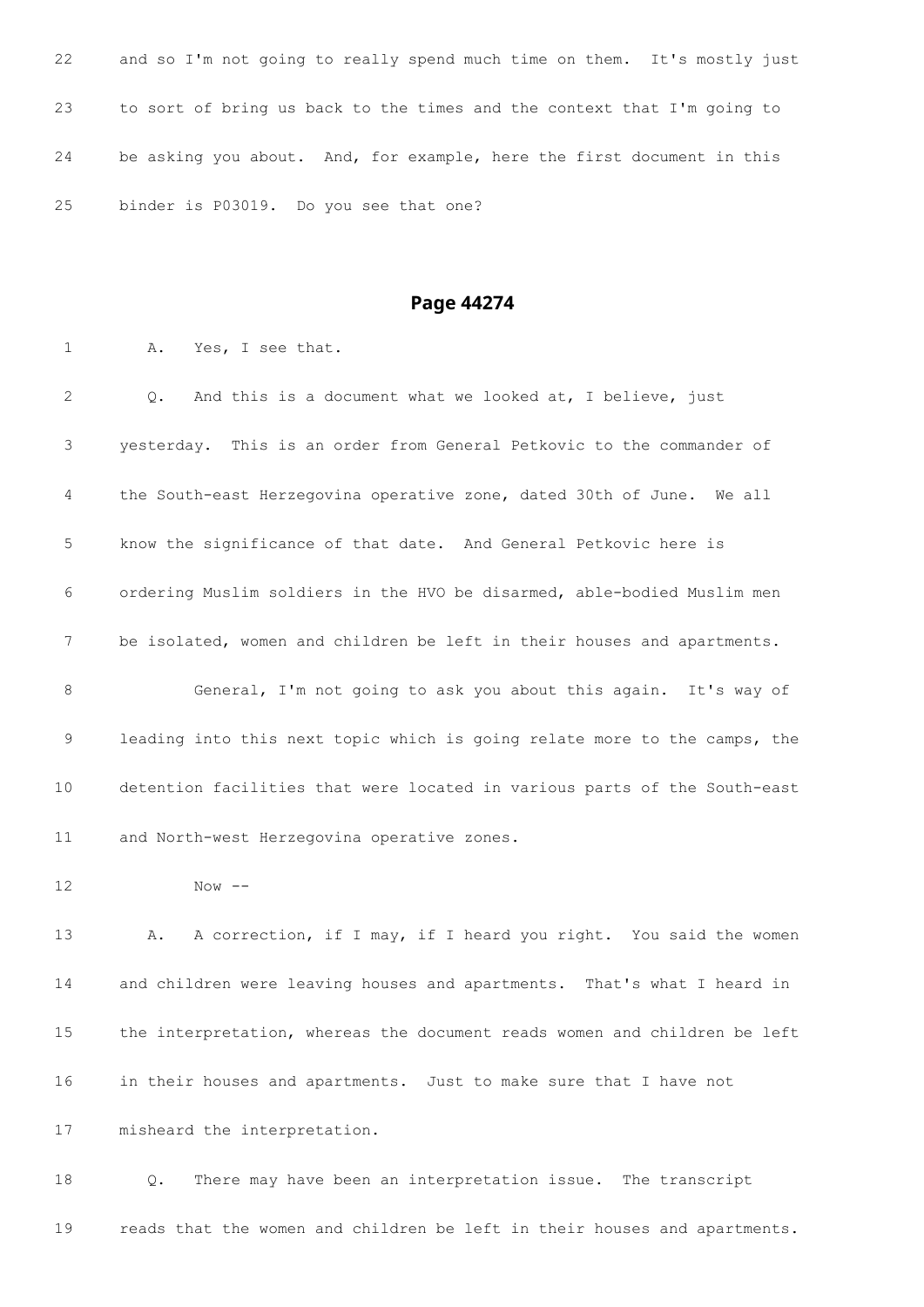| 20 | All right. So, General, first of all, let's go to the next           |
|----|----------------------------------------------------------------------|
| 21 | document, and I want to stay within the area of the South-east       |
| 22 | Herzegovina operative zone. P03121. And, now, this is a report dated |
| 23 | the 2nd of July, 1993, and it's a report of the command of the       |
| 24 | 3rd Battalion of the military -- excuse me. This is a report of the  |
| 25 | commander of the 3rd Company of the 3rd Battalion. It's a military   |

| $\mathbf 1$ | police document, and what the report says here is that -- and I'm moving |
|-------------|--------------------------------------------------------------------------|
| 2           | to the second section on patrol and beat service.                        |
| 3           | "Due to the newly arisen situation worsening, we have received an        |
| 4           | order from the command of the Knez Domagoj 1st Brigade of the HVO with   |
| 5           | regard to the closing of catering, shopping, and other facilities "      |
| 6           | And then I'm going to skip the next sentence, and then it says:          |
| 7           | "One Military Police Platoon in Stolac was used for collecting           |
| 8           | Muslims. Another did regular tasks of guarding facilities and working at |
| 9           | check-points."                                                           |
| 10          | And then moving down, the next section is on road blockade               |
| 11          | check-points, and I want to ask you about one sentence here that's about |
| 12          | ten lines down in the English. It says:                                  |
| 13          | "For the purpose of more efficient implementation of the order on        |
| 14          | bringing in the Muslim conscripts, reinforcement was sent to all         |
| 15          | check-points, especially to those leading towards Muslim inhabited       |
| 16          | places, because it can be expected that many Muslims will try to hide,   |
| 17          | which would make the arrest very difficult. From 0700 hours on           |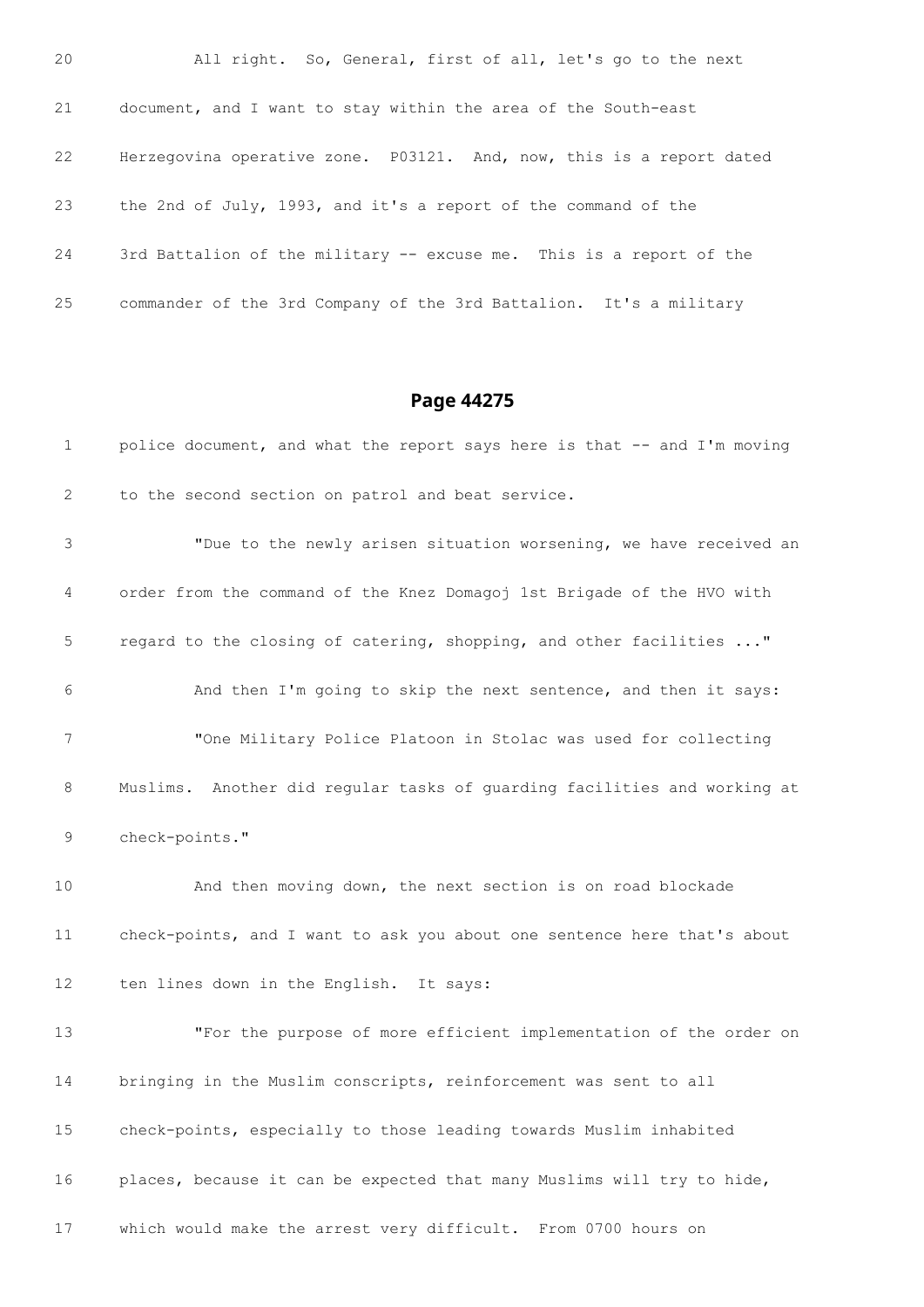18 1 July ... to 0700 hours on 2 July ... 1.109 persons were arrested and brought in. The task of bringing in -- the task of bringing in was carried out by the Knez Domagoj --"

JUDGE ANTONETTI: [Interpretation] Ms. Pinter.

 MS. PINTER: [Interpretation] Your Honours, we have to put in a reaction here to the translation. The Prosecutor read that the arrests of Muslim conscripts will be made difficult, but this was about bringing in and not about arresting. My attention is being drawn, in the

**Page 44276**

 meantime, to the fact that the Prosecutor has set the record straight on that. JUDGE ANTONETTI: [Interpretation] Mr. Stringer. MR. STRINGER: I'll just continue reading. It says: " ... 1.109 persons were arrested and brought in. The task of bringing in was carried out by the Knez Domagoj 1st Brigade, Brigade Police, members of the Capljina PU MUP, and our members who 8 brought in persons arrested at check-points." Now, General, we looked yesterday at the video footage of your BBC interview where you, if I could put it this way, subscribed to the decision on disarming Muslim members of the HVO. Is that a correct way of putting it? You subscribed to the decision or an order on disarming HVO members of the -- Muslim members of the HVO? A. Yes. Given what the circumstances were, I'm entirely convinced

that General Petkovic's decision was entirely right, his decision for the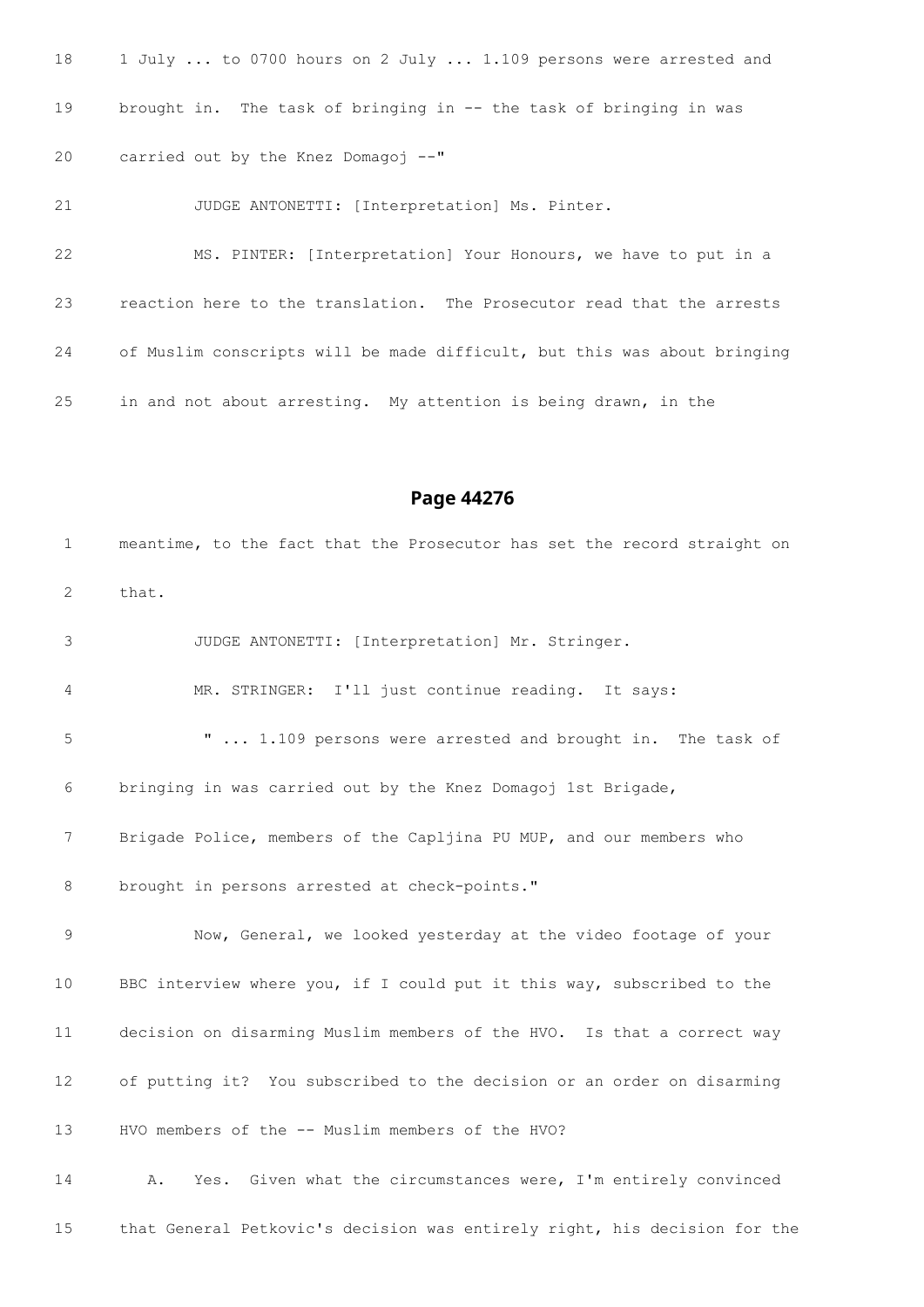Muslim soldiers of the HVO who committed high treason to be brought in so that the matter might be investigated. MR. STRINGER: Mr. President, are we still in private session? 19 THE REGISTRAR: No. MR. STRINGER: No? We're in public. All right. Q. General, do you also subscribe to the decision or to the order to arrest all able-bodied Muslim men between the ages of 16 and 60, even if they were not members of the HVO? A. I did not read about the -- about any arrest in

General Petkovic's decision but about isolation. Given the fact that

#### **Page 44277**

1 they were military conscripts, for a while obviously they were all armed, and one couldn't tell who was on leave and who was serving. The decision was logical. They're not talking about locking them up or about arresting them; they're talking about isolating them. Q. Where were they isolated, or do you know? A. No. You're asking me about what under the circumstances -- what 7 I know about how an army works -- Q. No, no. A. -- or what -- therefore, I approve of this decision to isolate. I don't know where they were isolated. I don't know how this came about or indeed if it came about at all. You're asking me would I have, and I'm telling you what I would have done as commander given the circumstances and if this kind of situation had ever arisen.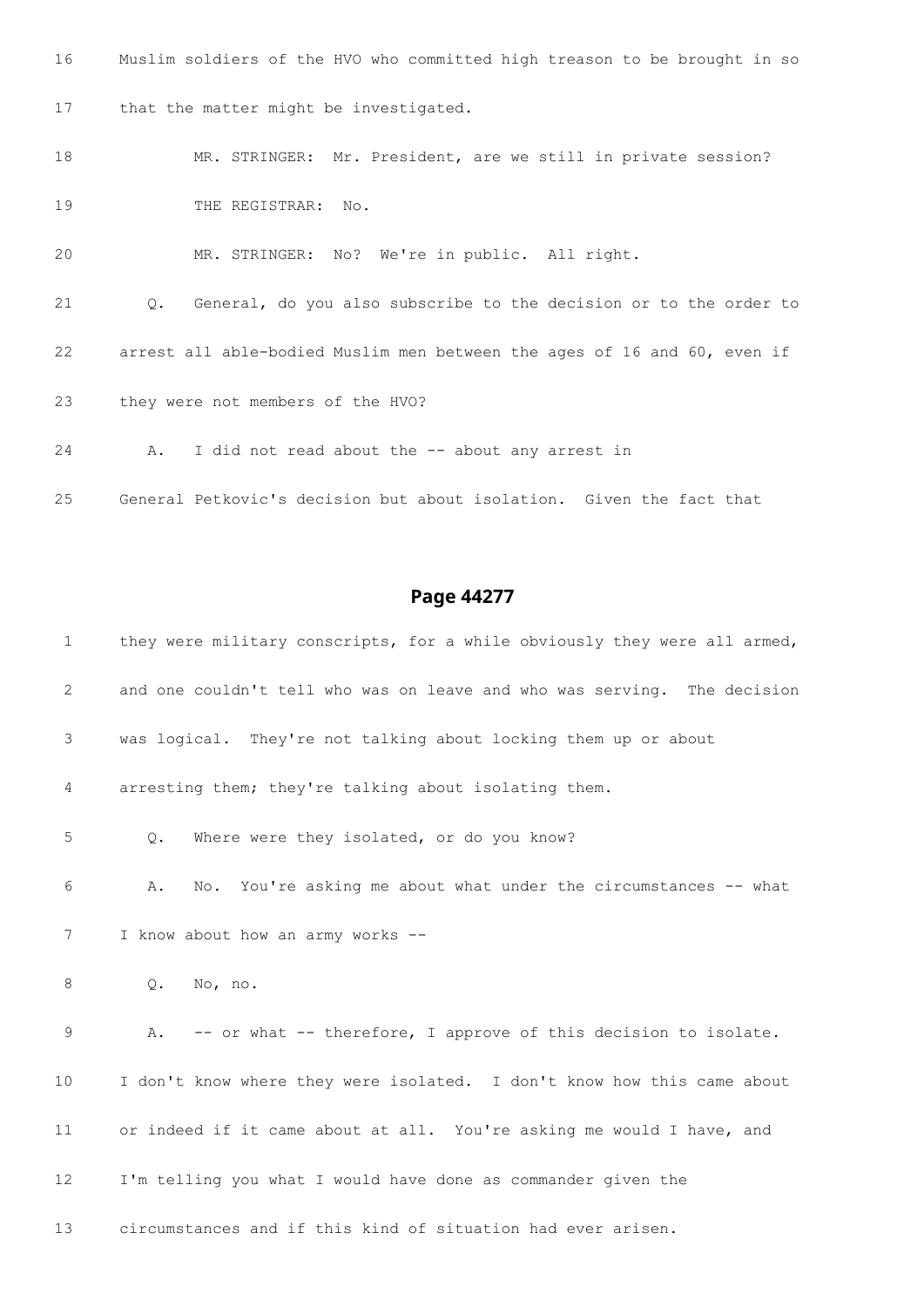| 14 | And would you agree with me, General, that as indicated in this<br>Q.     |
|----|---------------------------------------------------------------------------|
| 15 | order, the actual practice of arresting or isolating was undertaken by    |
| 16 | both the military police and HVO members of the Knez Domagoj 1st Brigade? |
| 17 | I know nothing about that.<br>Α.                                          |
| 18 | Well, if it says here that the task of bringing in was carried<br>Q.      |
| 19 | out by the Knez Domagoj 1st Brigade, that would -- that would indicate,   |
| 20 | in fact, that this was a joint operation of the brigade and the military  |
| 21 | police; correct?                                                          |
| 22 | I know nothing about that.<br>Α.                                          |
| 23 | Well, you do know that the Knez Domagoj 1st Brigade is not a part<br>Q.   |
| 24 | of the military police -- military police administration; correct?        |
| 25 | That's right.<br>Α.                                                       |

| $\mathbf{1}$ | All right. The next exhibit is P03142. This is dated the next<br>0.      |
|--------------|--------------------------------------------------------------------------|
| 2            | day, 3 July 1993. This is a report from the military police outpost at   |
| 3            | Buna. And again there's a reference to the action of capturing Muslims   |
| 4            | in the areas indicated, commenced on the early morning hours of 2 July.  |
| 5            | It says here that the military police started the action together with   |
| 6            | the 1st Brigade Knez Domagoj.                                            |
| 7            | Now, again, General, that would indicate, correct, that the              |
| 8            | action of arresting Muslims was being carried out jointly by the brigade |
| $\mathsf 9$  | and the military police? Correct?                                        |
| 10           | Sir, you're reading a document that was produced at the time. As<br>Α.   |
| 11           | far as this document is concerned, I can only read the same as you or,   |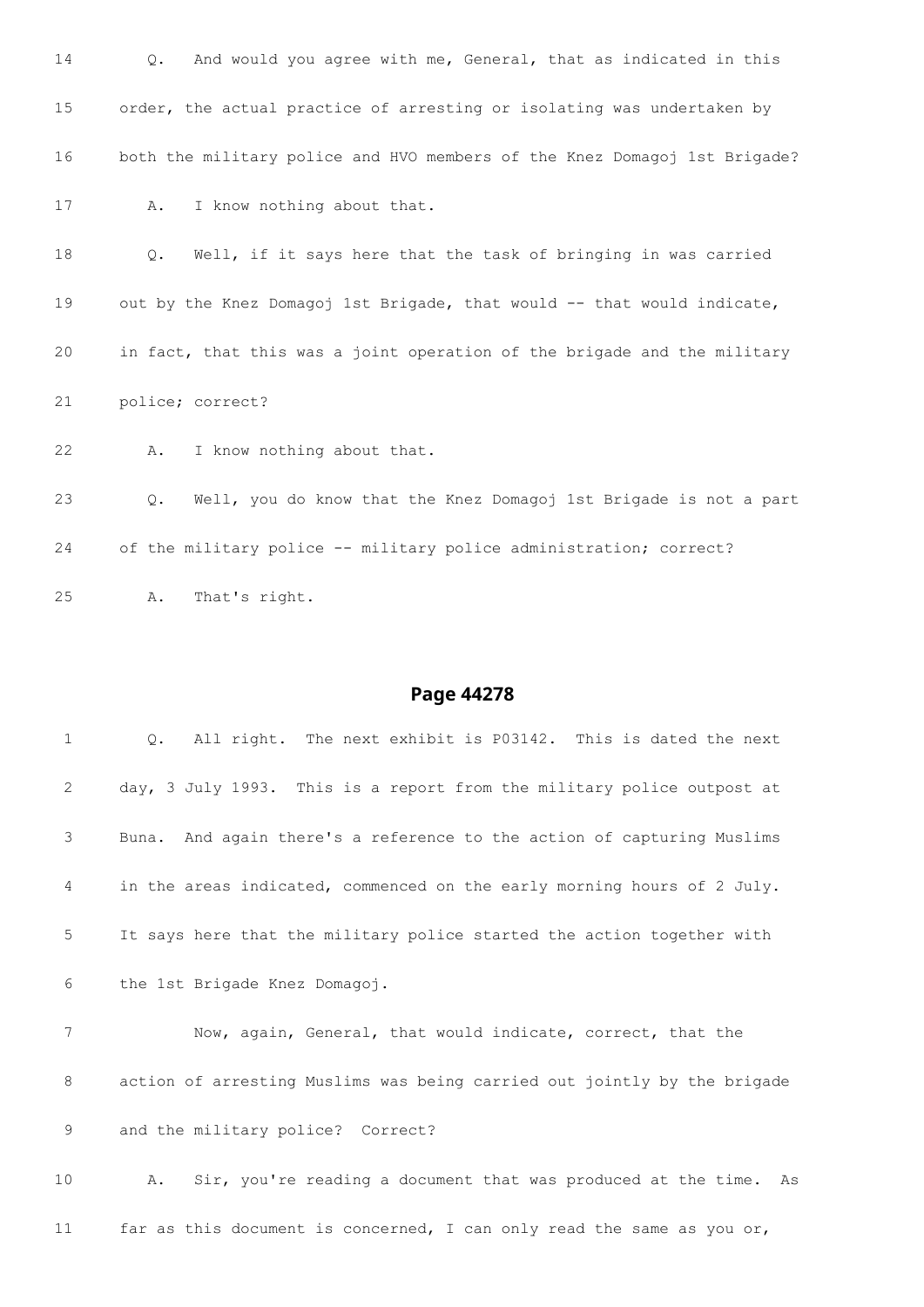| 12 | indeed, the Trial Chamber. I can't go any further than that, and I don't |
|----|--------------------------------------------------------------------------|
| 13 | know how to answer that question. It reads that they were doing it       |
| 14 | together. You can read that as well as I or anyone else. Why would I be  |
| 15 | expected to comment on something that I was no way privy to?             |
| 16 | MS. TOMASEGOVIC TOMIC: [Interpretation] Your Honours, my                 |
| 17 | apologies. It might be a good idea to go through this sentence again,    |
| 18 | inspect it. I can't possibly go putting any questions in redirect here   |
| 19 | as this is a 3D witness, but first we need to look at the title, BP,     |
| 20 | Bijelo Polje, the last sentence, and then we might be successful in      |
| 21 | avoiding the term that 4D objected to, the Muslims, because this portion |
| 22 | explains who the persons being brought in were.                          |
| 23 | MR. STRINGER: Well, maybe I could finish the document and then           |
| 24 | we could see whether counsel's concerns have been addressed.             |

Q. General, at the bottom of the first page of the English it says:

#### **Page 44279**

 "During the action many Muslims were detained and are currently being held in the military prison in Capljina." General, recognising that this is three weeks before you took command the HVO Main Staff, do you know what is the military prison in Capljina that's being referred to here? A. I don't know, but obviously it wasn't Muslims being brought in here but, rather, people who were firing. There was fighting. I see 8 that one person was seriously wounded and another, and some went missing. It's not that Muslims were being brought in here. There was fighting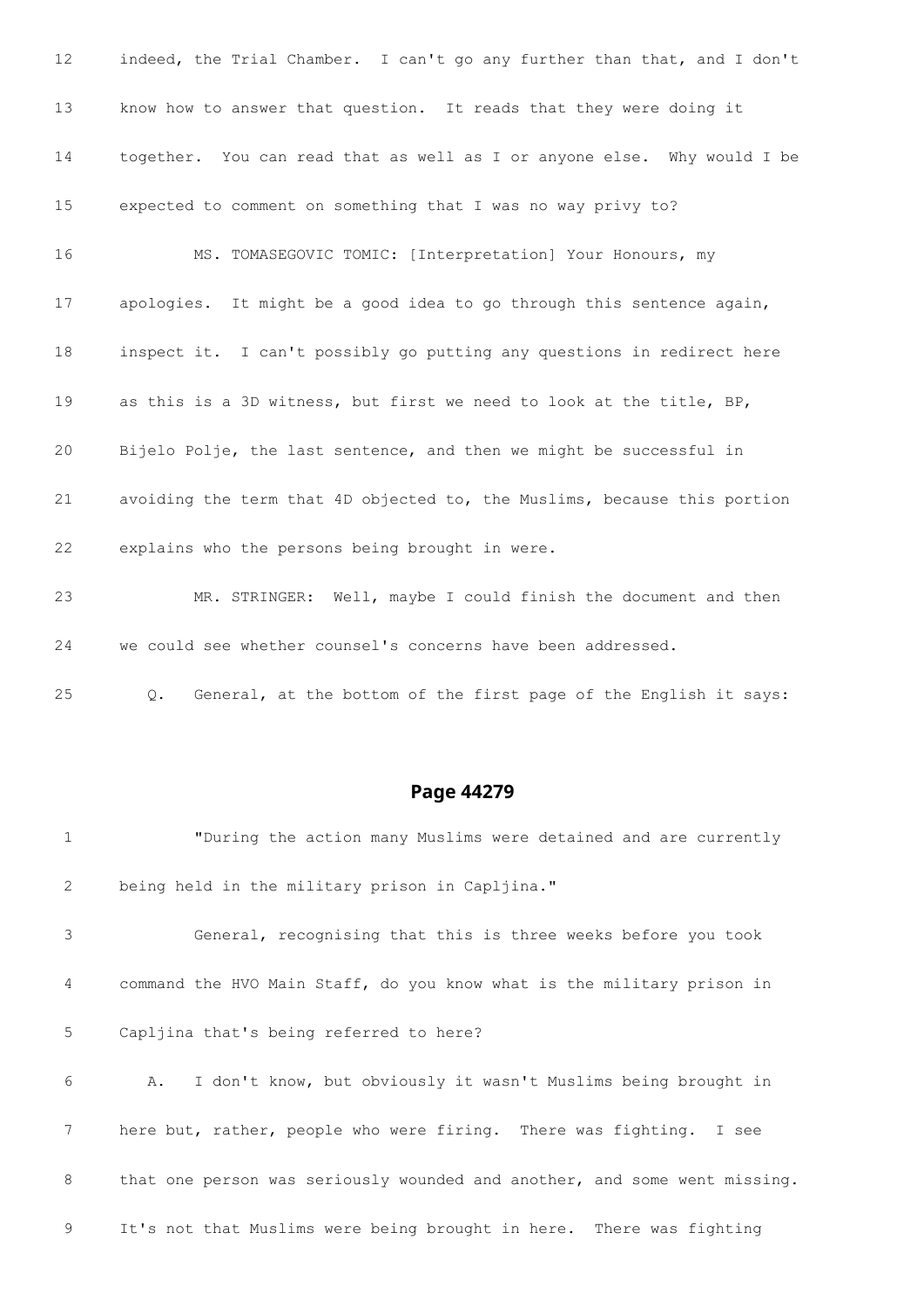going on instead.

| 11 | Right. Well, I'm asking you about the Muslims that are detained<br>Q.          |
|----|--------------------------------------------------------------------------------|
| 12 | there and whether you -- I'm simply asking are you aware of the military       |
| 13 | prison in Capljina, or did you become aware of it?                             |
| 14 | Which military prison in Capljina? I don't know about that. I<br>Α.            |
| 15 | know about Dretelj; I addressed that. And I know that there was Gabela         |
| 16 | too.                                                                           |
| 17 | Well, what's happening, General, and maybe you don't know because<br>$\circ$ . |
| 18 | you weren't there, but counsel's made an intervention, it appears,             |
| 19 | doesn't it, that the -- the capturing of Muslims in these areas resulted       |
| 20 | in some sort of shooting on both sides and that as a result of that            |
| 21 | someone died, someone was injured, and that during the action many             |
| 22 | Muslims were detained, and they were then taken to the military prison in      |
| 23 | Capljina; correct?                                                             |
| 24 | I'm unable to comment on anything beyond what this says, and it<br>Α.          |

says exactly what it says. It wasn't Muslims being brought in but,

#### **Page 44280**

 rather, armed persons. That's what I see. There was fighting. Who's getting whom. It is obvious that some Croats came to grieve, some seriously. Some got off a little more lightly, some went missing, and that tells you what the situation was like being described in this document.

 Q. All right. Now, the next exhibit is P03201. It's dated the 5th of July, 1993. Again, this is Knez Domagoj 1st HVO Brigade. This is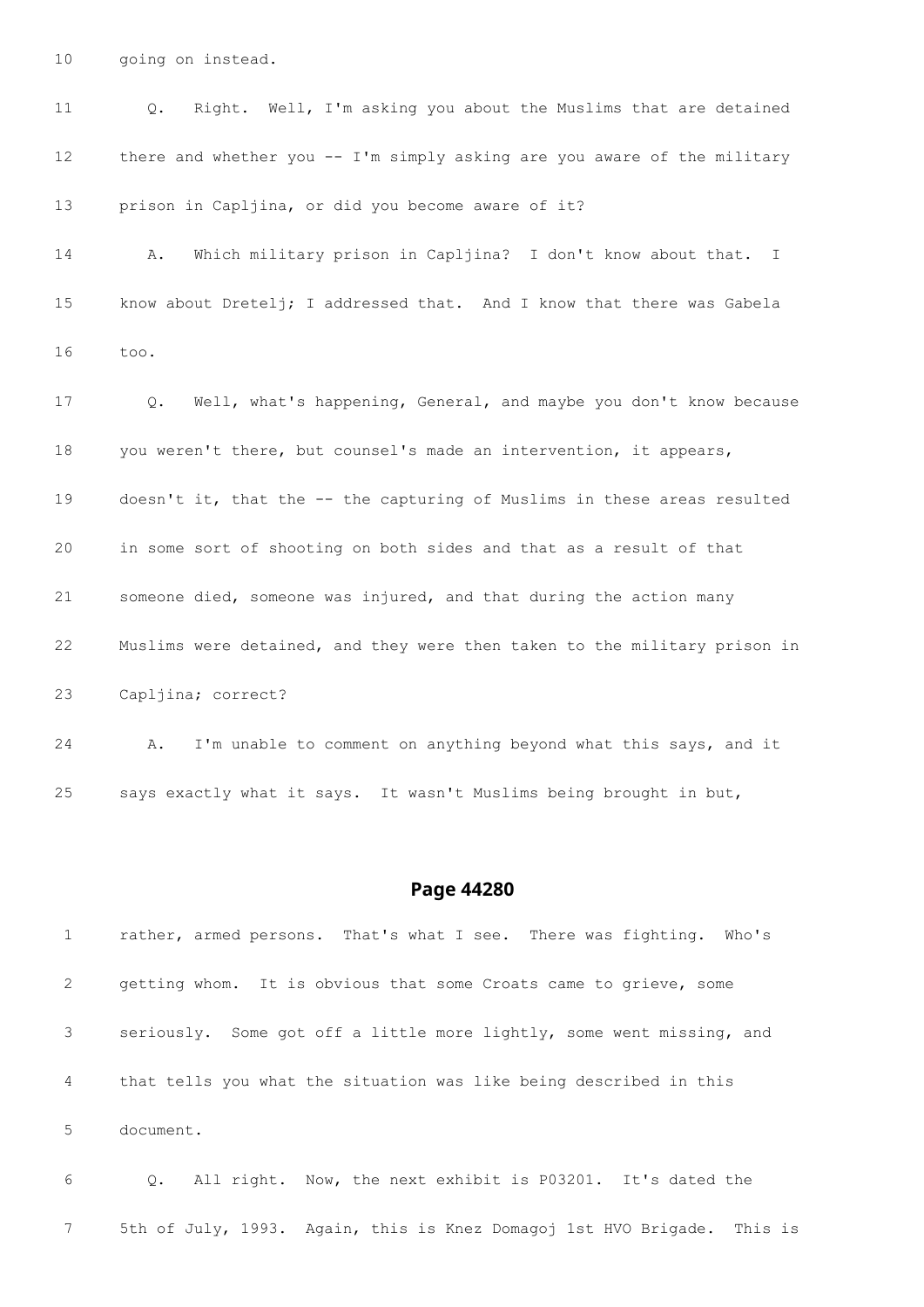commander Obradovic, and here he's issuing an order to the warden of the Gabela, Dretelj, Heliodrom, Ljubuski prisons, saying that: "No one shall be released from your prison without my personal signature." Now, General Obradovic -- or, General Praljak, would you agree with me that at this point in time Obradovic was the commander or the superior in charge of the Knez Domagoj 1st brigade? A. I can confirm that with a high degree of accuracy, not with complete certainty. Complete certainty I can only have concerning documents that I produced myself or that eventually reached me. Q. And from the documents we've just seen, it was this Knez Domagoj 1st Brigade that was involved in arresting the Muslims; correct? A. What am I expected to say? Based on documents I'm supposed to confirm facts that I didn't witness in an area in which was not present. I don't think it's fair to examine a witness like this. It's are documents and it's for the Trial Chamber to reach a conclusion, not for Praljak. I was not there at the time. What do you expect me to say, testify about Adam and Eve and then take if from there? This document

| 1  | says something that anyone can read for themselves.                        |
|----|----------------------------------------------------------------------------|
| 2  | I'm remembering your extensive testimony about Karadjordjevo,<br>$\circ$ . |
| 3  | General, one of the many things that you testified about extensively on    |
| 4  | direct that you did not personally participate in.                         |
| -5 | You know a great deal about the HVO, and you know a great deal             |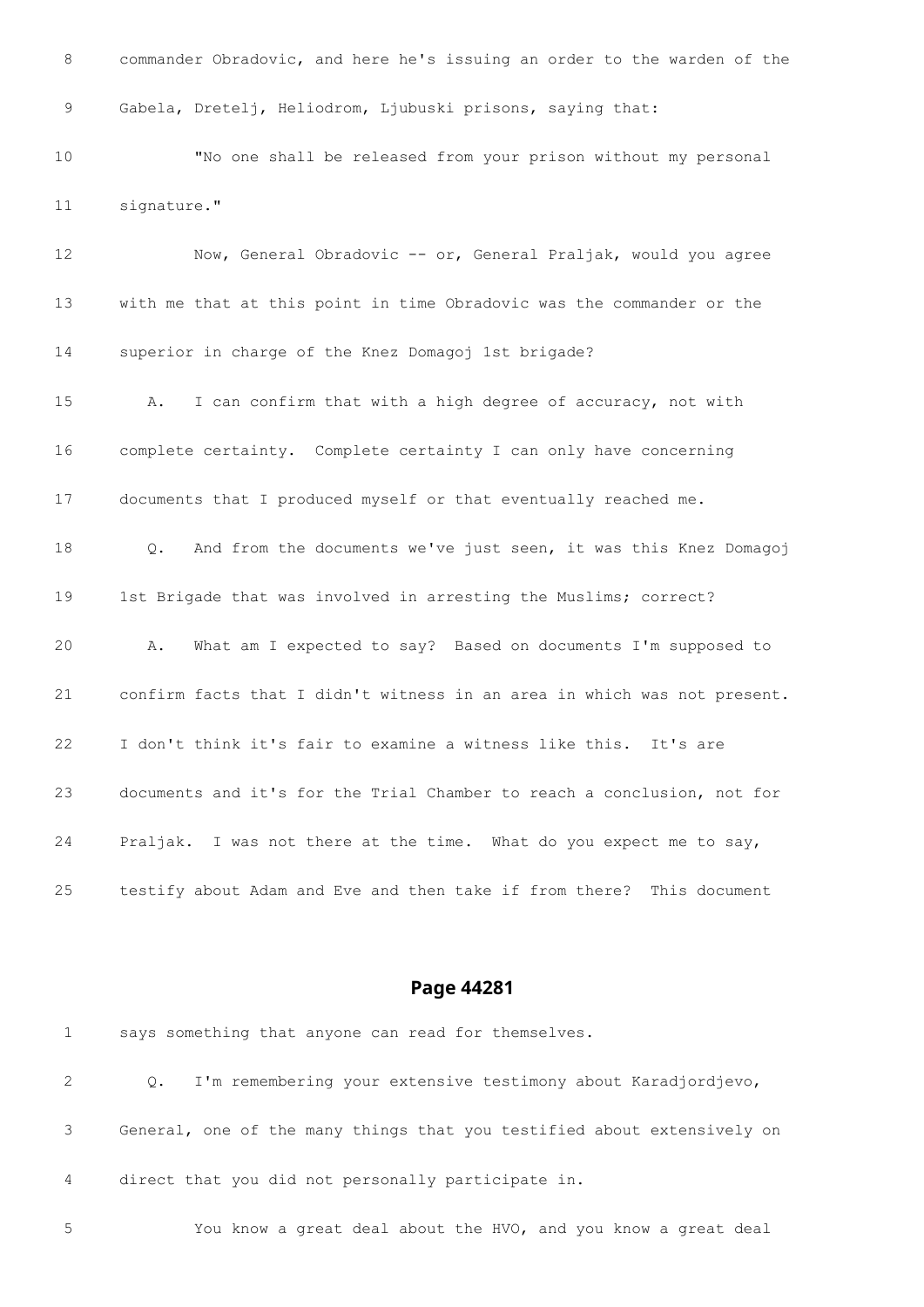about the HVO prior to the time you took command of the Main Staff. So I'm going to continue to ask questions about the HVO as it existed before you took command of the HVO Main Staff, and then we're going to move to the time after. All right? So if you just bear with me and not react in such a hostile way to my questions, I think we can move through this more quickly.

 A. Mr. Stringer, my reactions to your questions are really not hostile. Nevertheless, I think this is beyond the scope of what I can fairly be expected to say. You're telling me to read a document. I'll gladly obliged. It reads: "Knez Domagoj was involved in this with the military police." And then in other words, you're saying -- well, what else do you expect me to be telling you about?

 Q. Based on the information that was available to you as someone who was involved with and then commanding the HVO Main Staff during 1993, did Obradovic here, when he asserted authority over the release of prisoners from these four prisons, did he actually possess the authority to do that as the commander of Sector South?

 A. I don't know whether at this particular point in time he -- I don't know. All I can do is read this. "In order to restore order and discipline, I hereby order." That's what it says. It would no longer be

|   | fair of me to testify in that way and say that he did have the powers,   |  |  |  |  |  |  |  |  |  |  |
|---|--------------------------------------------------------------------------|--|--|--|--|--|--|--|--|--|--|
|   | 2 that he did not have the powers. I do not know. All I know is I do not |  |  |  |  |  |  |  |  |  |  |
| 3 | know.                                                                    |  |  |  |  |  |  |  |  |  |  |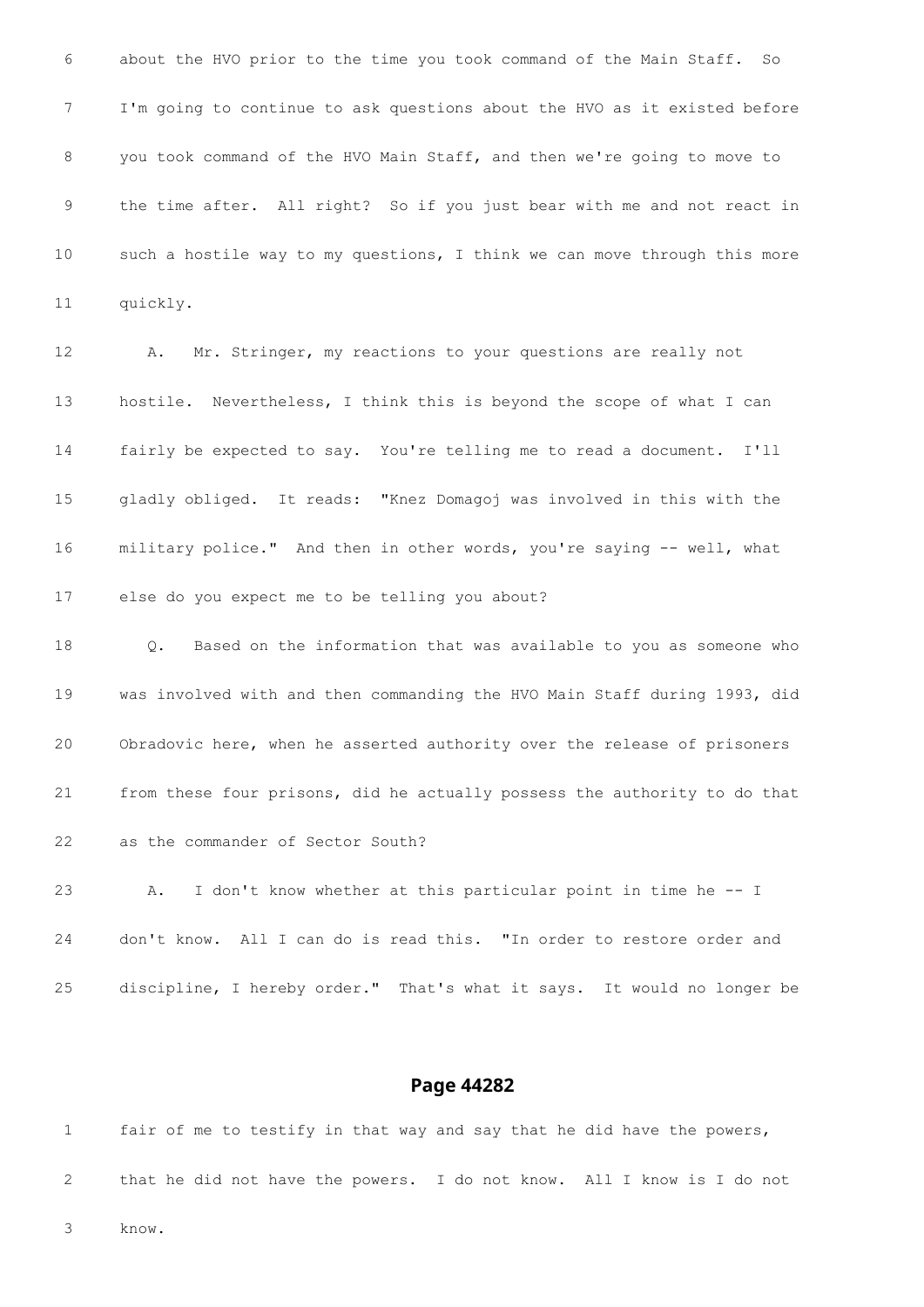Q. After the 24th of July, 1993, did Obradovic have the authority to -- the sole authority to order the release of prisoners from Gabela prison? A. The correct answer would be as follows: If he was supposed to receive approval from me or the operative zone commander, did he not receive permission from me. He did not have permission to do that. I received no report that he had anything to do with the prison. Now, had I received a report or had I seen in any way that he was meddling in affairs that don't concern him, I would have not given permission for him to do that. Q. Let's move to the next exhibit, then, which is related to this, P03216. This is dated the next day -- MS. TOMASEGOVIC TOMIC: [Interpretation] Your Honour, I apologise for interrupting my colleague. I've done that with respect to this document many times before. I'd just like to remind the Trial Chamber that it is a document for which the Coric Defence claims was forged, that it's a falsification. Mr. Coric's signature is not on the document. It should be Mr. Lavric's. And to support this, that the document is indeed a forgery, I would like to present the fact that the Prosecution witnesses that we've heard, that is to say Josip Praljak, and this was recorded on pages 15009 of the transcript, and 15010, and 14940 to 14943, and then the next witness, Prosecution Witness E on pages 22050 to 22051,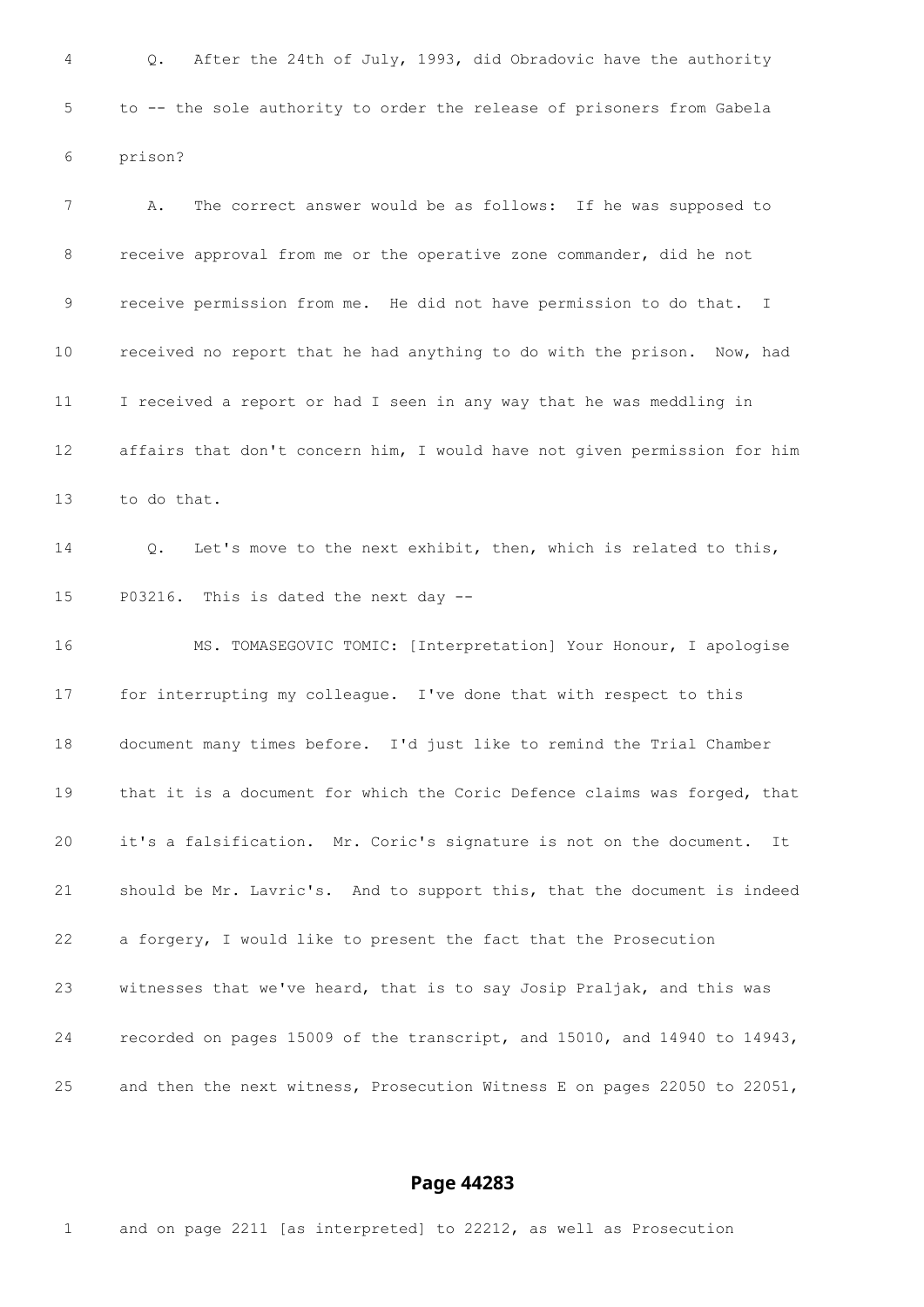Witness C on pages 22397 to 22399 and 22494 to 22497.

 These witnesses were at positions -- held positions whereby they would have had to have received this document, and they all testified that before their giving testimony they had never seen it before, that is to say, before talking to the OTP investigators. 7 MR. STRINGER: Can I object to the --8 MS. TOMASEGOVIC TOMIC: [Interpretation] And with Slobodan Bozic -- MR. STRINGER: [Overlapping speakers] [Previous translation continues] ... Mr. President, I think we've allowed counsel to make a record. Time is slipping away, and if counsel wants to challenge the document she can do it in her case. She can do it in her final submissions, but what is happening now is just suggesting a way for General Praljak to avoid talking about the document, and I think that it's not proper. We understand they challenge the authenticity of the document. She doesn't need to go on and on. MS. TOMASEGOVIC TOMIC: [Interpretation] If I might be allowed to respond, Your Honours. JUDGE ANTONETTI: [Interpretation] Mrs. Tomasegovic, your observation is now noted on the transcript. You are contesting this document, saying it's a forgery. Very well. MS. TOMASEGOVIC TOMIC: [Interpretation] All I wanted to say is that it was not my intention to influence General Praljak, because there's no need for me to do that sense everything has already been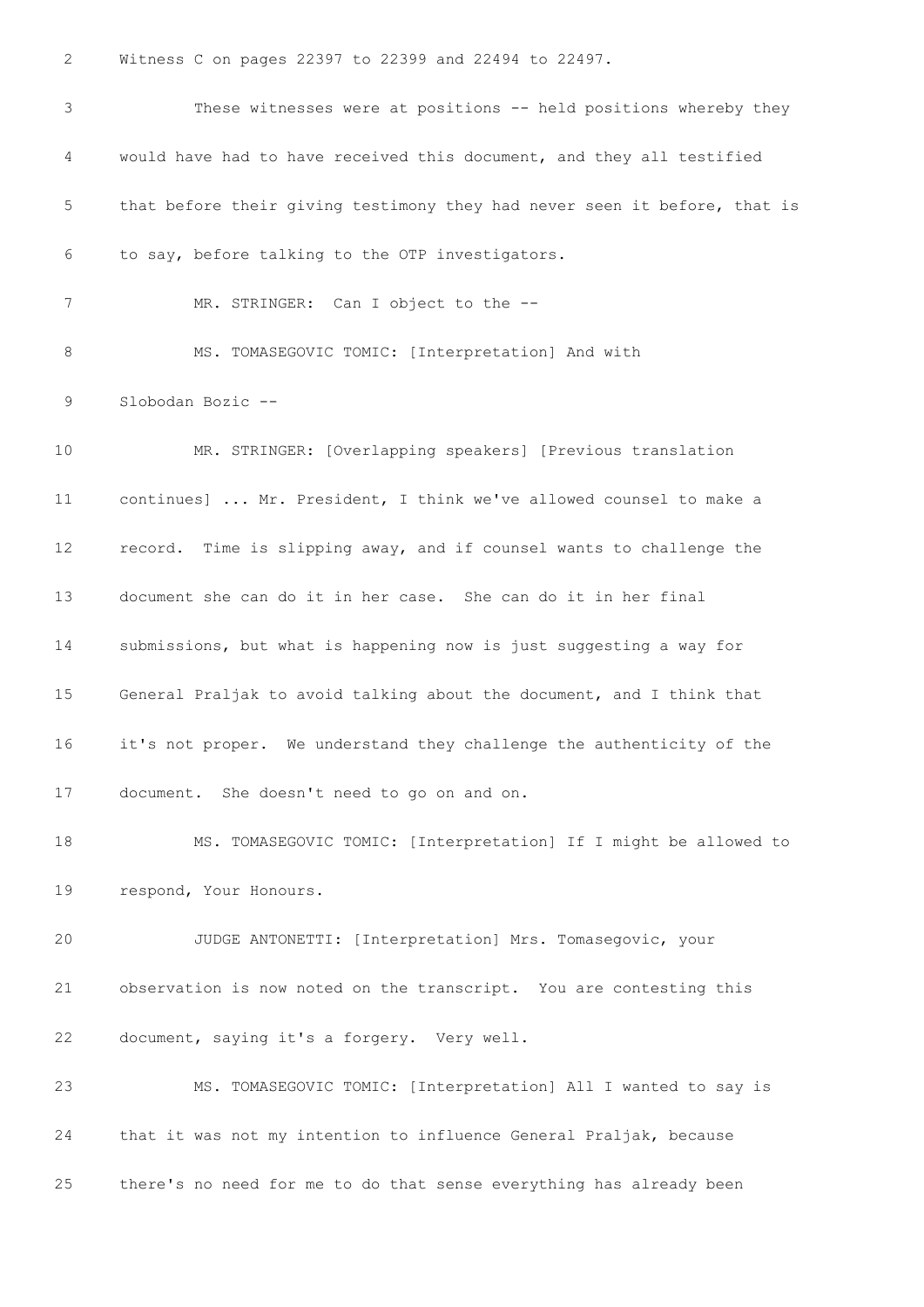| $\mathbf 1$     | stated here in the courtroom umpteen times, and I don't think                 |
|-----------------|-------------------------------------------------------------------------------|
| 2               | General Praljak was ever absent from the courtroom, so he, himself, could     |
| 3               | have heard it from me at least ten times. Thank you.                          |
| 4               | JUDGE ANTONETTI: [Interpretation] Mr. Stringer.                               |
| 5               | MR. STRINGER:                                                                 |
| 6               | General, 3206 is a document dated the --<br>$Q$ .                             |
| 7               | JUDGE TRECHSEL: 3216?                                                         |
| 8               | MR. STRINGER:                                                                 |
| 9               | 3216 is dated the following day. It's a document bearing the<br>$Q_{\bullet}$ |
| 10 <sub>1</sub> | stamp of the military police administration. You've heard counsel's           |
| 11              | challenge to the signature on the document or that it's attributed to         |
| 12              | Mr. Coric.                                                                    |
| 13              | General, this is clearly a response coming from someone to the                |
| 14              | order of Obradovic that we've just looked at. It says here:                   |
| 15              | "Military Investigative Prisons are within the competence of the              |
| 16              | Military Police Administration alone, and therefore you are not               |
| 17              | authorised to issue orders for the release of prisoners."                     |
| 18              | And then it directs him to cancel his order, which is the one we              |
| 19              | just looked at. And then it says that:                                        |
| 20              | "  prisoners in the Military Investigative Prisons who were                   |
| 21              | captured by the HVO 1st Knez Domagoj Brigade will, if released, only be       |
| 22              | released with your agreement."                                                |
| 23              | So, General, the question for you is recognising that you were                |
|                 |                                                                               |

not commanding the HVO at this time, based on what you know do you agree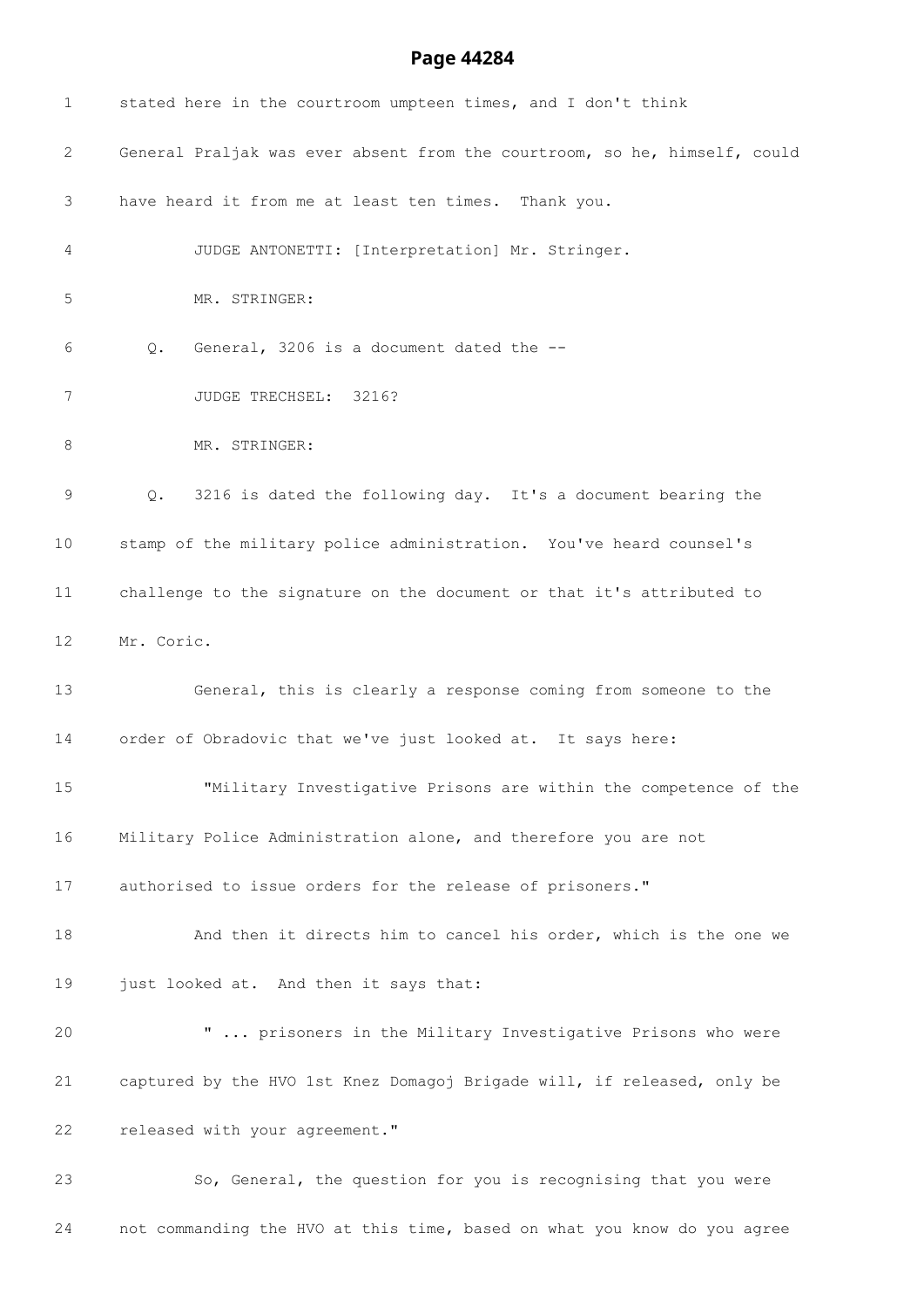| $\mathbf{1}$  | there are four of them indicated here at the end of the document, that   |
|---------------|--------------------------------------------------------------------------|
| 2             | the military investigative prisons are within the competence of the      |
| 3             | military police administration alone? Do you agree with that assertion?  |
| 4             | Mr. Stringer, I don't know about that, so I can neither agree or<br>A.   |
| $\mathsf S$   | disagree. I don't know.                                                  |
| 6             | All right. Well, let's talk about the period of time after you<br>Q.     |
| 7             | were commanding the HVO Main Staff. During that period of time were the  |
| 8             | military investigative prisons within the competence of the military     |
| $\mathcal{G}$ | police administration alone?                                             |
| 10            | I don't know, Mr. Stringer.<br>Α.                                        |
| 11            | Tell us what were the military investigative prisons that you<br>Q.      |
| 12            | knew about during the time you were commanding the HVO Main Staff?       |
| 13            | I don't know, sir. All I know -- well, what's military<br>Α.             |
| 14            | investigative, what's central, what the military prosecutor's job is, I  |
| 15            | don't know. I'm not informed about that to the extent to which I could   |
| 16            | give you any correct or relevant assessment. I knew that Heliodrom       |
| 17            | existed. I knew about Dretelj, and I sent people, according to the       |
| 18            | documents that you -- that's all I know.                                 |
| 19            | Well, let's -- let's talk about the Heliodrom for a moment.<br>Q.<br>Did |
| 20            | you ever go there?                                                       |
| 21            | Never, Mr. Stringer.<br>Α.                                               |

Q. Never?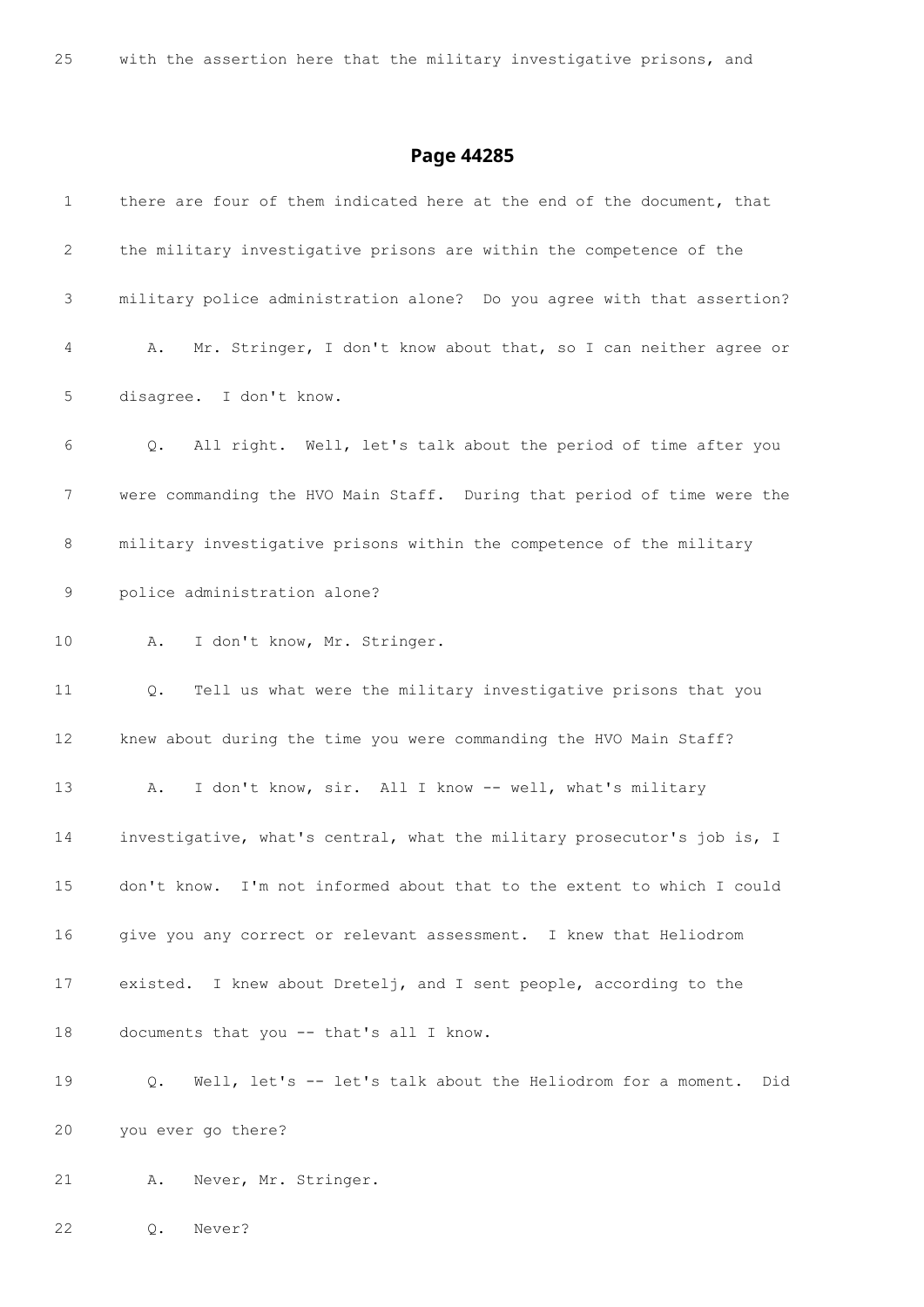| 23 | Α. | Never. Well, never during the war. Afterwards there was some            |  |  |  |  |  |
|----|----|-------------------------------------------------------------------------|--|--|--|--|--|
| 24 |    | sort of celebration, two, three years after the war. That's when I went |  |  |  |  |  |
| 25 |    | to Heliodrom -- or, rather, Heliodrom is a large -- well, there was an  |  |  |  |  |  |

| 1                 | HVO brigade put up there, and I think there was a joint army there of the |
|-------------------|---------------------------------------------------------------------------|
| 2                 | federation or whatever.                                                   |
| 3                 | So you never went to the Heliodrom. Did you ever see prisoners<br>Q.      |
| 4                 | at the Heliodrom during 1993?                                             |
| 5                 | No.<br>Α.                                                                 |
| 6                 | And just to be super clear, when I say prisoners, that includes<br>Q.     |
| 7                 | detainees, people in isolation, Muslims, Croats, Serbs. You never saw     |
| 8                 | anyone who was in detention at the Heliodrom during 1993?                 |
| 9                 | For the fifth time: In 1993 I never set foot in Heliodrom. I<br>Α.        |
| 10                | didn't see anybody. I had no reasonable grounds to do so or time or       |
| 11                | information, for heaven's sake.                                           |
| $12 \overline{ }$ | What about in 1992?<br>Q.                                                 |
| 13                | 1992? 1992. Well, in 1992 I was not at Heliodrom.<br>In 1992, I<br>Α.     |
| 14                | was -- that is to say in June when we liberated that there, then part of  |
| 15                | the unit moved forward as I was up at the line. In 1992, in June, I was   |
| 16                | there. After that, no.                                                    |
| 17                | All right. Now, in June of 1992, you were there. Did you see<br>Q.        |
| 18                | prisoners there?                                                          |
| 19                | No, sir. On those premises you had the Yugoslav People's Army<br>Α.       |
| 20                | and the Army of Republika Srpska. They were on the surrounding hills,     |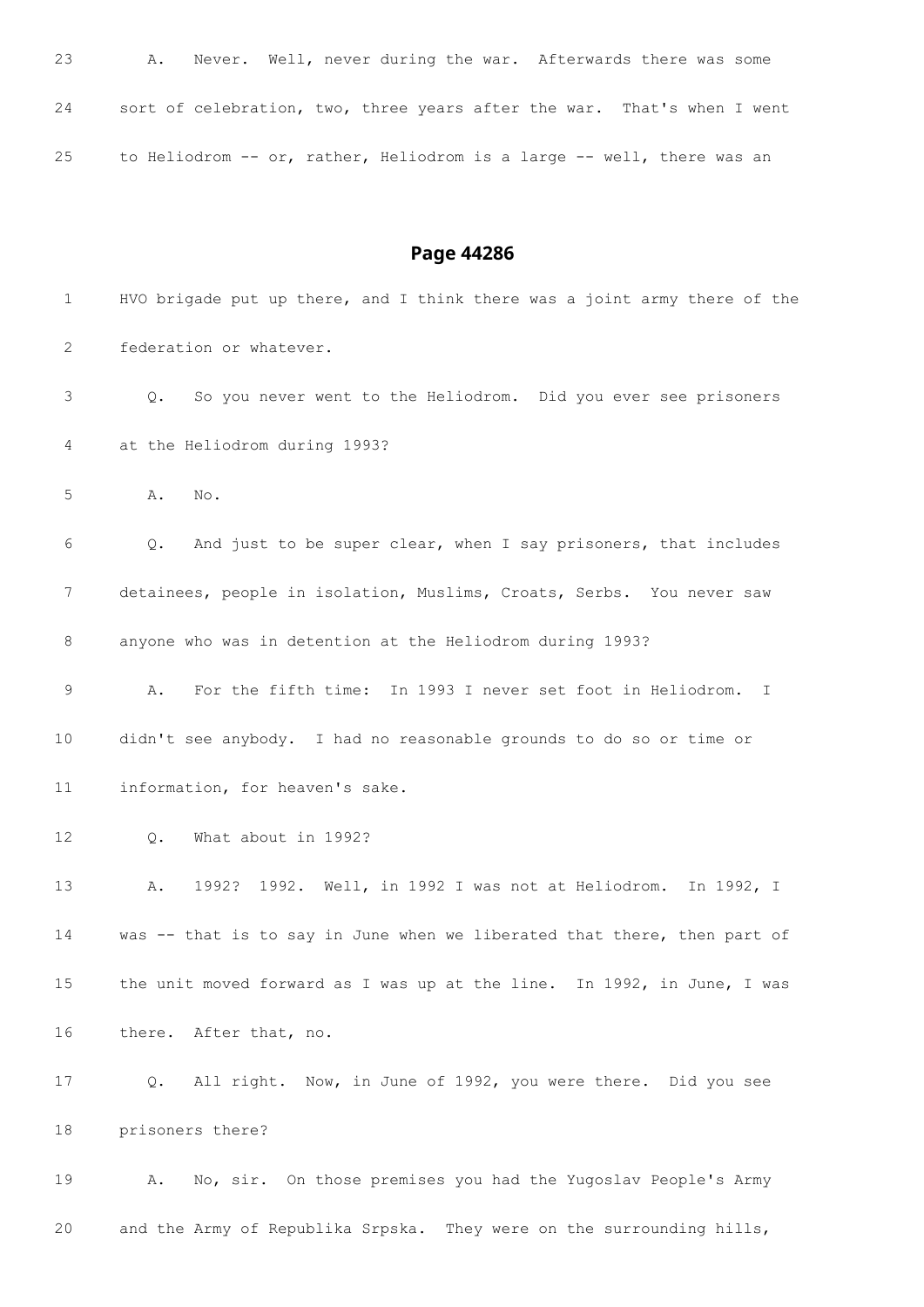21 and in that action of liberation, it seems to me -- well, if I toured the area, I probably toured that area but not Heliodrom, the Neretva River and so on.

24 Q. Well -- now, General, are you telling us that you never knew during 1993 that any of these Muslim men who were being arrested or

#### **Page 44287**

 isolated were being held at the Heliodrom facility? A. Dear sir, I've already told you once that in September, the 4th or 5th of September in actual fact, I gave permission to a journalist from the magazine Globus, and on the basis of which permit and permission he wasn't able to enter, because he was told - and you'll have his statement - that as far as permission from Praljak was concerned, it wasn't worth a penny and that Tole gave him position [as interpreted] later on. As the guard changed, then they allowed this journalist to enter. But five or six days later, I happened to see in that particular magazine that there were prisoners, but, Mr. Stringer, that was not an area of responsibility of the commander of the Main Staff that I was, nor was the information that I read, nor did it indicate anything. Everything I learnt, I learnt subsequently. Q. Well, General -- A. So let me repeat for the umpteenth time -- Q. Okay, you've set out your position. Then what you're telling us is, and you'll correct me if I'm wrong, you learned about prisoners at the Heliodrom sometime by mid-September after the article was published,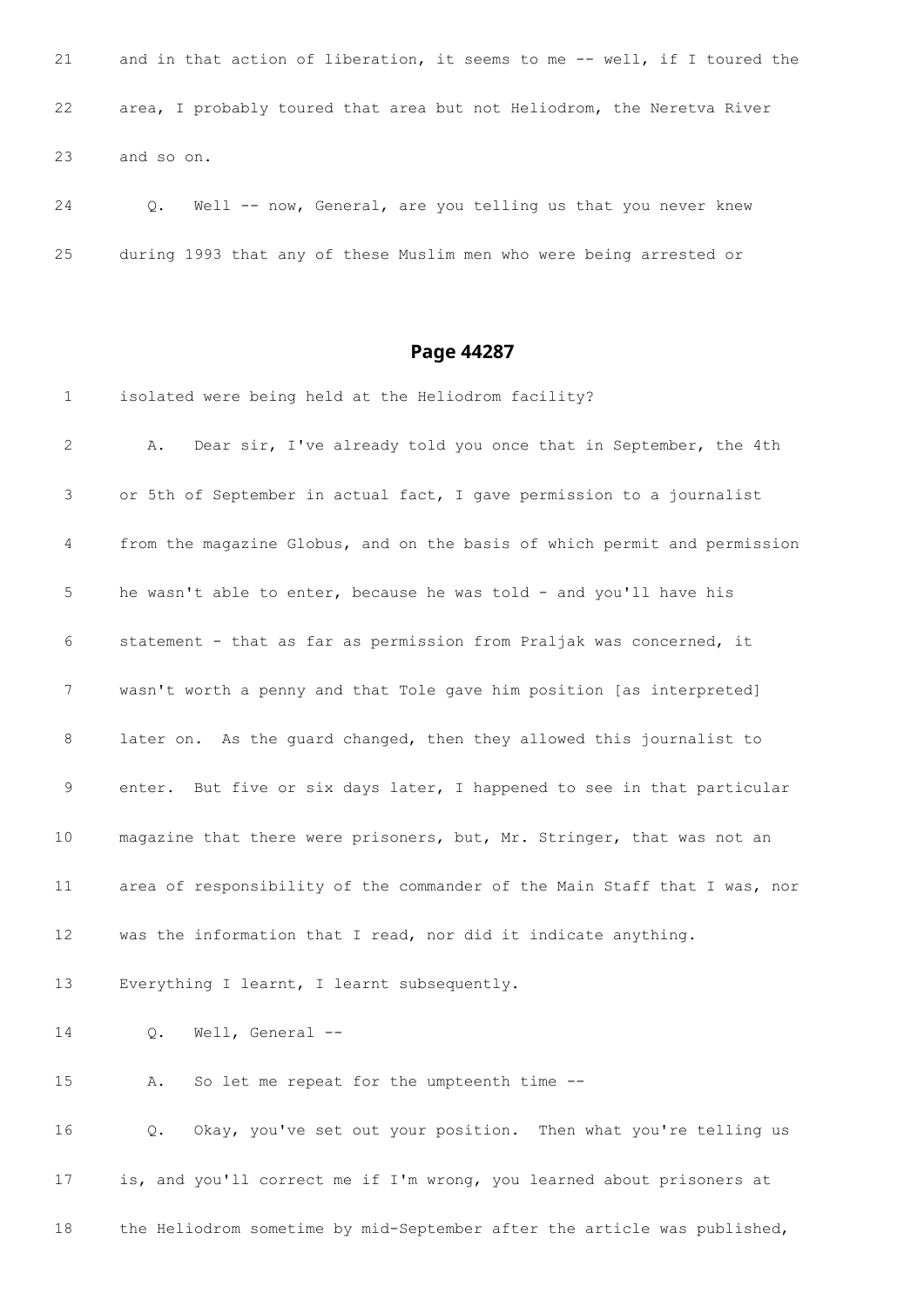| 19  | but you never went to the Heliodrom to look at the prisoners or the     |
|-----|-------------------------------------------------------------------------|
| 20  | conditions because you didn't think it was part of your responsibility. |
| 21  | Is that what you're telling us?                                         |
| 22  | No, it's not. It's not. First of all, the journalist didn't<br>Α.       |
| 23  | enter Heliodrom. It was Gabela or Dretelj. I can't remember now which.  |
| 24  | Secondly, you keep wanting to add some time to the person who was       |
| 2.5 | sitting there. I had no information. I had no time in which to receive  |

 information of any kind, sir, because during that time I was releasing Muslim prisoners, letting a helicopter fly to save a Muslim doctor and a Muslim child. I was fighting at the front. So leave your constructions at home. I said no. Q. Well, General, you just told us that the journalist came to you and that after -- and that after that, five or six days later, you happened to see in that particular magazine that there were prisoners. So what you're telling us, General, is that you didn't know about any prisoners based upon information available to you as commander of the HVO Main Staff, but you did have the means to learn about prisoners from reading about it in the media. Is that how it was? A. I read about it not in the media but in one medium, that is to say in a magazine where that journalist had an article, and the magazine's name was Globus. So you, sir, or Judges, sentencing people, you don't ask who the

people are in prison. You can't go to a prison and ask how they are, how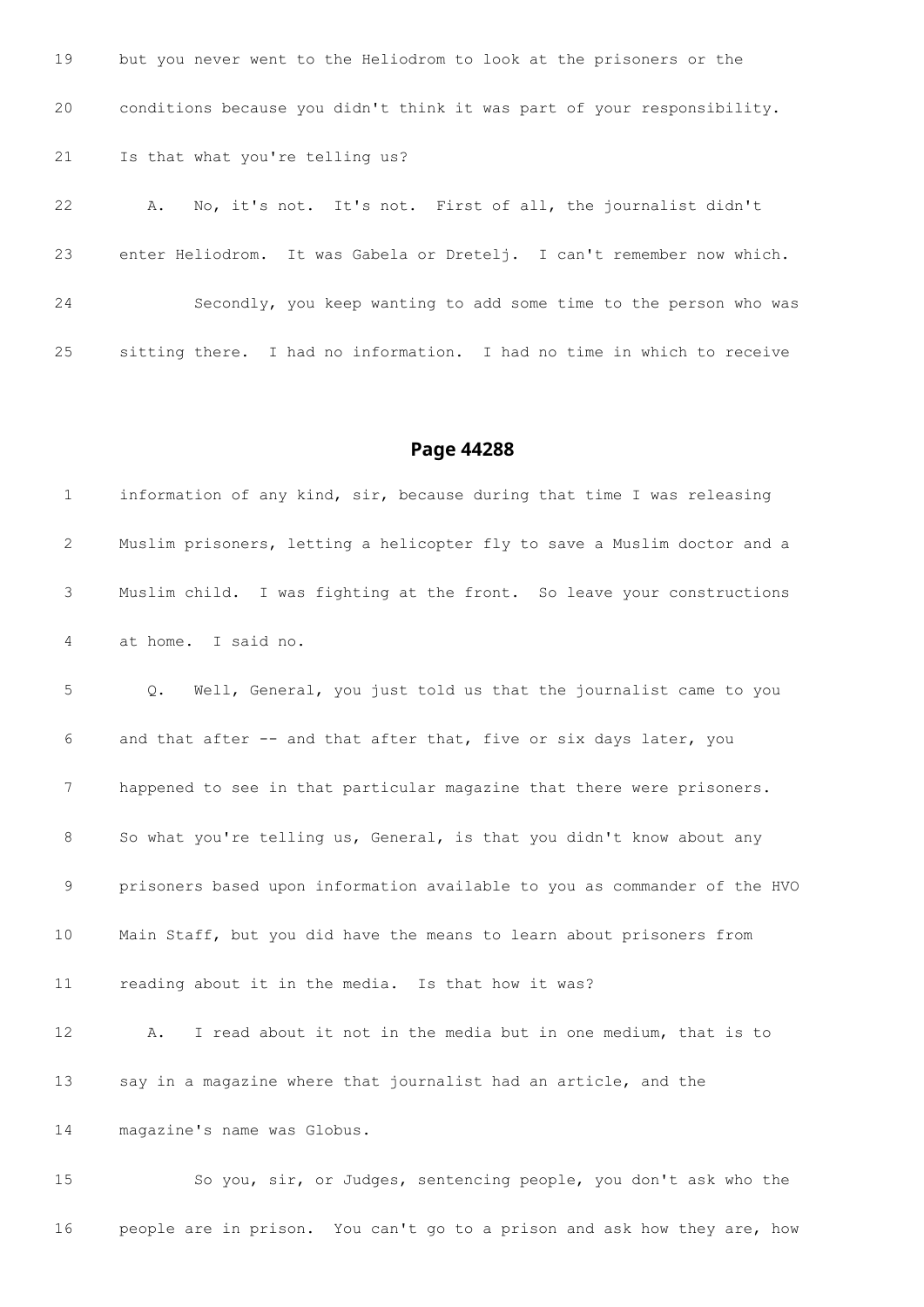they're doing.

Q. Now --

 A. Do you want to make out it was a Stalinistic totalitarianism, or what?

 Q. You're claim that as commander of the HVO Main Staff you did not have the authority to go to Heliodrom, Gabela, Dretelj, Ljubuski in order to inspect the conditions there? That your assertion?

 A. How do you mean authority? How do you mean authority, did I have the authority? So in which little box of the commander of the Main Staff

| $\mathbf 1$ |            | does he have the right and duty to do what you're talking about? What do |
|-------------|------------|--------------------------------------------------------------------------|
| 2           |            | you mean authority? I wasn't -- didn't have authority over prisons or of |
| 3           |            | prisons in any shape or form. That's what I'm claiming.                  |
| 4           | Q.         | I want to try to be a little bit more systematic about this.<br>T        |
| 5           |            | think I know what your answer's going to be, maybe we can move through   |
| 6           |            | this quickly. During the time you were commander of the HVO Main Staff,  |
| 7           |            | did you ever learn that Muslim men were being held there at the          |
| 8           | Heliodrom? |                                                                          |
| 9           | Α.         | No.                                                                      |
| 10          | $Q$ .      | If there were Muslim men being held at the Heliodrom, was the            |
| 11          |            | Main Staff, in your view, responsible for the conditions of their        |
| 12          |            | detention there?                                                         |
| 13          | Α.         | No.                                                                      |
| 14          | $Q$ .      | When, and forgive me if I missed it, you just spoke<br>Gabela.           |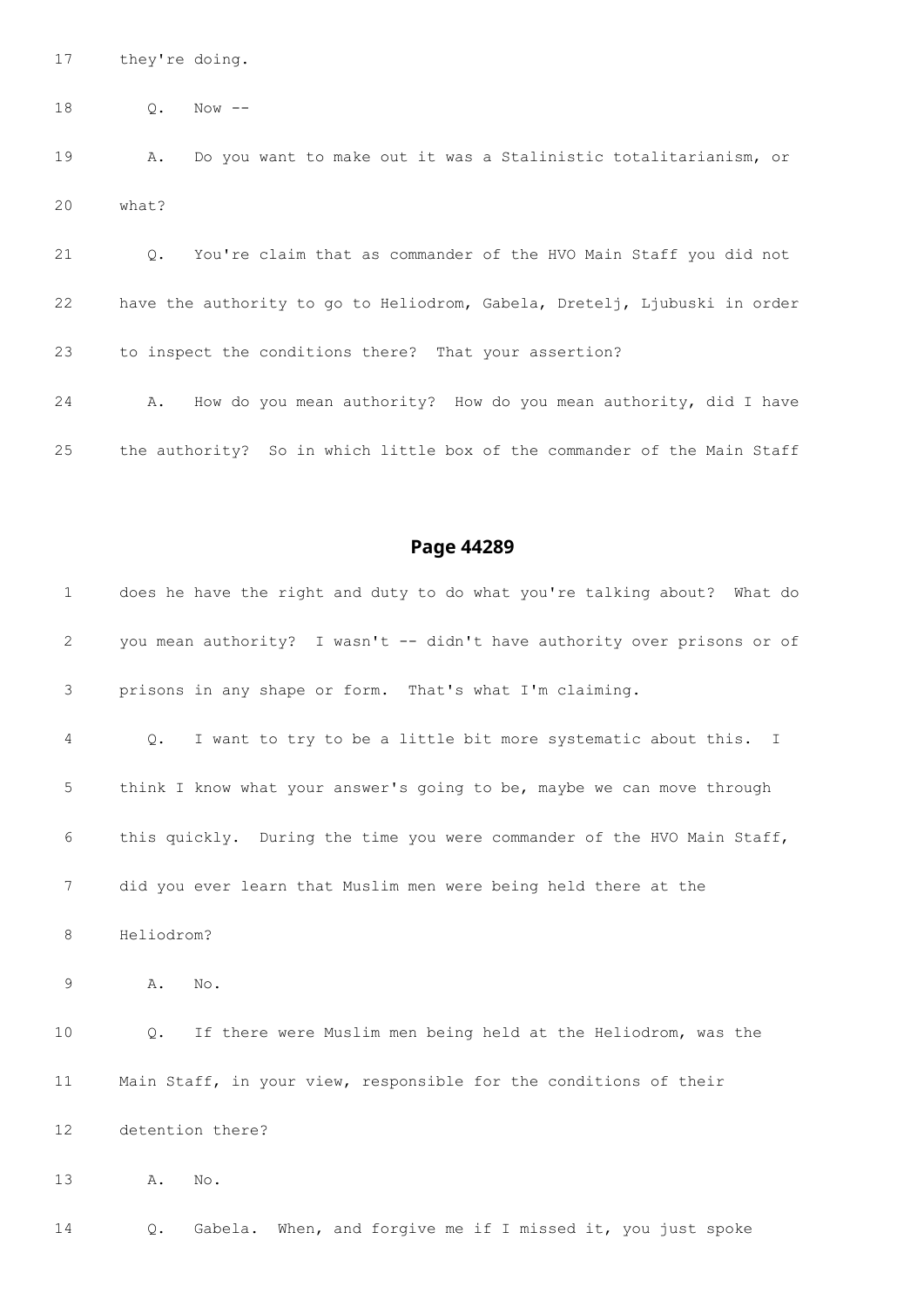| 15 | about the September 5th, the journalist, the Globus article, the granting      |
|----|--------------------------------------------------------------------------------|
| 16 | of access, does that relate to Dretelj or Gabela, or do you know?              |
| 17 | I can't remember now. Either one or the other.<br>Α.                           |
| 18 | Q. All right. Ljubuski. You've heard testimony, you've seen the                |
| 19 | documents, military investigative prison at Ljubuski. At any time during       |
| 20 | the period you were commanding the HVO Main Staff did you know about           |
| 21 | Muslim men being held prisoner at Ljubuski?                                    |
| 22 | Α.<br>No.                                                                      |
| 23 | All right. Now, you said you never went to Heliodrom. Did you<br>$Q_{\bullet}$ |
| 24 | ever go to Dretelj, Gabela, or Ljubuski during 1993?                           |

A. No.

| 1              | $Q$ . | Now, you said that you were not responsible for any prisoners at         |
|----------------|-------|--------------------------------------------------------------------------|
| $\overline{2}$ |       | the Heliodrom. General, tell us who or what body was responsible for the |
| 3              |       | prisoners at the Heliodrom?                                              |
| 4              | Α.    | I don't know.                                                            |
| 5              | $Q$ . | Was it the HVO Department of Defence and Mr. Stojic?                     |
| 6              | Α.    | Don't know.                                                              |
| 7              | $Q$ . | Was it Mr. Coric as head of the military police administration?          |
| 8              | Α.    | I don't know.                                                            |
| 9              | $Q$ . | So you have no knowledge as to who was responsible for the               |
| 10             |       | conditions and the treatment of prisoners being held at the Heliodrom    |
| 11             |       | during the time you're commander of the HVO Main Staff; correct?         |
| 12             | Α.    | That's right.                                                            |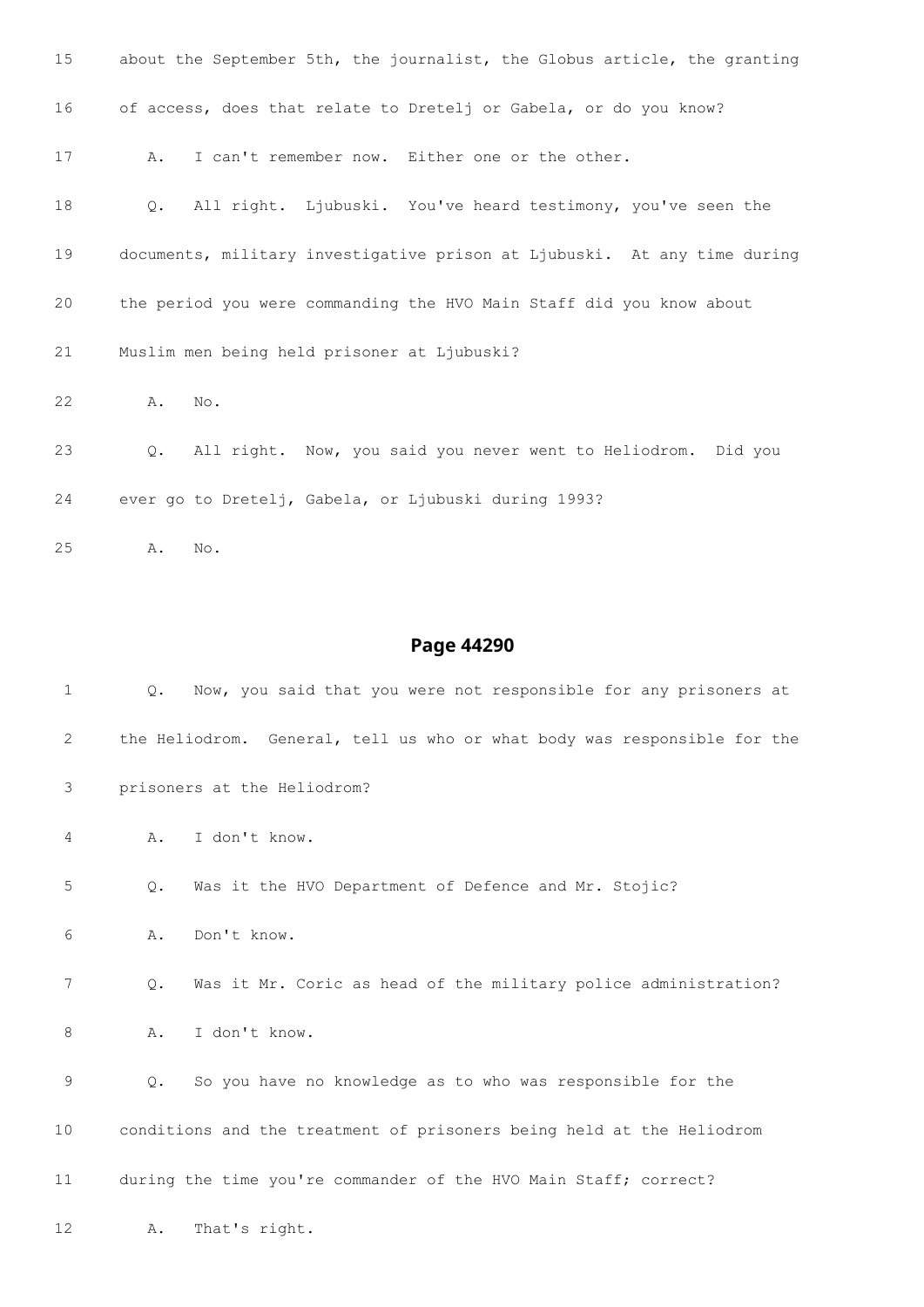Q. And if I asked you the same question about Dretelj, Gabela, and Ljubuski, would your answer be the same? A. It would be the same. Q. All right. Let's go to P04496. I'm going to skip ahead a little bit. 4496. General, this one is from the 25th of August, 1993. You are commander of the HVO Main Staff at this point in time. This is a report or a statement of reasons. It's issued to Brigadier Tole. It's coming from the deputy security commander of the 1st HVO Brigade, Knez Domagoj. Now, general, at this point in time Brigadier Tole, he's the Chief of Staff of the Main Staff; correct? A. Correct, but I think that the deputy commander for security, not of the brigade. The deputy security man in the brigade. That's what it

#### **Page 44291**

 says here, as far as I can see. Q. All right. You're talking about the person who wrote this document? A. Yes. Q. And he's sending it to Brigadier Tole, who was the Chief of Staff of the Main Staff. Correct? A. Brigadier Tole was the chief the Main Staff of the Croatian Defence Council. 9 Q. All right. So that -- and what -- the information that's being passed on to Brigadier Tole relates to the reasons why a particular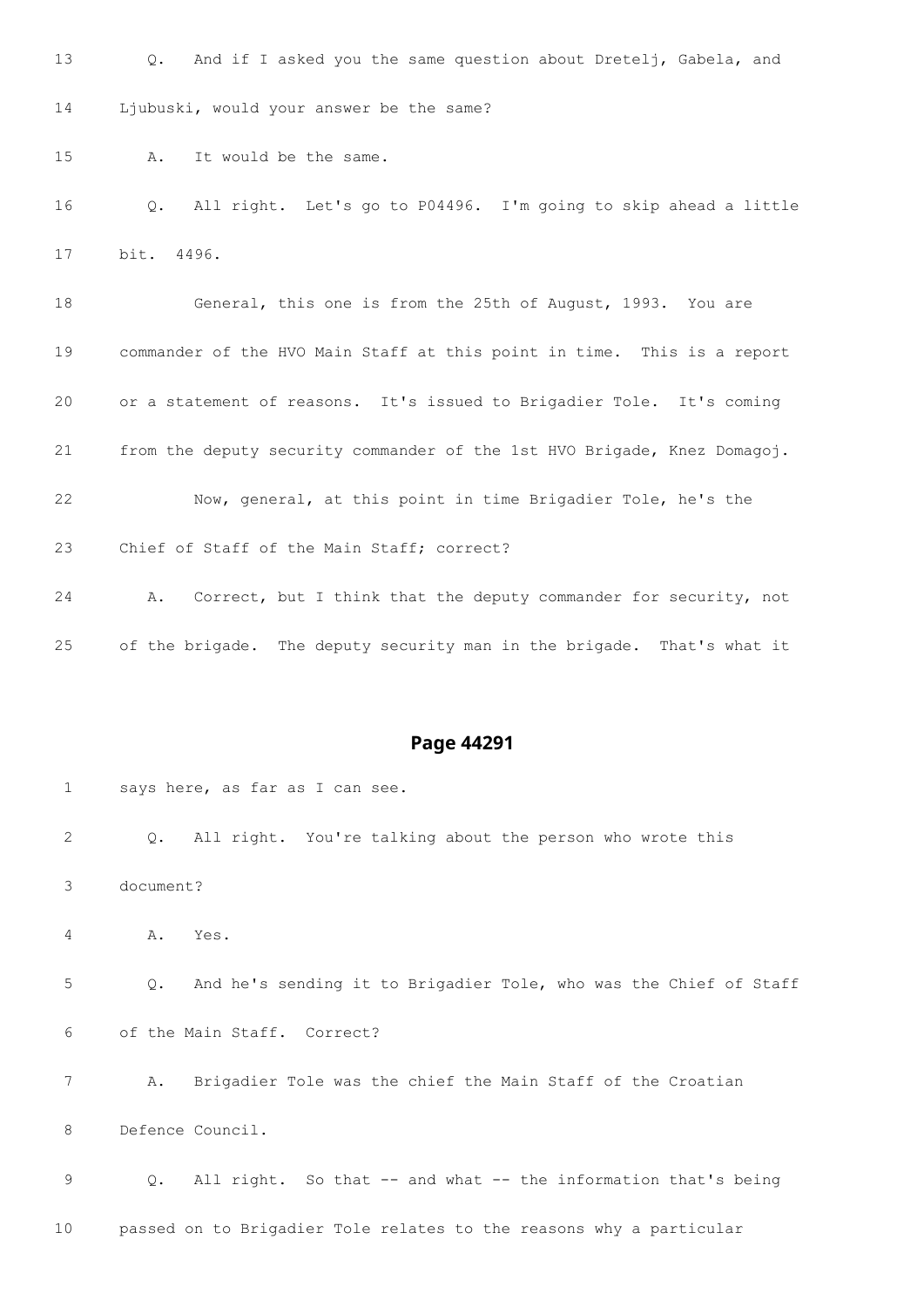person was released from prison, and then it describes the procedure and the priorities, et cetera. And it says:

13 The procedure, priorities, and the questions as to whether to release inmates from the prison has not been dealt with or defined by -- either by the operative zone South-east Herzegovina or the ministry. Because the lack of such instructions, we were forced to take our own decisions at the level of local HVO presidencies and brigade commands." And then it talks about the procedure for releasing inmates from Gabela and Dretelj. And here they could be released if they were married to a Croatian woman, if not of interest to security; or if they possessed letters of guarantee and a transit visa, if no interest to security; or if they are being sought by the Republic of Croatia with the necessary papers there.

And then at the bottom it says:

"The confusion surrounding releases from prison is due to

#### **Page 44292**

 ill-defined prisoner status, authority over prisoners, and the method of dealing with them, trials, exchanges," et cetera. "The subject of prisoners in this territory where they are the most numerous has been discussed on several occasions, and the leadership was informed of it both through the security service and through Commander Colonel Obradovic. Security service suggests that the matter of prisoners in this territory be dealt with urgently." 8 Now, General, what this tells us, isn't it true, is that as of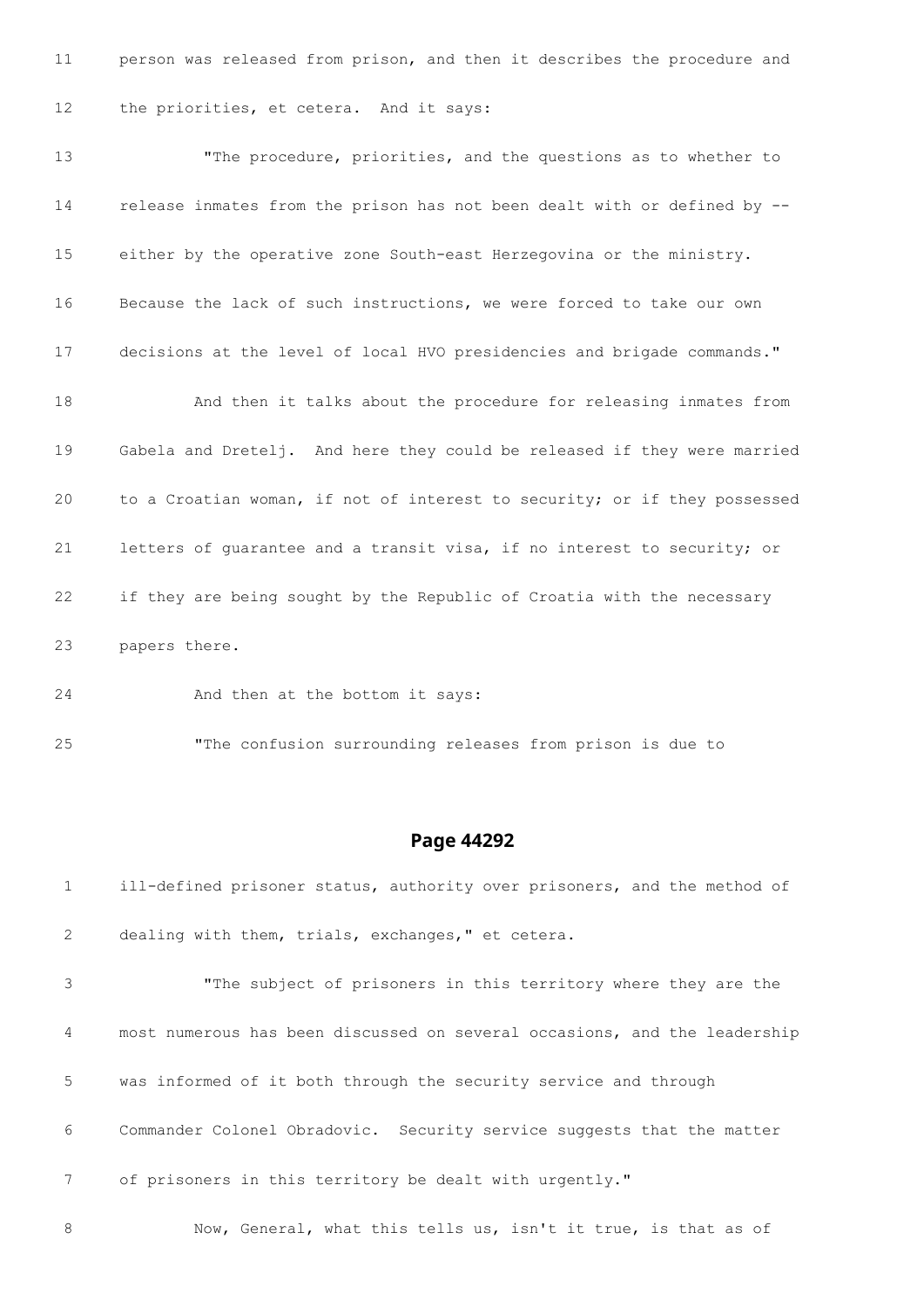the 25th of August, 1993, we know that your Chief of Staff of your Main Staff has direct knowledge about prisoners being held at the Gabela and Dretelj prisons, these discriminatory criteria for release, if I can put it that way, releasing men who happened to be married to a Croatian woman. And so in fact information about the prisoners and the release criteria is information that's fully available to you as the commander of the Main Staff. Isn't that true? A. No. From this it is clear that this was not sent to the Main Staff but to somebody personally, that is to say to Brigadier Tole personally. So then it's probable and logical that out of personal interest he sought information about what was happening. He was in the area, which is why -- I don't know why he asked that this be sent to him. It wasn't addressed to the Main Staff, to the commander of the Main Staff. Neither did Tole show me this, because it was a personal interest on his part in the matter. And here it says that the presidents of the HVO, that is to say of the municipalities, and that the leaders were informed, but not the leaders of the HVO about the problem in hand.

#### **Page 44293**

 So that's it. That's what this document is about. All you have to do is to read it carefully. There was probably some misunderstanding and Tole asked what this was all about. Not because it was his right to do but most probably because he had some reason to seek information and explanations as to what was going on.

Q. Well, clearly Tole knew that there were prisoners down there at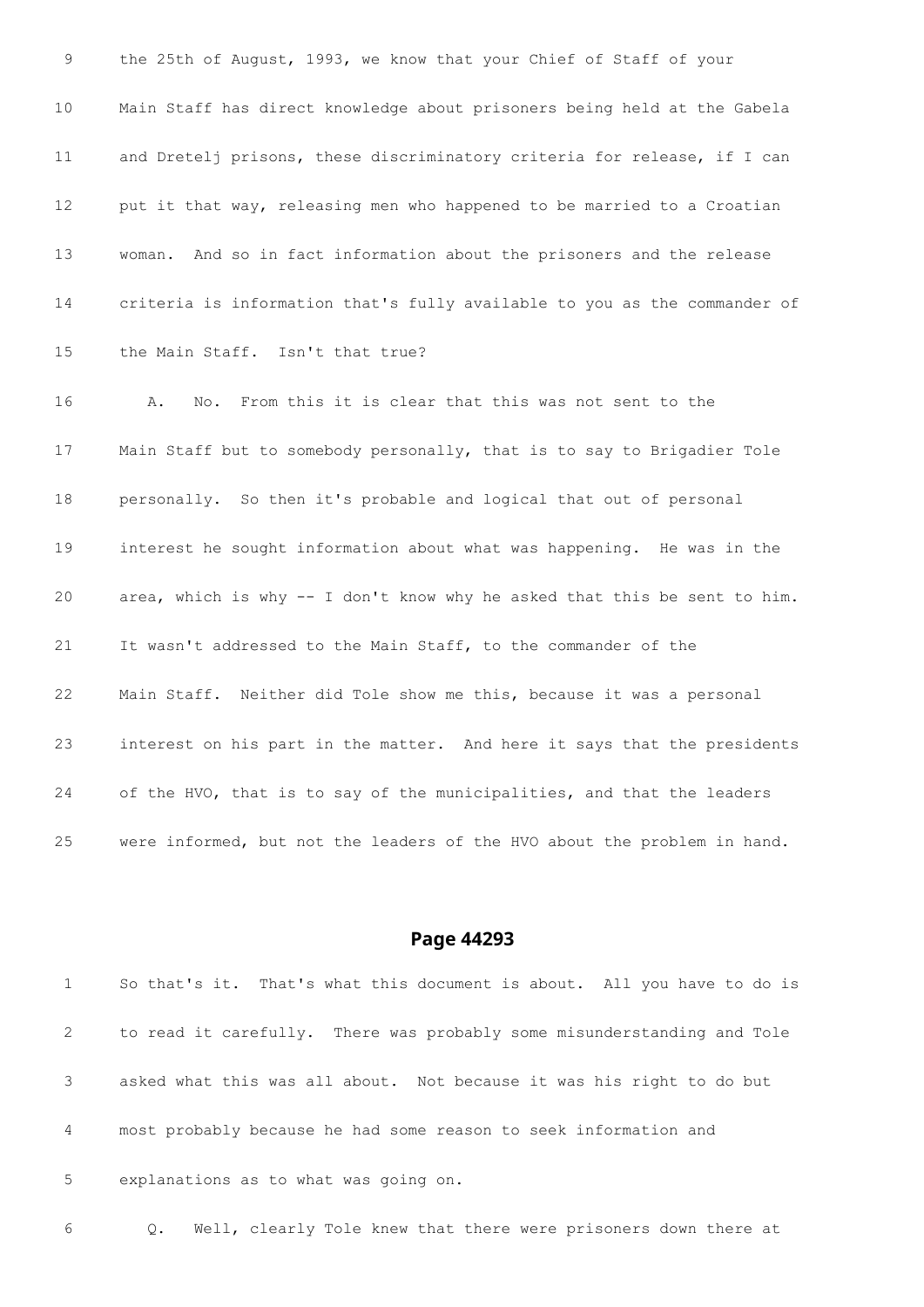7 Dretelj and Gabela, and the fact is, General, that by late August of 1993 it was no secret. The media was on to it. Your Chief of Staff knew about it, and the sheer volume of prisoners involved makes it clear that someone in your position would have had full knowledge about the existence of these detention facilities. Isn't that true? A. Well, let me repeat for the 15th time when I learnt. On the 1st of September -- well, I'm saying this dozens of times, the existence of detainee centres does not change the situation. It is conduct that is important here. I sent people who had been sentenced to Dretelj. Q. Let's go to P10924. JUDGE ANTONETTI: [Interpretation] General Praljak, I have a follow-up question on this document. Looking at this document, it seems, and I say "it seems" because I don't want to draw any conclusions or make any statements, but it seems that Brigadier Tole obtained information on the conditions surrounding the release of Dr. Muhamed Durakovic. He was inquiring about these conditions and because of this the brigadier of the Knez Domagoj brigade is reporting to him and is telling him - you can see this in the document - that it's a complex matter; that it's difficult to know who does what. But as far as is Dr. Durakovic is concerned, he says

|   | that there was this question of transit visa, that the NUMA security      |
|---|---------------------------------------------------------------------------|
| 2 | service was also involved, and there was the president of HVO Mr. Bender, |
|   | the commander of the new battalion, and the civilian police. All these    |
| 4 | people were involved. As a conclusion, it says that there is a lot of     |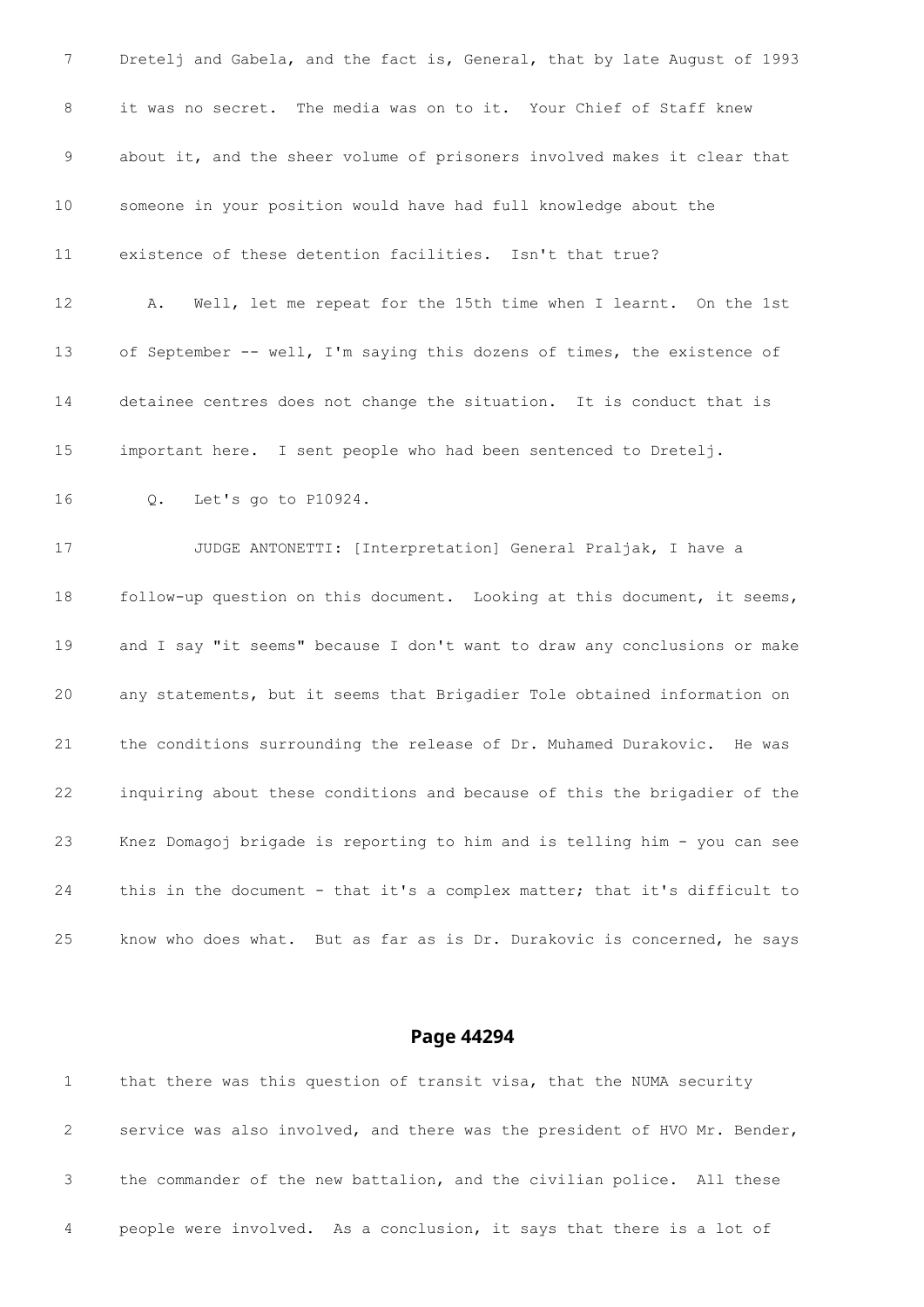confusion around this. So any reasonable trier of fact looking at this document could draw this conclusion. Obviously at local level there's a lot of uncertainty on this issue, the issue of prisoners. You have an extensive knowledge of the politics prevailing at the 9 time, so could you tell us whether -- how this Durakovic could be of interest to Tole in August. Either personally, that's your version of facts, or maybe for other reasons. THE WITNESS: [Interpretation] I can't answer that question specifically. I think these can only be personal reasons. Obviously Tole addressed him personally. Information is forwarded to him in person, privately. It's not like -- it doesn't say "Chief of the Main Staff, Brigadier Tole." It says Brigadier Tole personally, here is the information you asked for. I don't know what the immediate cause was. I have no information on that. JUDGE ANTONETTI: [Interpretation] Very well. I will be very brief. We have a military document; this is obvious. And it is sent to Mr. Tole; there is no question about that. And this document deals with a detained person, but I note that in the first paragraph, given that there was a lack of instructions and the -- the local HVO presidencies and the brigade commands were consulted, and I will touch upon an issue that has already been mentioned here, namely the role of local political

#### **Page 44295**

 authorities. I do not know under which conditions Durakovic had been detained. Had there been an investigation, I don't know. All I can see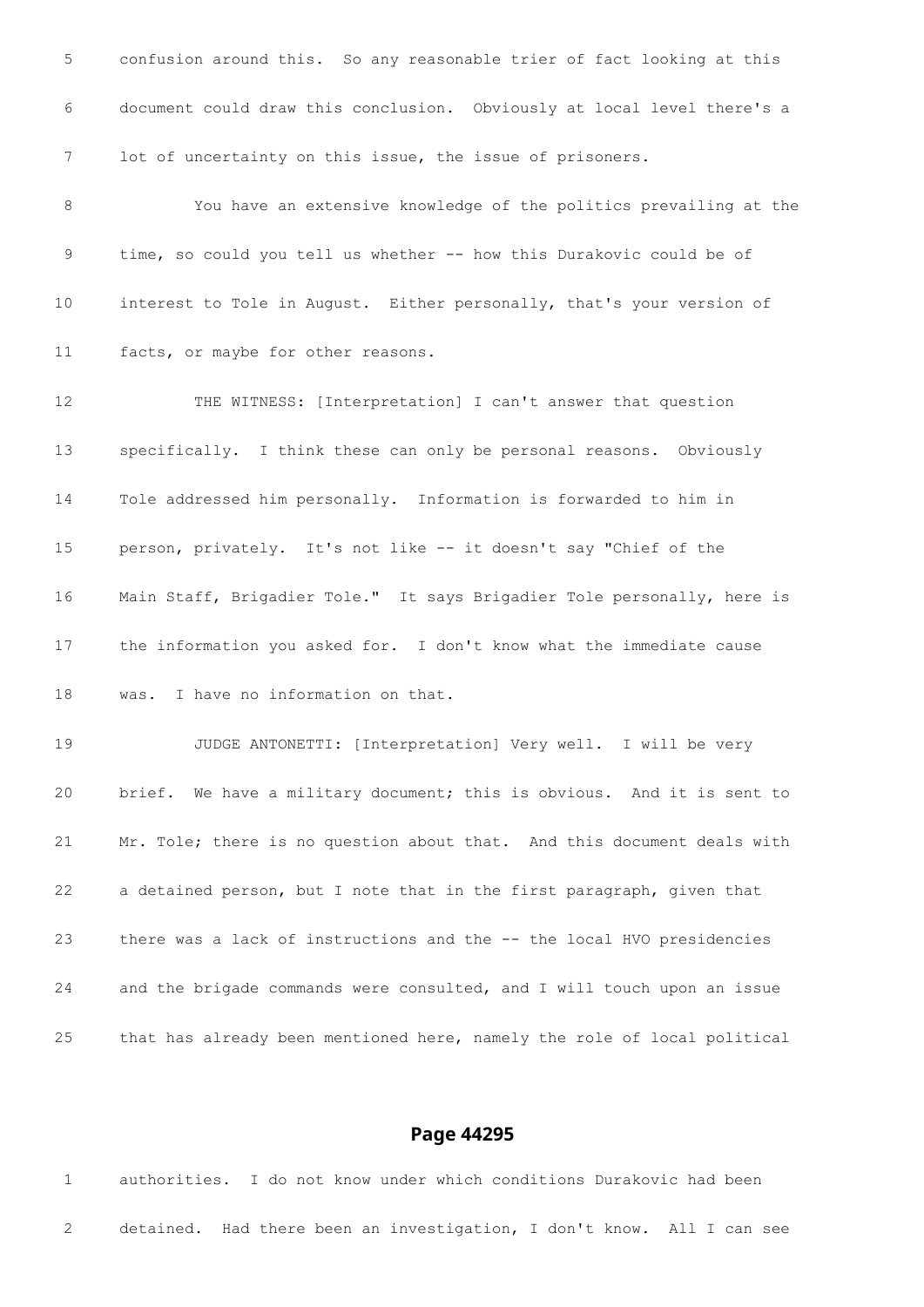| 3               | is that political leaders of the HVO are being consulted, whereas in fact |
|-----------------|---------------------------------------------------------------------------|
| $\overline{4}$  | we are in the military arena. How do you explain this?                    |
| 5               | THE WITNESS: [Interpretation] I don't know, Your Honour. I                |
| 6               | cannot provide any relevant information on this for your benefit          |
| 7               | regarding the confusion about this. My ignorance keeps me from            |
| 8               | furnishing you with any sort of answer at all for fear of getting it      |
| 9               | wrong. I don't know. The 25th of August I was probably on that convoy     |
| 10              | or some place. I don't know.                                              |
| 11              | JUDGE ANTONETTI: [Interpretation] Very well.                              |
| 12              | Mr. Stringer.                                                             |
| 13              | THE WITNESS: [Interpretation] If I may answer one thing,                  |
| 14              | Your Honours. After the ZDF show, after the article that was published    |
| 15 <sub>1</sub> | in Globus and then after Ed Vulliamy's piece, Mate Granic came over from  |
| 16              | Croatia, Silajdzic came, and they started dealing with this problem, and  |
| 17              | then I heard about this problem being dealt with. Franjo Tudjman went     |
| 18              | berserk, to put it that way. And then the whole thing started that        |
| 19              | September based on what the journalists had shown.                        |
| 20              | But again this is not something that I was involved in or                 |
| 21              | spending my time doing. I had heard about the exchanges that were under   |
| 22              | way, that the situation was being dealt with. In September in             |
| 23              | Bosnia-Herzegovina there were the attacks in Mostar by the BH Army, and   |
| 24              | they wanted to take everything, the hills and all of it. If you look at   |
| 25              | one thing first and then at the other separately, impression is that I    |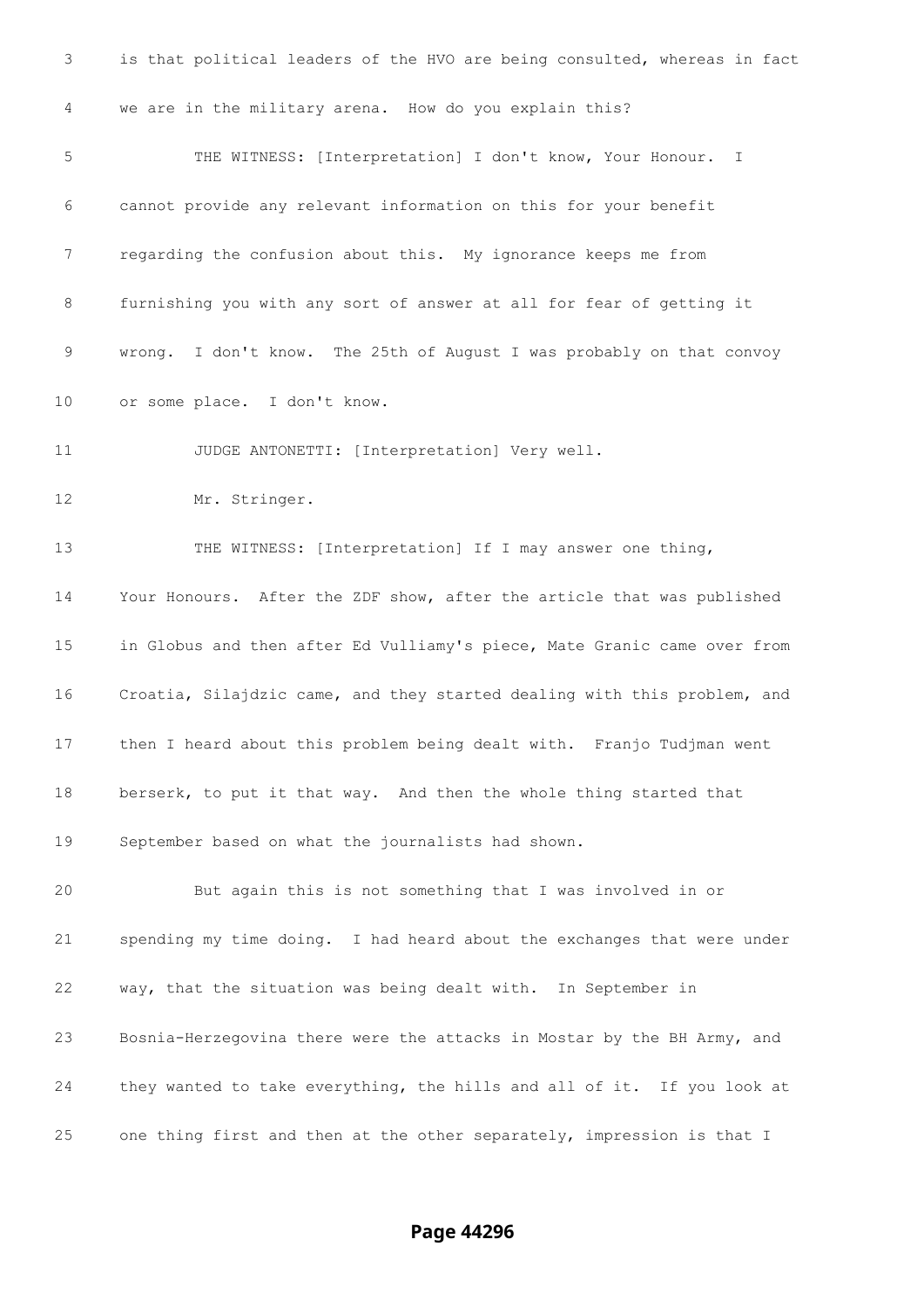had 24 hours to deal with each and every single thing. It's not in my job description, I don't have any information about this or about the text here. THE INTERPRETER: Interpreter's note: The interpreter did not comprehend the last part of Mr. Praljak's answer. MR. STRINGER: Q. General, I've got to call you out on something you just said -- JUDGE TRECHSEL: We just learned from the interpreters that they 8 did not understood the last part of your last sentence, so maybe you'll repeat it so that we have it in the transcript. THE WITNESS: [Interpretation] What did I say? I don't -- I no longer know what I said. JUDGE ANTONETTI: [Interpretation] The general doesn't really remember what he was saying, but we have the audiotape anyway. 14 Go ahead, Mr. Stringer. MR. STRINGER: Q. General, you just said after President Tudjman went berserk, et cetera, you said: "This is not something that I was involved in or spending my time doing. I heard about the exchanges that were under way, that the situation was being dealt with." General, you're the commander of the HVO Main Staff. I'm going to put to you it's not like an al a carte menu at a restaurant. You don't get to choose the things you're going to be responsible for, the things you're going to deal with. The fact is you know as of early September that there's a tremendous problem, an outcry based upon the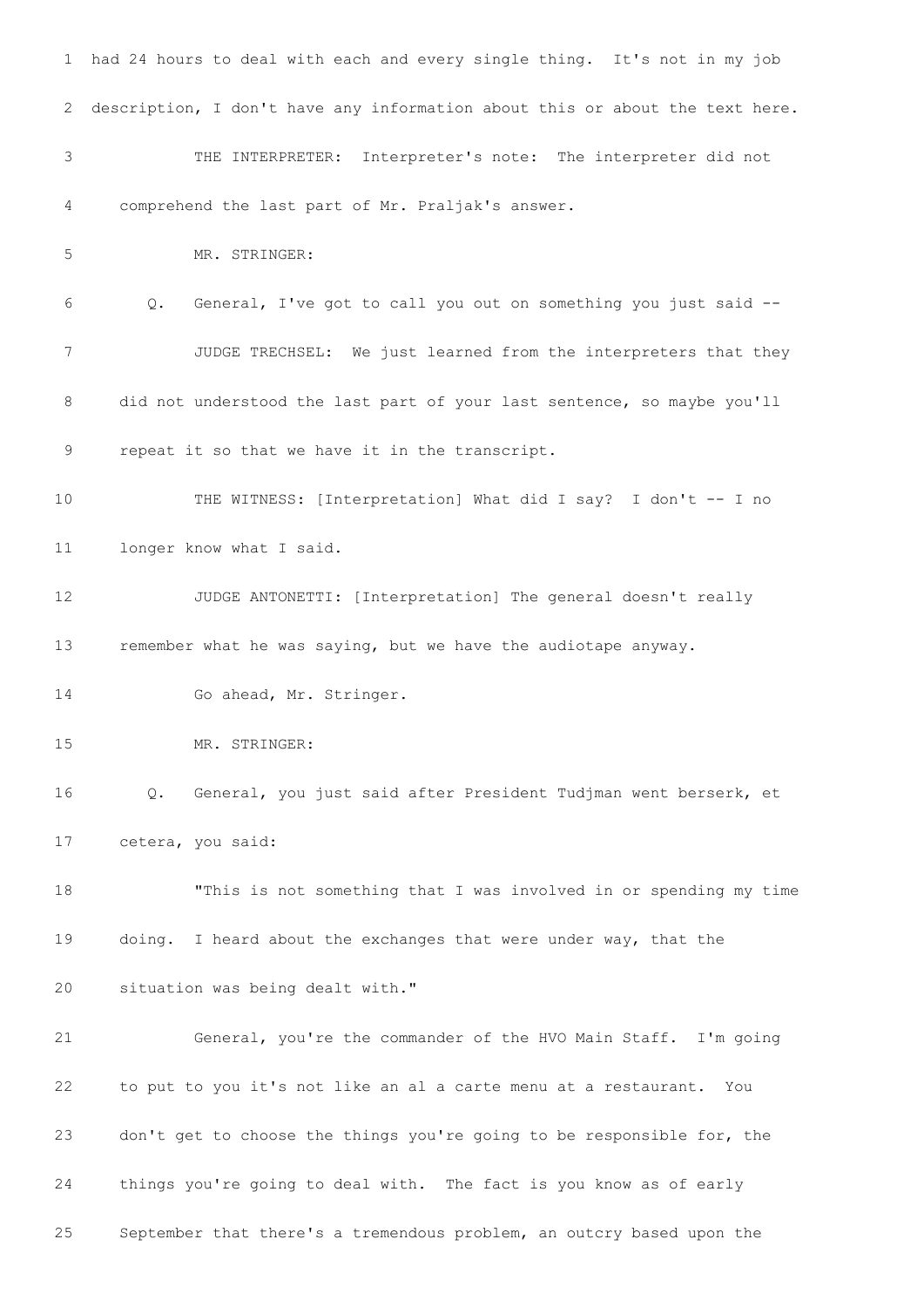| 1               | conditions of these prisoners in these various HVO facilities. And in     |
|-----------------|---------------------------------------------------------------------------|
| 2               | fact you were responsible and you could have done any number of things to |
| 3               | look into the situation and to fix it. The fact is, sir, that you just    |
| 4               | chose not to. Isn't that true?                                            |
| 5               | No. You're simply saying whatever pleases you, and I'm telling<br>Α.      |
| 6               | you no. I certainly wasn't a commander who in Afghanistan would have      |
| 7               | taken so many people away in order to pound the Taliban. Here you have    |
| 8               | to compare the armies and not come up with any sort of organisation for   |
| 9               | the HVO as you saw fit. There are parallel systems, various users, what   |
| 10 <sub>o</sub> | a commander should do in a given area, be they American, French, or       |
| 11              | Croatian -- no, no, and no. You can say whatever you like, and I'm        |
| 12              | telling you no.                                                           |
| 13              | $Q. So --$                                                                |
| 14              | I allowed the journalists in because I -- I didn't have the right<br>Α.   |
| 15              | to do that either.                                                        |
| 16              | If you would move to P10924.<br>$Q$ .                                     |
| 17              | Sure.<br>Α.                                                               |
| 18              | This is an article from Reuters, Deutscheland, an article that<br>Q.      |
| 19              | was published on the 7th of September, 1993. He's talking about --        |
| 20              | according to UN information, all three war parties have set up detention  |
| 21              | camps in Bosnia. This according to a report submitted on Tuesday by       |
| 22              | Tadeusz Mazowiecki, the special reporter of the UN Human Rights           |
| 23              | Commission.                                                               |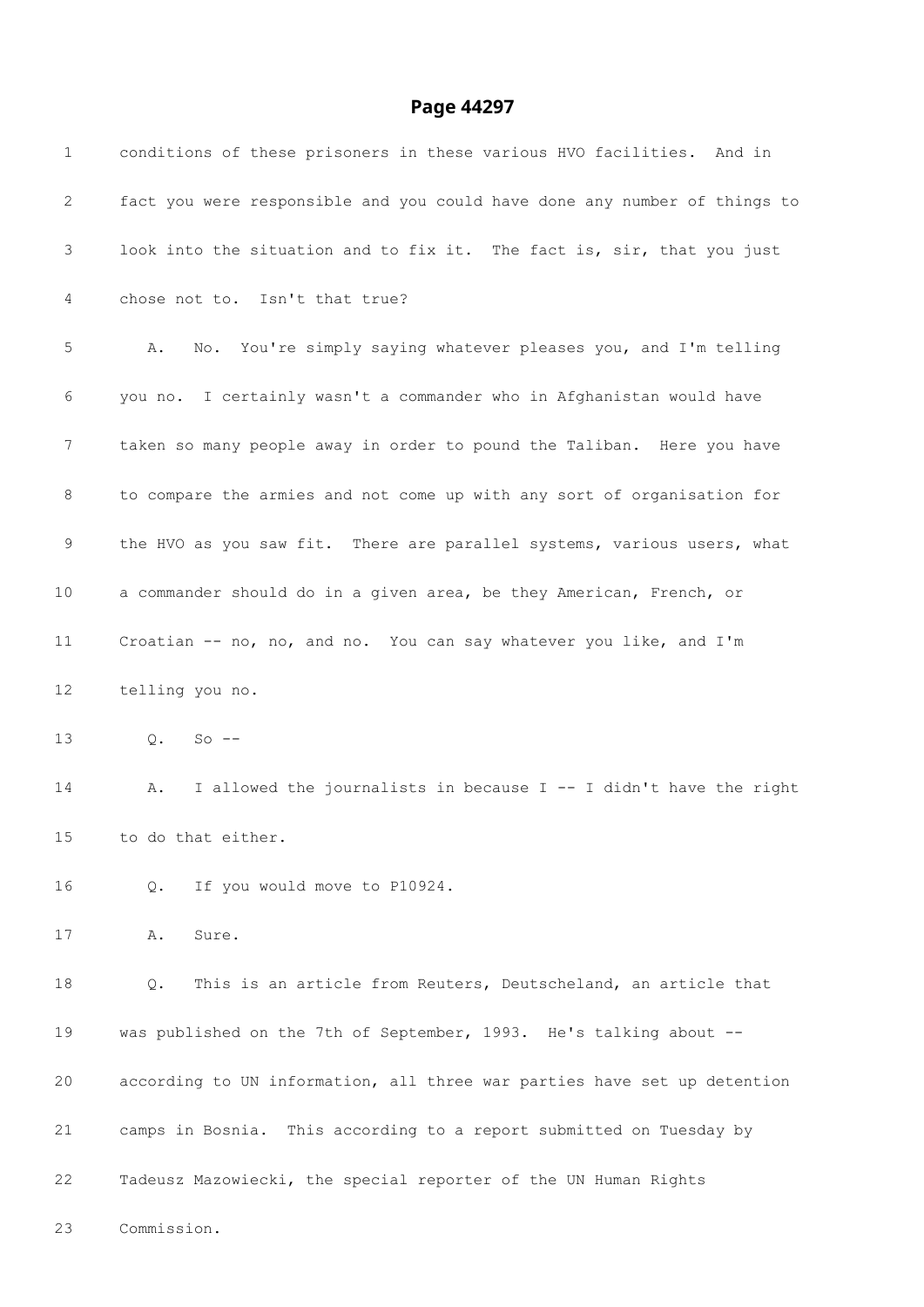"According to the Mazowiecki report, in the town of Gabela,

| $\mathbf 1$ | south of Capljina, men were locked up in aircraft hangers. Sixteen        |
|-------------|---------------------------------------------------------------------------|
| 2           | prisoners survived on daily rations of a cup of watery soup, 650 grams of |
| 3           | bread. Former detainees reported that during the summer months, they      |
| 4           | feared they would suffocate as the hangars were almost sealed airtight."  |
| 5           | And in this trial, General, we've heard and seen a lot of the             |
| 6           | evidence about the conditions at Dretelj.                                 |
| 7           | Now, General, I asked you a little while about your knowledge             |
| 8           | about what was going on in these camps, and you denied having any         |
| 9           | knowledge. How is it possible, General, that as commander of the HVO      |
| 10          | Main Staff you don't know what is going on in Dretelj, Gabela, but        |
| 11          | Mr. Mazowiecki knows enough about it to put it into a report that's       |
| 12          | published in early September?                                             |
| 13          | MR. KARNAVAS: Your Honour, I object to the form of the question,          |
| 14          | because we are to then presume that this report is true, accurate, and    |
| 15          | complete. As I recall, the gentleman never came forward to testify. As    |
| 16          | I recall, he was never on the Prosecution list. As I recall, he was       |
| 17          | never offered the opportunity or was subpoenaed to come and refused to    |
| 18          | come. And therefore to now suggest that everything in this report,        |
| 19          | albeit comes from a very esteemed individual and is through a             |
| 20          | highly-esteemed organisation that we are to accept it. It is nothing      |
| 21          | other than pure hearsay. And so therefore if the gentleman wishes to      |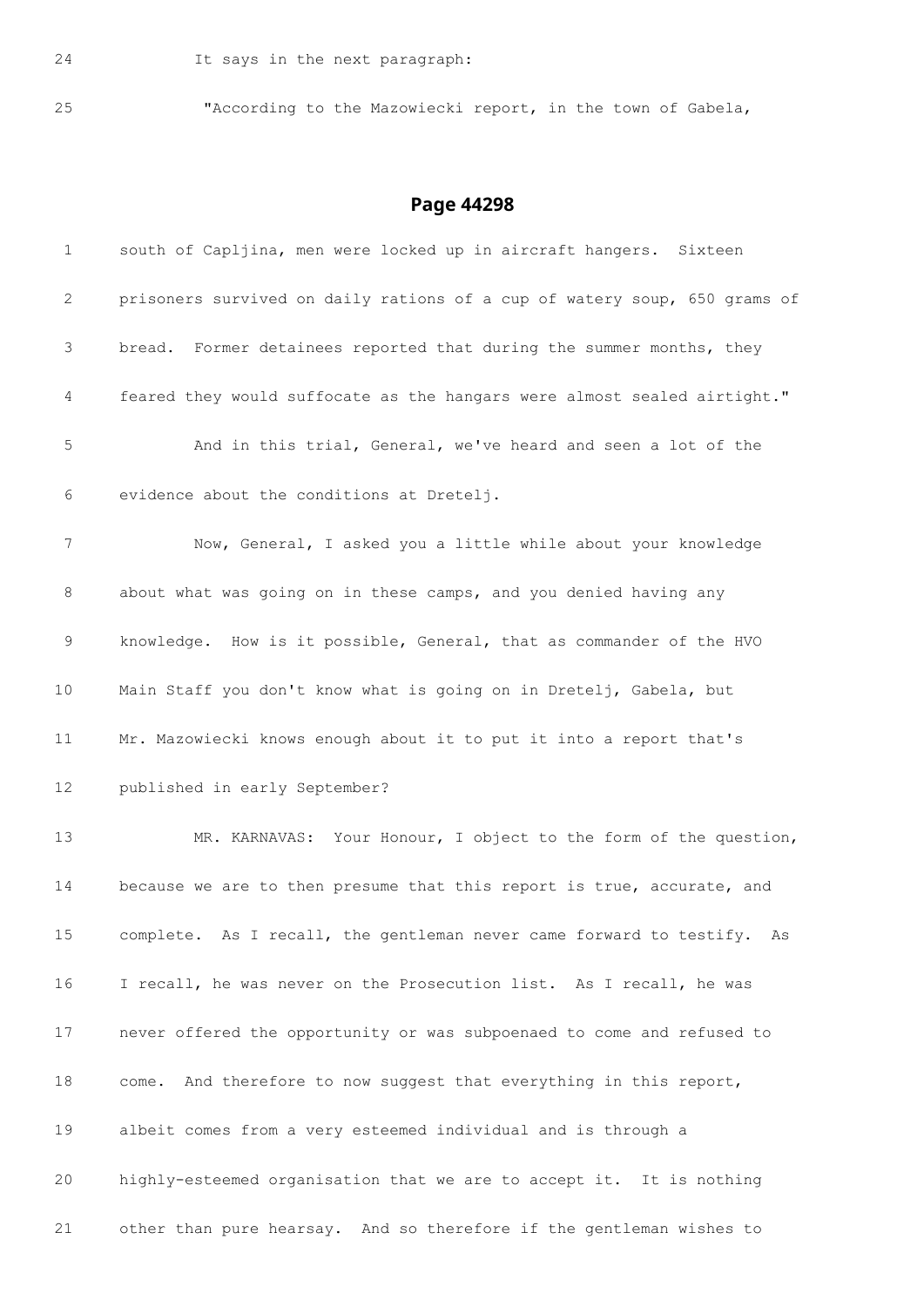| 22 | rephrase the question, I have no problem. But as the question is phrased |
|----|--------------------------------------------------------------------------|
| 23 | he's asking the -- first of all, the witness and, indeed, the            |
| 24 | Trial Chamber to accept what is in the report as fact, as established    |
| 25 | fact, as judicial facts to be accepted. And to that, I cannot abide by.  |

Thank you.

 MR. STRINGER: Mr. President, let me respond. I can -- JUDGE PRANDLER: Before, Mr. Stringer, you speak, I would only like to say that Mr. Mazowiecki's reports are of public domain, and they have been distributed and used and acknowledged as official documents of the United Nations and of the Security Council, and therefore they have standing.

 Now, of course I do recognise that here in this case the Prosecution spoke about an article reporting about Mazowiecki's report itself, so from this point of view, it is true that it has a certain -- certain standing which is not only so official as the documents what I mentioned. But anyway, those issues which were raised by Mr. Mazowiecki 13 are -- have been well-known within the UN, within the General Assembly of the UN, and of the Security Council itself. Thank you.

 MR. KARNAVAS: And I accept the comments of Judge Prandler. My point is slightly different. It is not whether the gentleman said it. We all know that the UN said a lot of things and it came out especially 18 during the scandal with oil for -- for food, that a lot of folks working for the UN were simply lying and stealing. We know that. And to suggest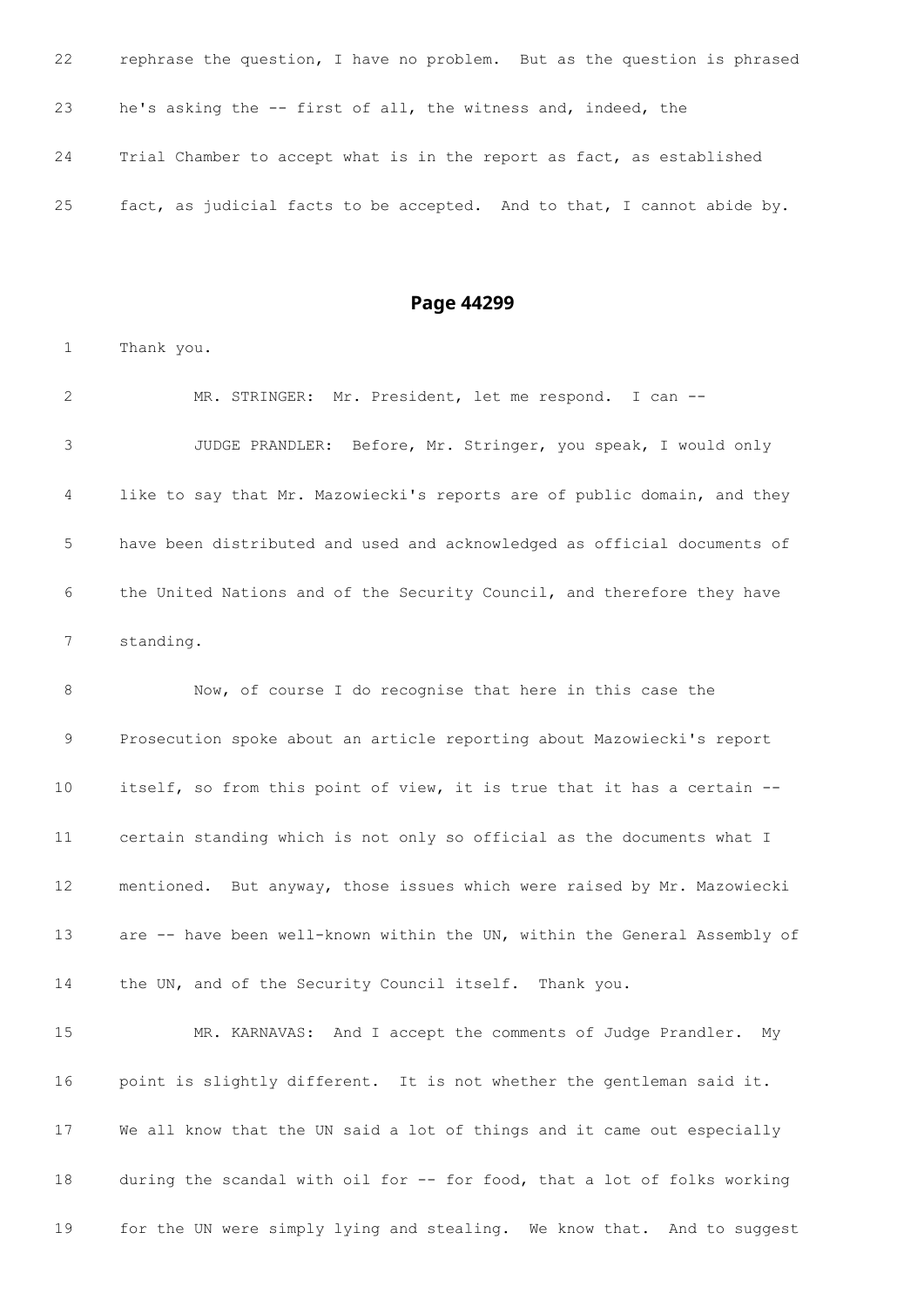that every UN document has a certain cachet value that we are to accept and not challenge in a court of law, I think that would be the wrong approach.

 Now, I fully understand Mr. Stringer's right to say in this report he's making these representations. Now, assuming these are correct, then he can go on. But to say since they are in the report and

#### **Page 44300**

 because it's to the UN by the UN for the UN, we must therefore say that these are true, accurate, and complete facts, I think in a court of law that should not be the case. Facts have to be proved. People make mistakes, but I do take your point, Your Honour, and I do think that Mr. Stringer is perfectly capable of using the material if he slightly reformulates his question. We're seeing a superb advocate quickly thinking on his feet and even entertaining us sometimes with some sound-bytes. JUDGE ANTONETTI: [Interpretation] Mr. Stringer. MR. STRINGER: Mr. President, it should be clear, and I don't have the question on my screen any more. I mean, this goes to the knowledge of the general, notice, information that's out there that would be available that would put the general or anyone else on notice of the events, the situation that's being reported in the press by Mazowiecki. Now, clearly the Trial Chamber will ultimately have to conclude whether the conditions -- whether the information that's reflected in the report or whether the conditions as asserted by the Prosecution have been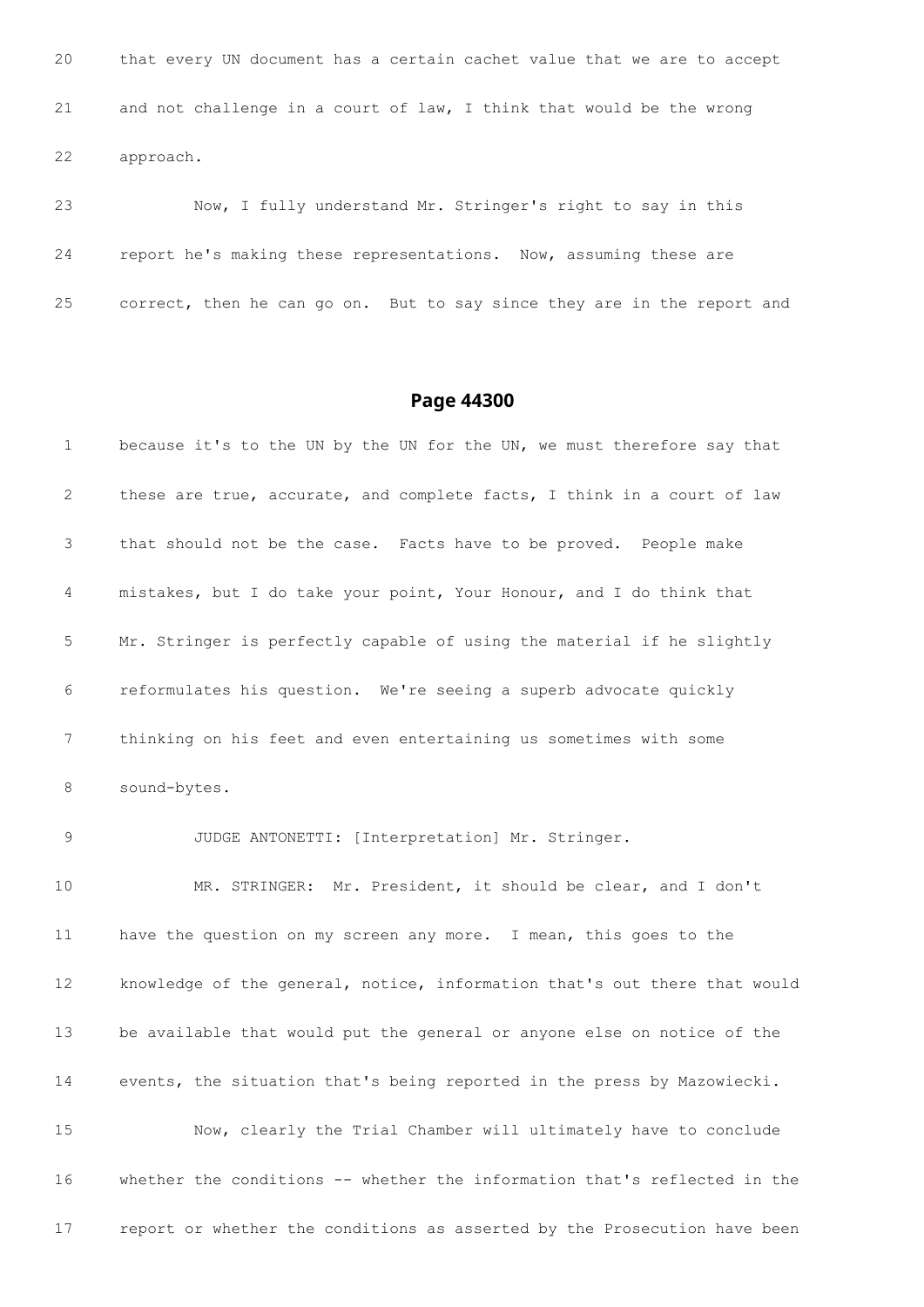moved, but the point is, and I asked the general this, how is it possible that he doesn't know when it's in the press and when Mazowiecki knows or is reporting it? So, you know, I guess I concede counsel's point that ultimately it's for the Trial Chamber to decide, but with respect, I don't think I asked the question that way. The question is about notice. And I would assert, Mr. President, it's a fair question to ask the general how is it that he doesn't know when these are in the reports in the media, these are things being written by others.

| 1               | JUDGE ANTONETTI: [Interpretation] Please ask him the question.            |
|-----------------|---------------------------------------------------------------------------|
| 2               | And I would like to remind everyone that this debate already took place   |
| 3               | on several months or perhaps several weeks ago. It was said by the        |
| 4               | Defence, and I remember this very clearly, that reports from the UN can   |
| 5               | only be valid according to what had been purported to be said to the      |
| 6               | reporter or to the drafter of the report. So this has already been said.  |
| 7               | But the question that is raised is to know whether Mr. Praljak knew about |
| 8               | the report, about press reports and so on and so forth. So we are in      |
| 9               | this area.                                                                |
| 10 <sup>°</sup> | Please proceed, Mr. Stringer.                                             |
| 11              | MR. STRINGER:                                                             |
| 12 <sup>°</sup> | General, let me put -- let me put it to you again. The fact is<br>Q.      |
| 13              | the information was out there. It was readily available to anyone in the  |
| 14              | media, and it was readily available to you. You were on notice. You       |
| 15              | knew about these things, didn't you General? Or at the very least you     |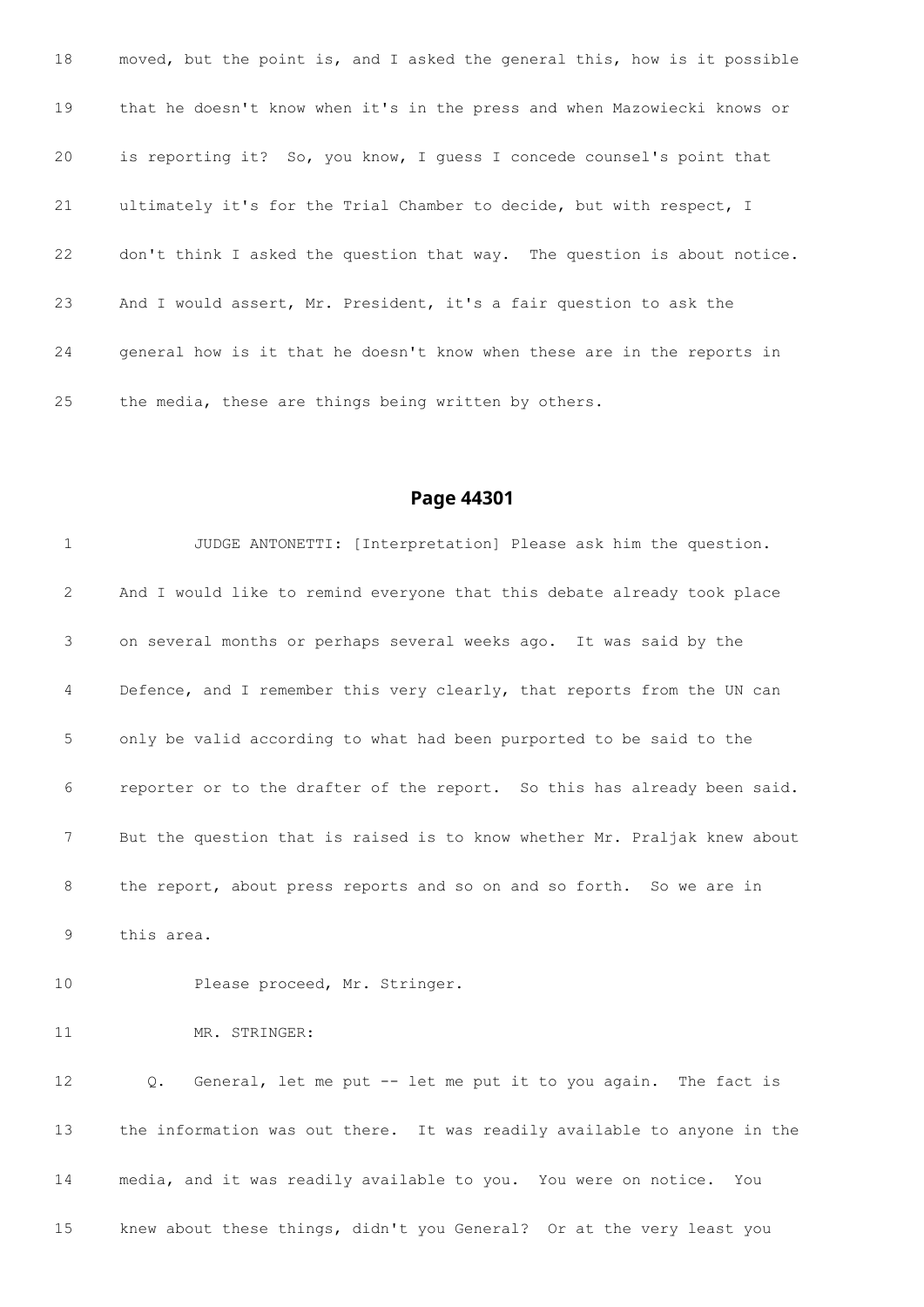| 16 | knew enough to put you on notice that you needed to look into it and deal     |
|----|-------------------------------------------------------------------------------|
| 17 | with it yourself. Isn't that true?                                            |
| 18 | Can you please try to break this down? Was I supposed to be<br>A.             |
| 19 | careful? Was I supposed to look into it? At what time exactly? Let's          |
| 20 | take this one step at a time and then I can answer. This way, I don't         |
| 21 | think so. One by one, please.                                                 |
| 22 | General, you had notice that there were situations involving<br>$Q_{\bullet}$ |
| 23 | prisoners at all of these facilities that you as the commander of the HVO     |
| 24 | were obligated to look into. Isn't that true?                                 |

A. What do you mean there were situations? What do you mean by

# **Page 44302**

there were situations? Can you please explain that.

 Q. General, I'm not going to fence with you on this. Let's move to the next part of this document. It says in the next paragraph -- A. It reads here General Slobodan Praljak stated his soldiers were holding no prisoners at all. This document that I'm being shown. General Slobodan Praljak stated that his soldiers were holding no prisoners at all. That's probably what I said at the time to this person. The soldiers under my command were holding no prisoners at all. Q. Well, the fact is that the HVO were holding hundreds if not -- well, hundreds of prisoners still in the Heliodrom, Gabela, Ljubuski; correct?

 A. I stand by what I said. The soldiers under my command were holding no prisoners at all.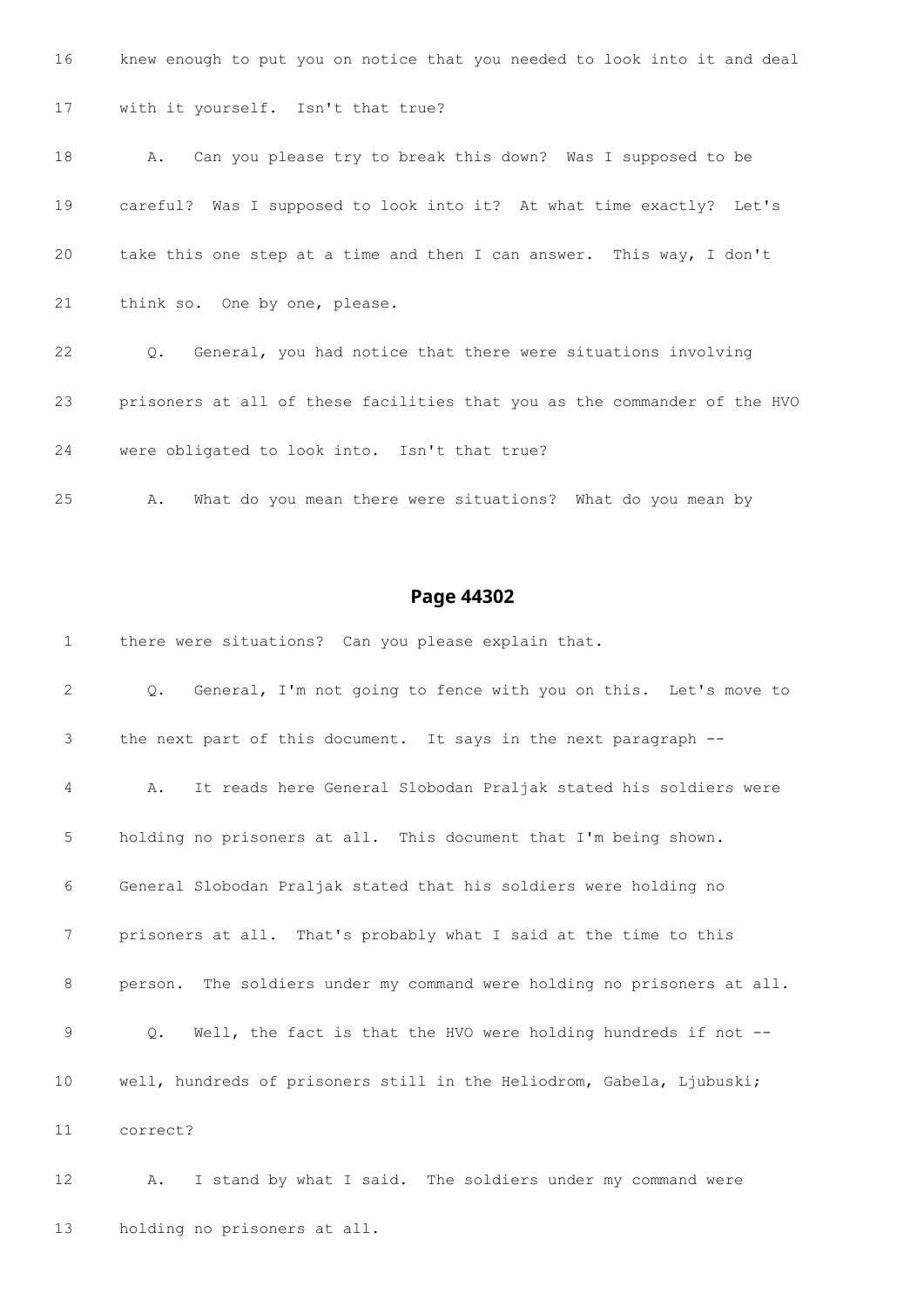Q. All right. Well, here you say that your soldiers were no longer holding any prisoners of war. JUDGE TRECHSEL: If I may intervene. Prisoners of war, POW. Now, Mr. Stringer, are you suggesting that the prisoners held in Gabela and Dretelj were all POWs? Or is it possible, Mr. Praljak, that they were other prisoners but not POWs technically? Could you have meant that when you said that you held no POW? THE WITNESS: [Interpretation] I didn't know, sir. I can't answer that one. It's not that we were no longer holding any prisoners at all. It reads: "They were holding no prisoners at all." The HVO soldiers under my command. That's crystal clear. Anything else -- MR. STRINGER: I'm ready to move to the next document.

## **Page 44303**

 JUDGE ANTONETTI: [Interpretation] General Praljak, we have a press release from Reuters, which is a news agency of high repute. Their correspondent based in Sarajevo reports on the 7th of September in Sarajevo, and he quotes the Mazowiecki report, and then you seem to appear in the report as well. If this journalist has done his duty, you should have had some contact with the Reuters journalist, and he must have asked you some questions saying, Well, there is a UN report talking about this and that. Do you remember having being interviewed precisely on those points because here some words are put into your mouth. But when a journalist is doing his work properly, there are some commas, inverted commas to show that it is a quote. So there is no certainty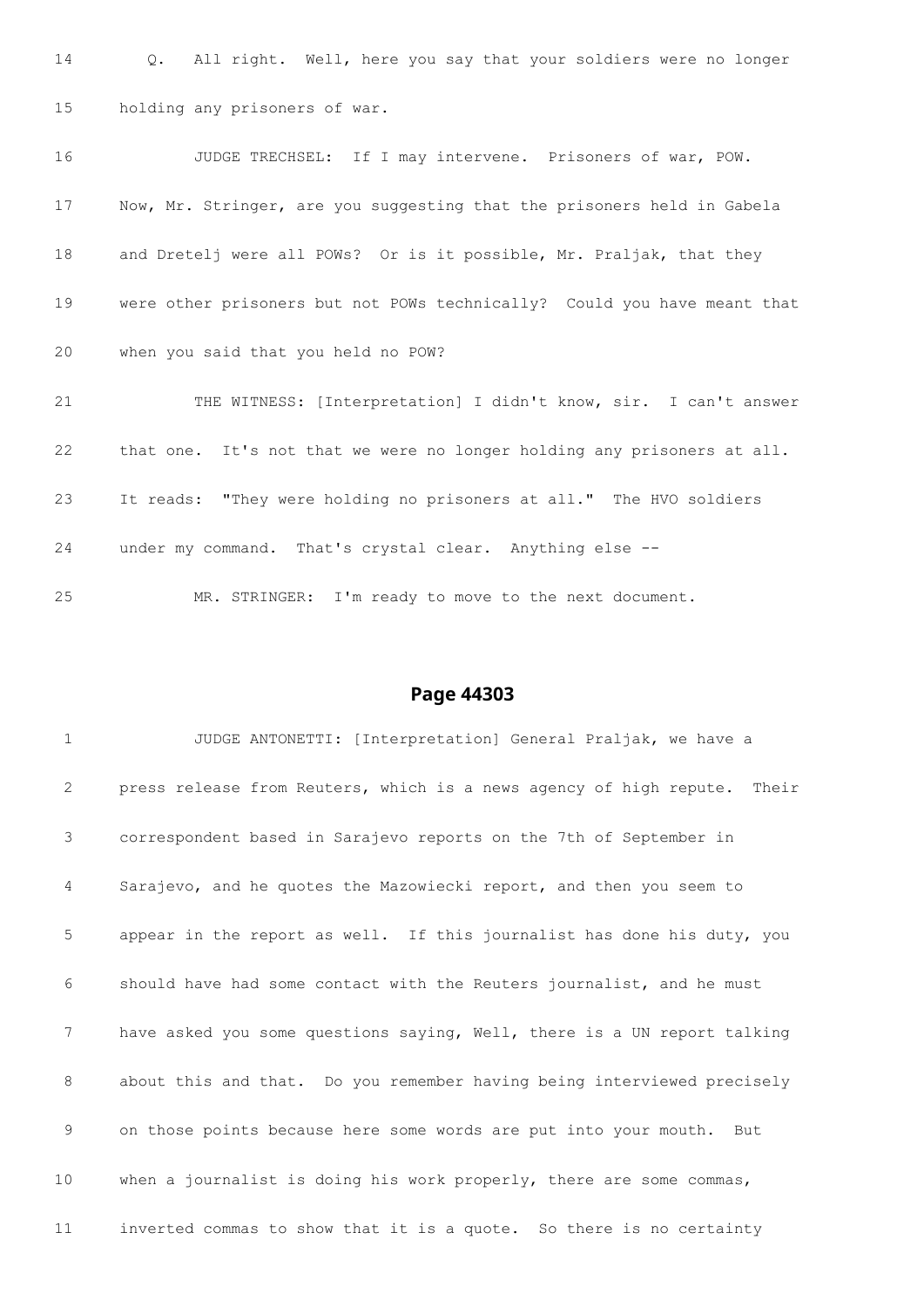| 12 <sup>°</sup> | that you responded. We are asking you what may have happened 15 years    |
|-----------------|--------------------------------------------------------------------------|
| 13              | ago, and I realise that this might not be realistic, but do you remember |
| 14              | a journalist calling you or interviewing you on this report?             |
| 15              | THE WITNESS: [Interpretation] I can't remember. I can't                  |
| 16              | remember, Your Honour.                                                   |
| 17              | JUDGE ANTONETTI: [Interpretation] Very well. I have another              |
| 18              | question then. I believe I asked the same question to other witnesses.   |
| 19              | All we have to do is look at the transcripts. We have this report which  |
| 20              | has been covered by the press, and we realised that there are prisoners  |
| 21              | on all sides, and there are 1.220 Serbs [as interpreted] that are        |
| 22              | detained by the BiH in 24 camps. So we have Croats that are detained.    |
| 23              | Information of this nature should have been brought to the attention of  |
| 24              | the authorities, whether it was in Zagreb or elsewhere. And my           |
| 25              | assumption is that it had been brought to the attention of the Zagreb    |

authorities who learned about that.

 At this stage or at that stage, rather, did someone call to say there is a problem in Zagreb? Do you remember, or do you not remember. THE INTERPRETER: Correction from the interpreter it was 1.220 Croats. THE WITNESS: [Interpretation] No, I don't. I remember that one missing sentence about the partial nature. If you lose site of the fact that the Muslim offensive continued even more fiercely on the 15th and the 16th of September, perhaps one might say you could have done this or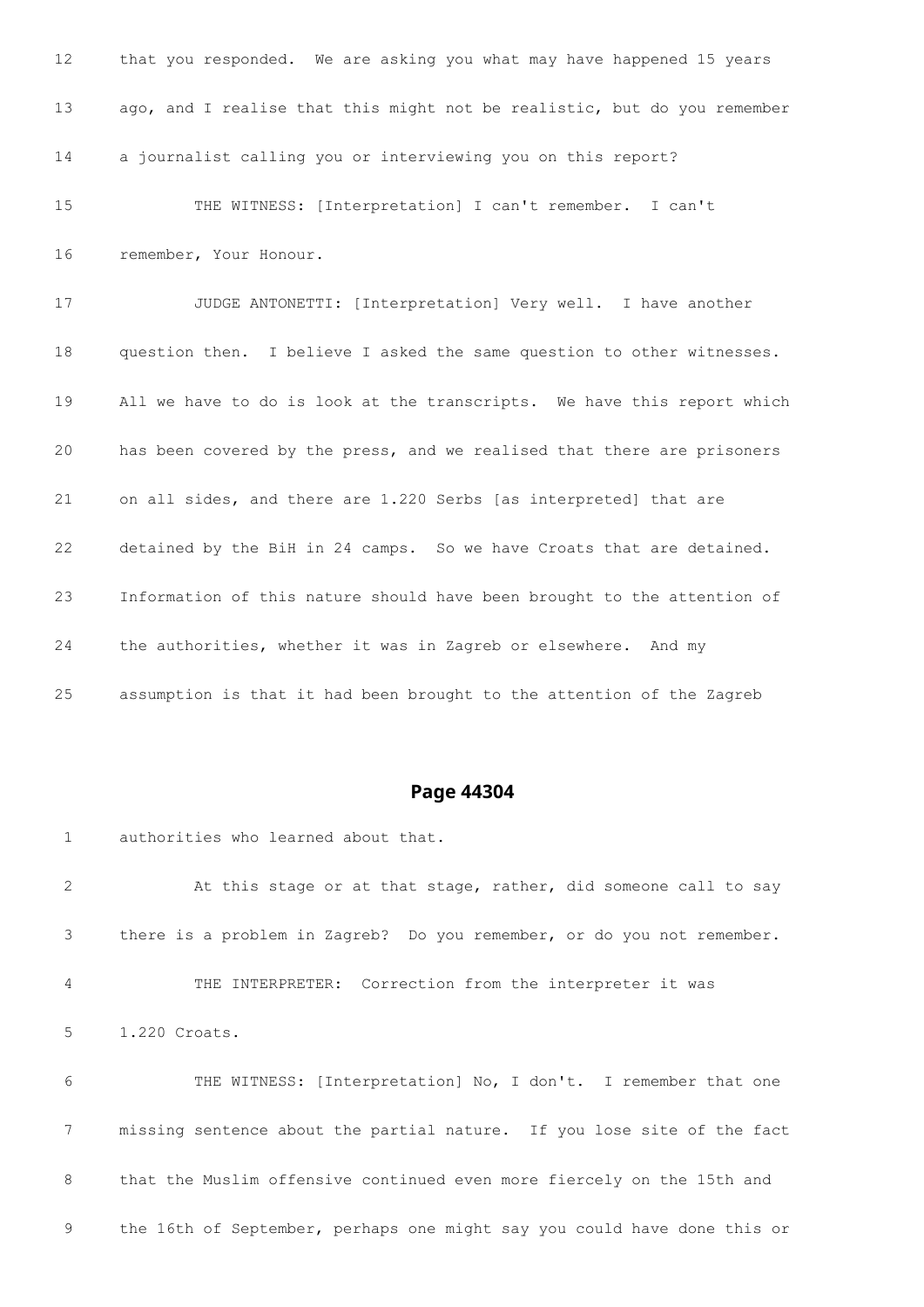| 10 <sub>1</sub> | you could have done that. But then for the next 25 or 30 days around                |
|-----------------|-------------------------------------------------------------------------------------|
| 11              | Vrde and all that, I hardly left the front line throughout that time.               |
| 12              | The only way you can get at the truth is if you look at the whole.<br>Ιf            |
| 13              | you take a partial view of one thing at a time, it can mislead you.<br>$\mathbb{I}$ |
| 14              | never had lunch with Petkovic. I never slept in the same bed for two                |
| 15              | consecutive nights. I mean --                                                       |
| 16              | JUDGE ANTONETTI: Very well. Please proceed.                                         |
| 17              | MR. STRINGER:                                                                       |
| 18              | General, the next exhibit is P05104, 15 September 1993.<br>Q.                       |
| 19              | President Boban issues an order. The order is directed towards the                  |
| 20              | Defence Department and the Main Staff of the armed forces of the Croatian           |
| 21              | Republic of Herceg-Bosna.                                                           |
| 22              | Now, in item 3 he orders:                                                           |
| 23              | "In the prisoners of war detention centres where the conditions                     |
| 24              | required by the international war law and Geneva Convention are not                 |
| 25              | ensured, they should immediately be introduced, and prisoners of war must           |
|                 |                                                                                     |

| 1           | be treated in accordance with the provisions of the Geneva Convention and |
|-------------|---------------------------------------------------------------------------|
| 2           | other humanitarian standards."                                            |
| 3           | He orders the ICRC is to be allowed free visits to detention              |
| 4           | centres for prisoners of war, flow of humanitarian aid.                   |
| $5^{\circ}$ | Item number 7 he orders:                                                  |
| 6           | "The HVO Main Staff will inform all subordinated commands and             |
| 7           | units of this order and provide professional help in its implementation." |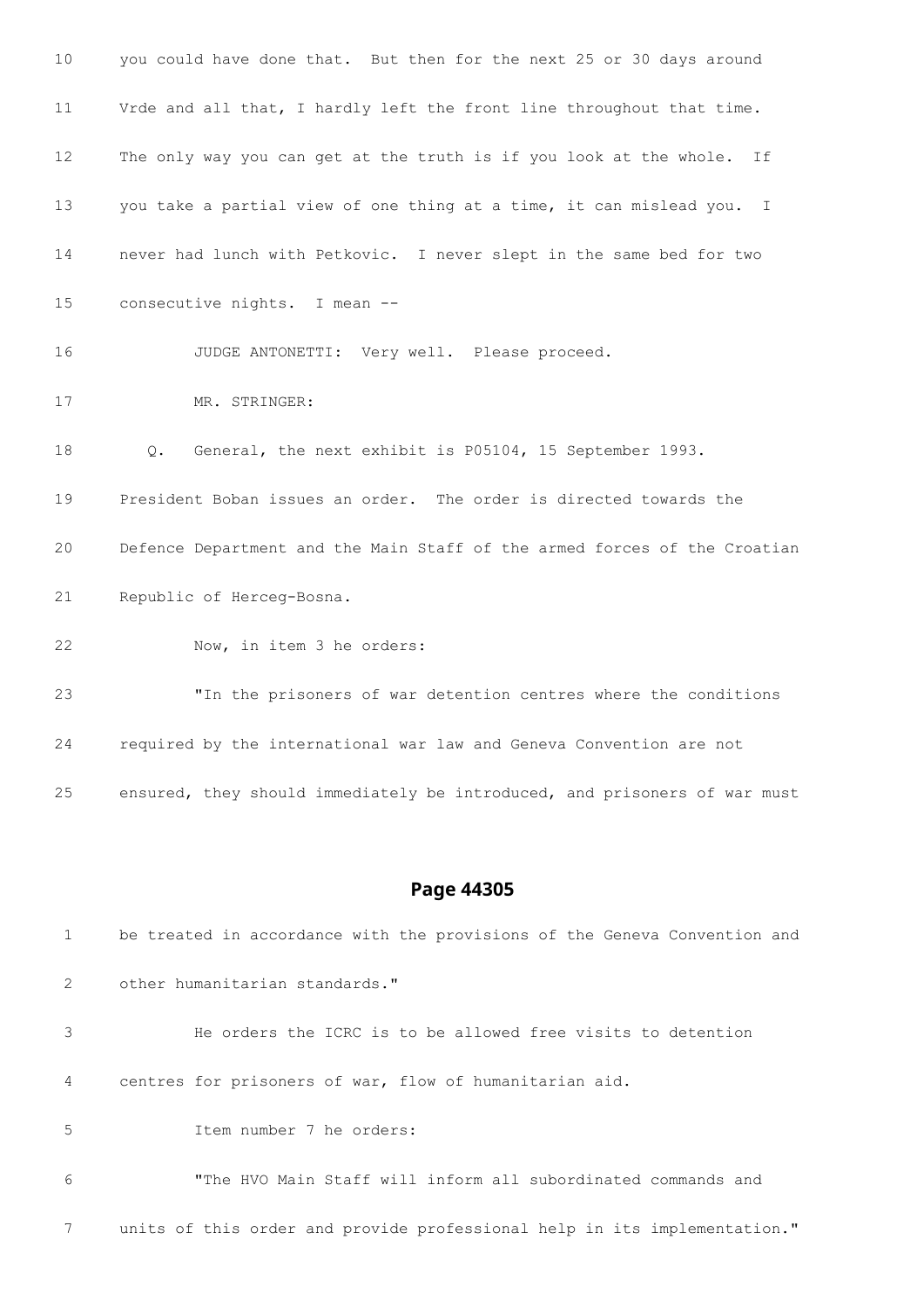Now, just to continue on with this, General, and then we'll talk about it all, the next exhibit is P05188, which if you would look at that one I'd suggest then is you issuing this order as you've been directed by Mr. Boban, sending his order down to all operative zones, all units subordinated to the Main Staff, and to the chief of the military police. All right. Do you remember this, General? Do you remember receiving this order from Mr. Boban and then sending it down the chain of command as is indicated here? A. The answer to the first question, did I receive Mr. Boban's order, this one, the answer is yes. Did I forward it down the chain of command, no. I left out items 3, 4, 5 from Boban's order because they had nothing whatsoever to do with the Main Staff. I received Mr. Boban's order and I conveyed to the lower levels -- Q. All right. We're going to talk about that. Let me ask you some questions first about the Boban order. You do recall receiving this on or about September 15th, 1993? A. Yes. Q. Now, we just looked at the Reuters article from September 7th,

### **Page 44306**

|                | which is a week prior, in which you say that your soldiers are no longer |
|----------------|--------------------------------------------------------------------------|
| 2              | holding any prisoners of war. So, General, do you know what prisoners of |
| 3              | war Mr. Boban --                                                         |
| $\overline{4}$ | It doesn't say "no longer." It doesn't say "no longer." It says<br>Α.    |

"not at all." You keep saying no longer. It's like they were holding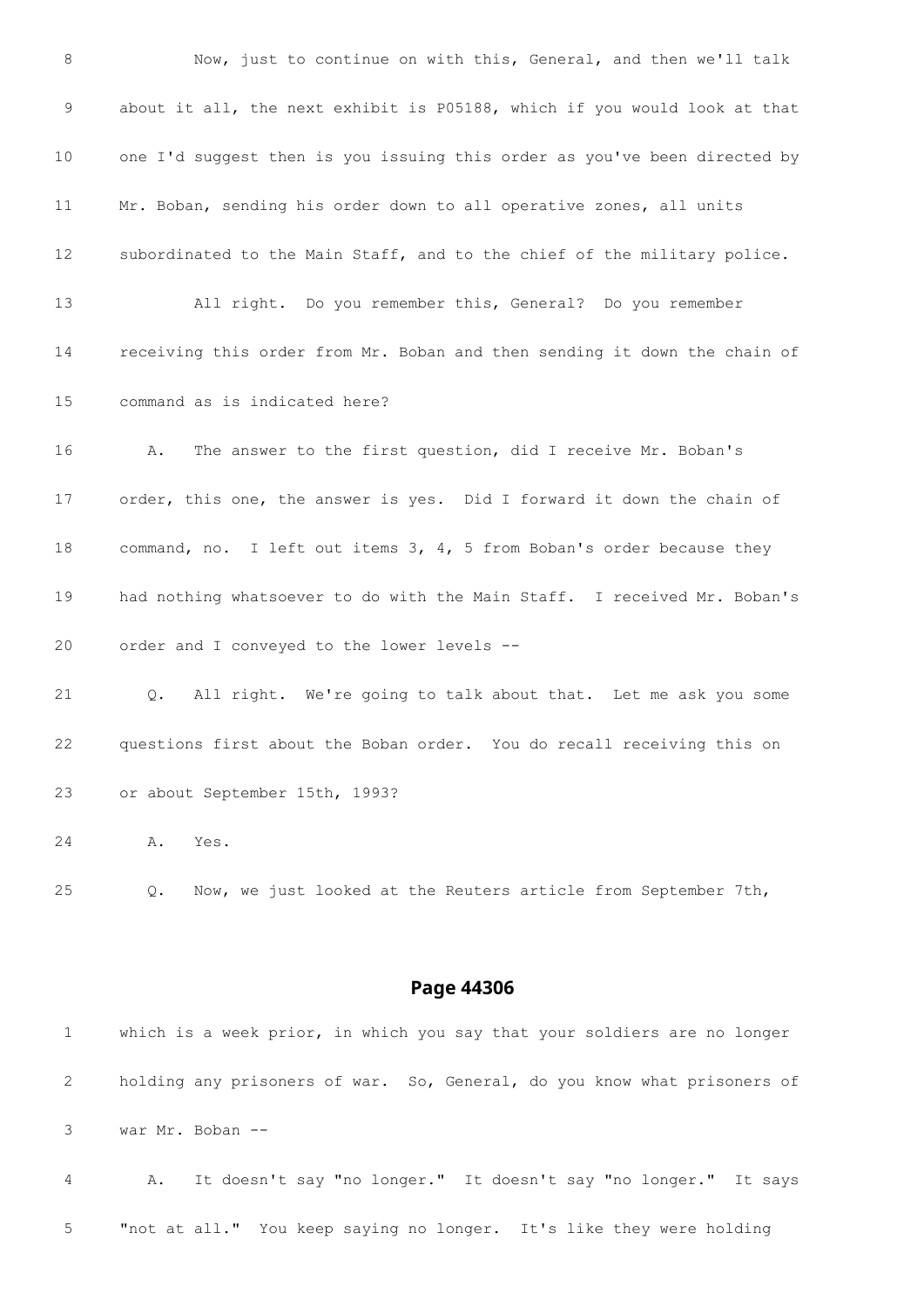prisoners of war and now they are no longer holding prisoners of war, 7 whereas it reads they were not holding any prisoners of war at --8 THE INTERPRETER: Interpreter's note: Can the interpreters please be allowed the time to finish interpreting General Praljak. Thank you. MS. PINTER: [No interpretation]

 THE WITNESS: [Interpretation] Can we a moment's break, please, until you clear this up.

 MS. PINTER: [Interpretation] Because in the English and the German, it reads exactly the way Mr. Stringer is saying, but it was translated into Croatian as there were no prisoners there without the "no longer" bit. So the General is working with one text and Mr. Stringer is working with a different text. That's why the discrepancy has arisen and the excitement, too, on the part of Mr. Praljak.

 THE WITNESS: [Interpretation] In German "mehr fest" does not mean any longer. "Seine Soldaten heilten keine Kriegsgefangenen mehr fest," but that is not correct, because it should read "are not holding" instead

of "are no longer holding."

24 MR. STRINGER: Well --

JUDGE TRECHSEL: I'm sorry, where is the German text? I don't

### **Page 44307**

1 have the German text, and I --

2 MR. STRINGER: The German text --

JUDGE TRECHSEL: There is a chance I would understand it.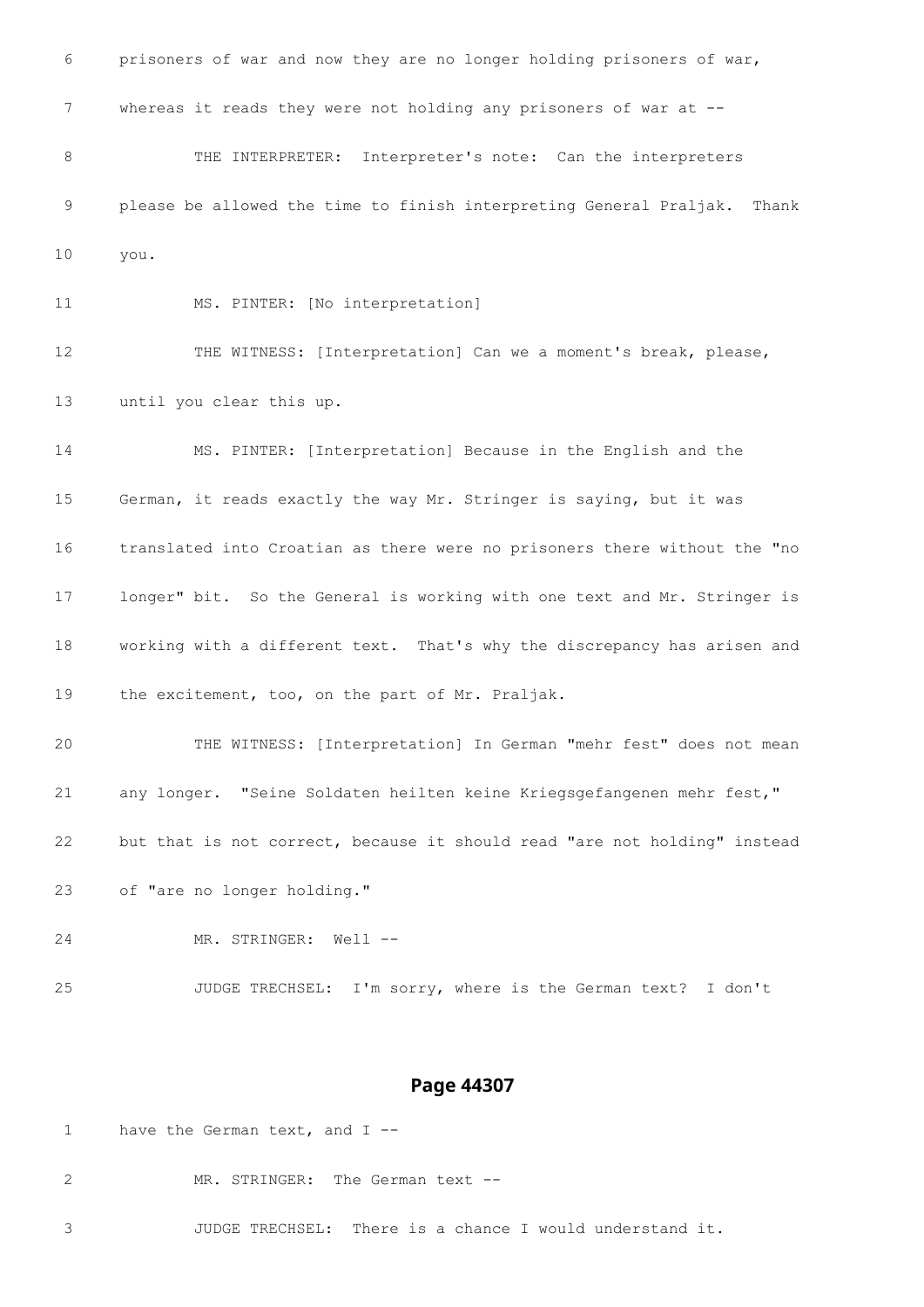MR. STRINGER: It should be there. It's the original language of the document. MS. PINTER: [Interpretation] The very end. The last document is in German. In P -- 8 THE WITNESS: [Interpretation] Your Honours, Judge Antonetti, a minute, please. JUDGE ANTONETTI: [Interpretation] Go ahead. **11 Intervalle 11** The witness stands down **12 I** [Trial Chamber and registrar confer] **I** [The witness takes the stand] JUDGE ANTONETTI: [Interpretation] I inform everyone that the Registrar was telling us we still have 20 minutes worth of tape. So we will have to stop at five to 1.00. 17 JUDGE TRECHSEL: I'm not quite sure whether and to what extent, if so, I have to take an oath and take an expert or interpreter's stand. I have the German text in front of me, and maybe I'll read it in German and then under the control of all other linguists here give a translation. The German text reads: "Der Kommandeur der bosnischen Kroaten, General Slobodan Praljak, erkldrte hingegen, seine Soldaten hielten keine Kriegsgefangenen mehr fest," which translated to the extent that it is important would say:

# **Page 44308**

"Did not hold any prisoners of war any more," which is -- and the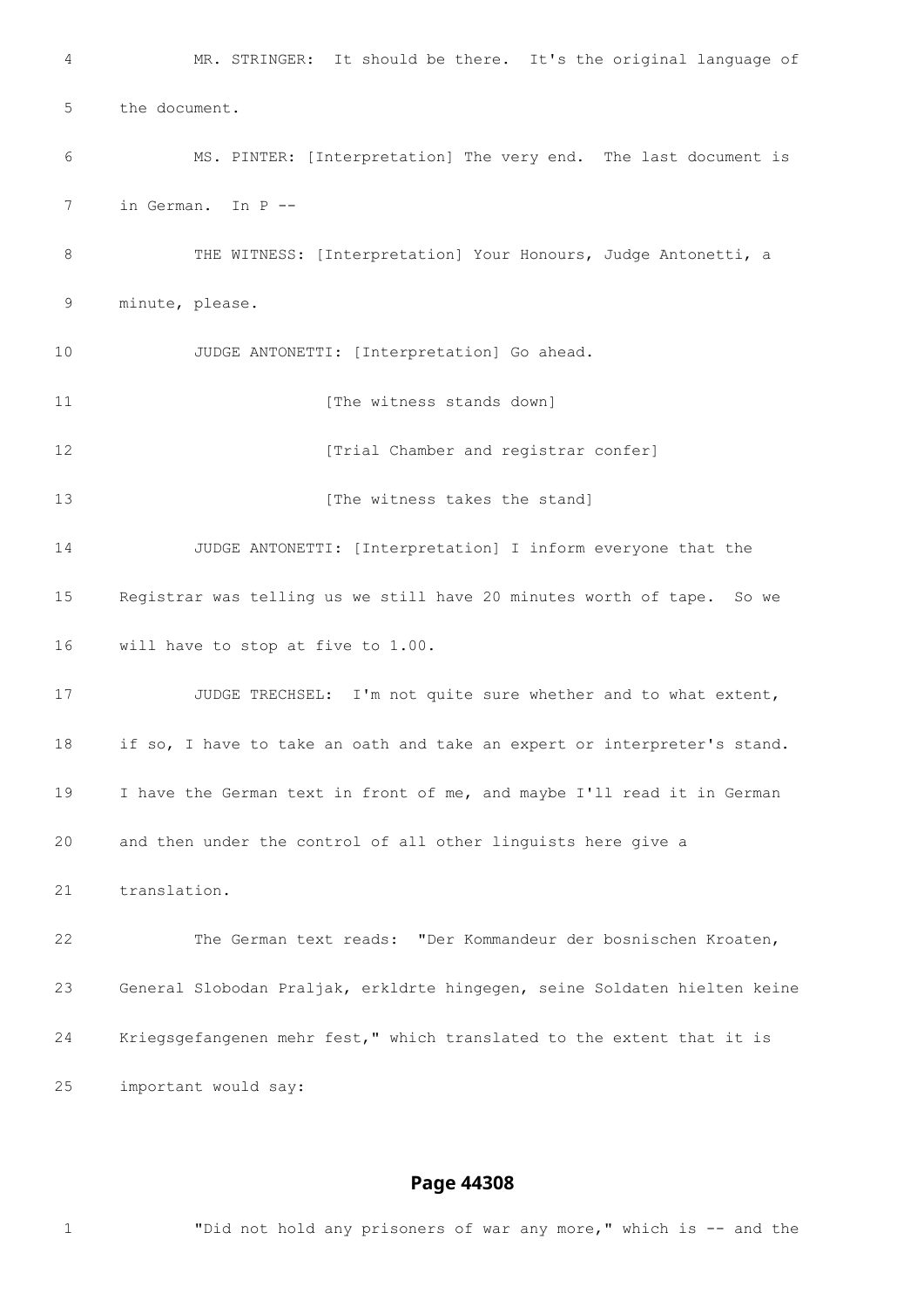meaning is the same as "do no longer hold." Thank you. MS. PINTER: [Interpretation] Correct, Your Honour, and that's where the problem lay, because the general in the Croatian interpretation didn't have this "mehr," "more," or "longer." So Mr. Stringer was adhering to where it says "longer" or "more," and in the Croatian there was no -- this word was not there. 8 JUDGE ANTONETTI: [Interpretation] Mr. Stringer. MR. STRINGER: Q. General, looking at P05104, which is the order from Mate Boban to the Main Staff and the Defence Department, I think my last question to you was whether you recall receiving this document on or about the 15th of September, 1993. A. Yes. Q. Now, in item number 3, he says: "The prisoners of war --" well, I won't read it again. I read it before we had the interruption. But what's saying is that they have to ensure that the applicable -- required conditions applicable to prisoners of war must be ensured -- A. I'm not receiving an interpretation. Q. I'll start again. In paragraph 3, what Boban's saying there is that wherever the conditions are not in accordance with law for the prisoners of war, those conditions have to be fixed centrally.

Now, General, you saw this, so doesn't this tell you that there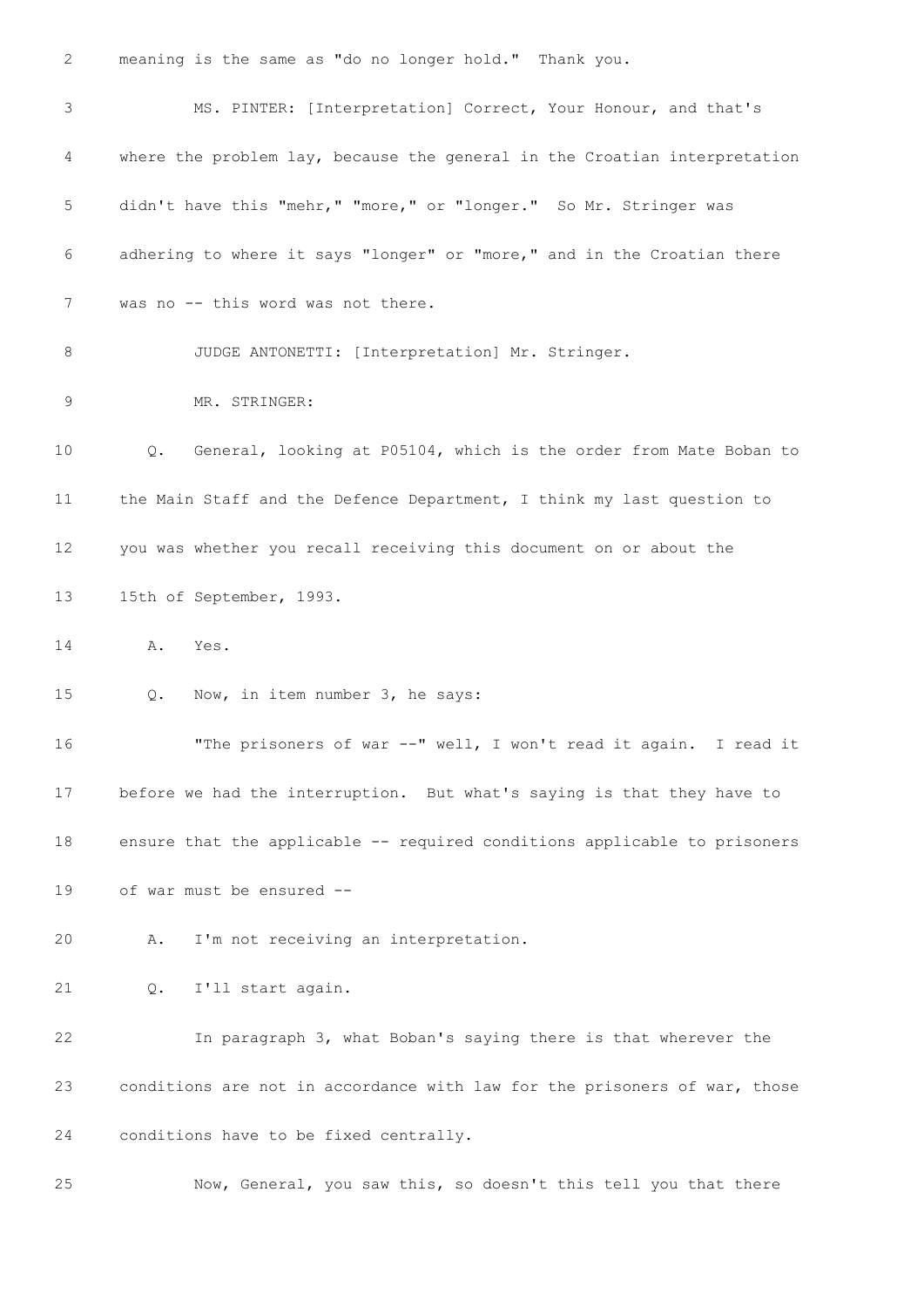| $\mathbf{1}$ | are prisoners of war, HVO prisoners of war, who were being held in places        |
|--------------|----------------------------------------------------------------------------------|
| 2            | where the conditions may not be in accordance with international law?            |
| 3            | It says in which possibly not all conditions have been ensured<br>Α.             |
| 4            | and so on.                                                                       |
| 5            | Yes, I did of course read this, and I gave you an answer to that                 |
| 6            | question and you can see that from my order.                                     |
| 7            | Now, you want to introduce a totalitarian society, and I had                     |
| 8            | nothing to do with items 3, 4, and 5.                                            |
| 9            | So the answer here is despite the information contained in this<br>$Q_{\bullet}$ |
| 10           | document or the suggestion that all is not well with prisoners of war,           |
| 11           | you did nothing with that information because you considered that it was         |
| 12           | someone else's job, not yours; correct?                                          |
| 13           | Well, I read this information. Now, what the situation was, what<br>Α.           |
| 14           | should be improved, and what was actually happened, I did not have any           |
| $15\,$       | information, and I had nothing to do with this in the post that I held,          |
| 16           | structural, under law, or prescribed.                                            |
| 17           | And as you've already indicated, we see that when you sent<br>Q.                 |
| 18           | Boban's order down your chain of command, down as he directed, this is           |
| 19           | P05188, you in fact made no reference at all to the treatment of                 |
| 20           | prisoners; correct?                                                              |
| 21           | Why would I refer to prisoners and conduct towards prisoners when<br>Α.          |
| 22           | the soldiers that I commanded did -- had nothing to do with any kinds of         |
| 23           | prisoners? So why would I write something in my order --                         |
| 24           | $So$ --<br>Q.                                                                    |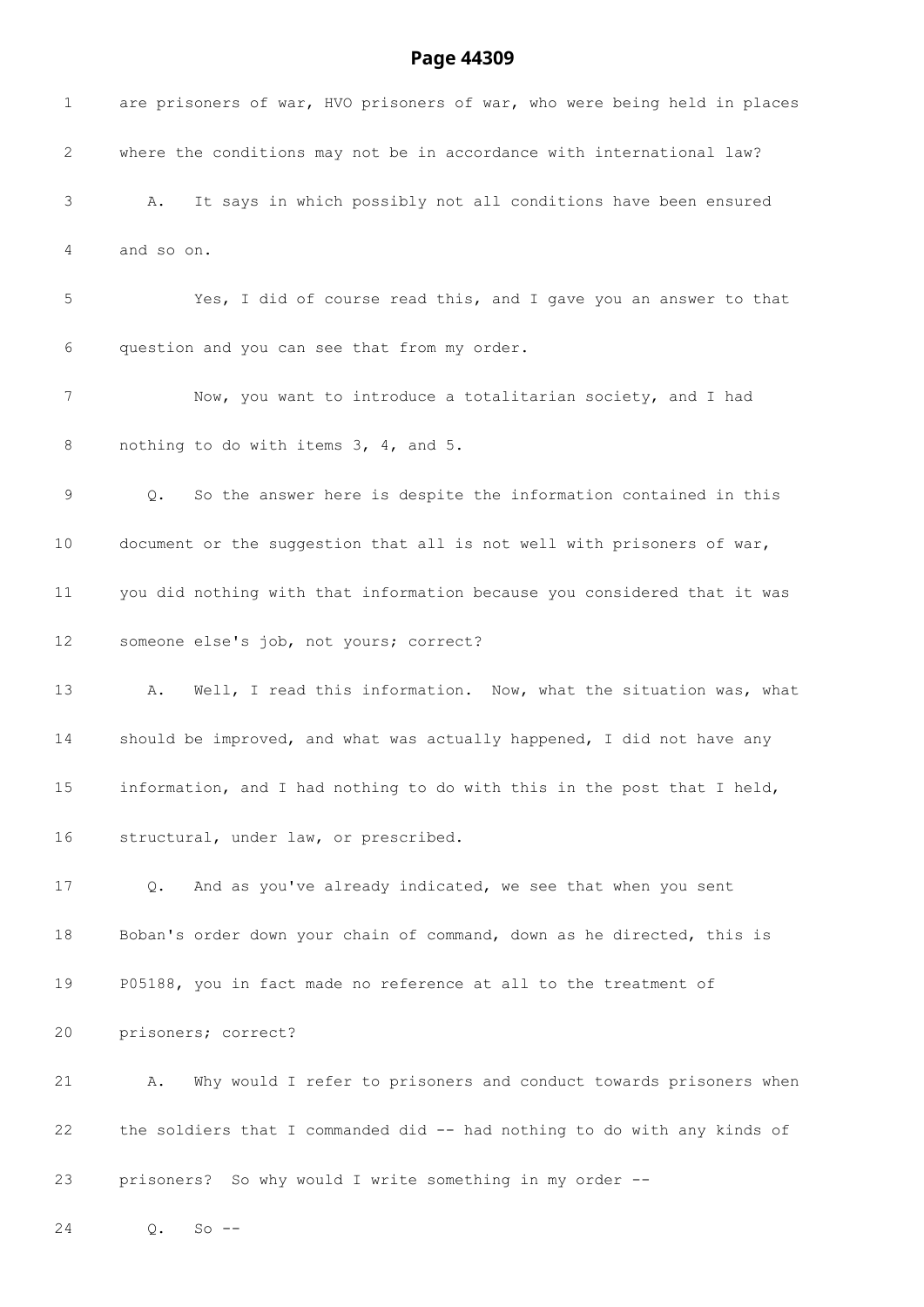| $\mathbf 1$  | So since the Defence Department is the other recipient of this<br>Q.      |
|--------------|---------------------------------------------------------------------------|
| $\mathbf{2}$ | order from Boban, are you telling us, General, then that it was the       |
| 3            | Defence Department that was responsible for the implementation of this    |
| 4            | order in respect of prisoners of war?                                     |
| 5            | Sir, I'm saying exactly this: The Main Staff was not<br>Α.                |
| 6            | responsible, and I don't want to speak about matters here in court about  |
| 7            | which I'm not fully certain. Therefore, I don't know. My answer is I do   |
| 8            | not know precisely and fully the kind of responsibility over these,       |
| 9            | whatever they were called, prisons of one kind or another, general        |
| 10           | military or anything similar. I don't know. And I've said that for the    |
| 11           | umpteenth time, I do not know.                                            |
| 12           | Well, the fact is, General, within your own spheres of<br>$Q_{\bullet}$   |
| 13           | responsibility and authority, the fact is that both you as the commander  |
| 14           | of the Main Staff and Mr. Stojic as head of the Defence Department, and   |
| 15           | Mr. Coric as head of the military police administration, each of you held |
| 16           | responsibilities and obligations in respect of prisoners.<br>Isn't that   |
| 17           | true?                                                                     |
| 18           | Absolutely incorrect, and that's precisely what I've been telling<br>Α.   |
| 19           | You want to introduce a totalitarian system, which never existed.<br>you. |
| 20           | A normal society has precisely defined rights and responsibilities for    |
| 21           | individual matters, and we at least tried to do that.                     |
| 22           | And in a normal society, let me suggest to you that the commander<br>Q.   |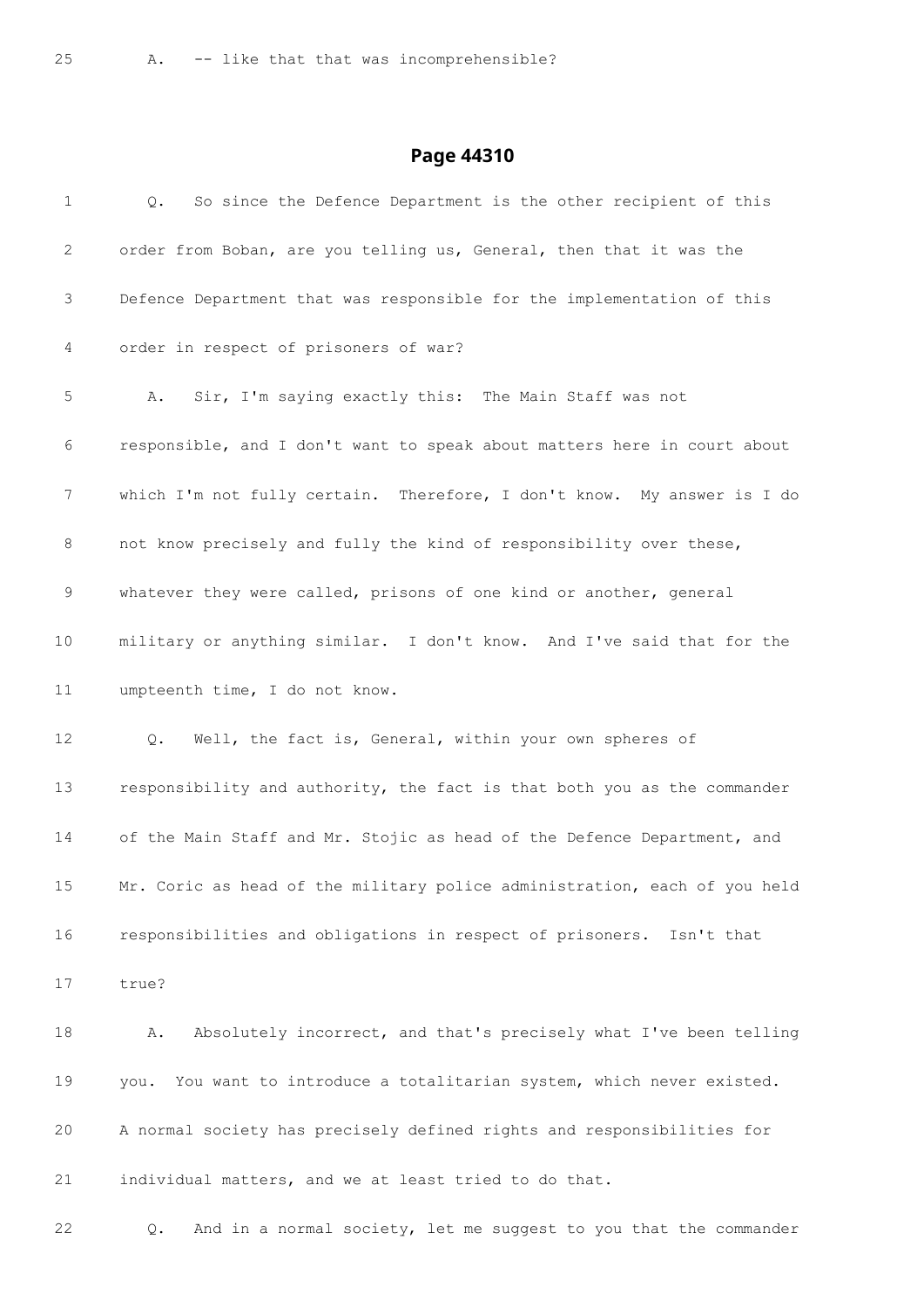of the armed forces knows who's responsible for prisoners.

| 24 |  |  |  |  | A. That's not true, not even in the American army. The commander      |  |  |  |
|----|--|--|--|--|-----------------------------------------------------------------------|--|--|--|
|    |  |  |  |  |                                                                       |  |  |  |
| 25 |  |  |  |  | does not know what happened in prisons in Iraq. It was the people who |  |  |  |

| $\mathbf 1$      | did that who were responsible, and he learned about this five months --   |
|------------------|---------------------------------------------------------------------------|
| 2                | JUDGE PRANDLER: You don't have to speak now about Iraq and about          |
| 3                | the American army. You have to speak about yourself and what you have     |
| 4                | done. Thank you.                                                          |
| 5                | MR. STRINGER:                                                             |
| 6                | General, I'm asking you about who knows what they're responsible<br>Q.    |
| $\boldsymbol{7}$ | for. You say you're not responsible for prisoners. You claim that you     |
| 8                | don't know who is, and I'm putting to you that that's absurd, and that in |
| $\mathsf 9$      | any political-military organisation everyone knows, certainly at your     |
| 10               | level, who's responsible for what. And if you claim you're not            |
| 11               | responsible for prisoners, the fact is you know who is and you just       |
| 12 <sup>°</sup>  | refuse to say it, don't you?                                              |
| 13               | That's not true. I don't have to know who was responsible for<br>Α.       |
| 14               | prisoners.                                                                |
| 15               | And, please, Judge Prandler, there are regulations and rules in           |
| 16               | armies, and you can't set this one apart. You have to know how each army  |
| 17               | operates in order to hold people accountable. If you want to set up a     |
| 18               | separate system for this army, you can do what you like. But I claim      |
| 19               | that it is not true either for the American army or the others. Those     |
| 20               | who committed crimes in Abu Ghraib, it wasn't the commander of the army   |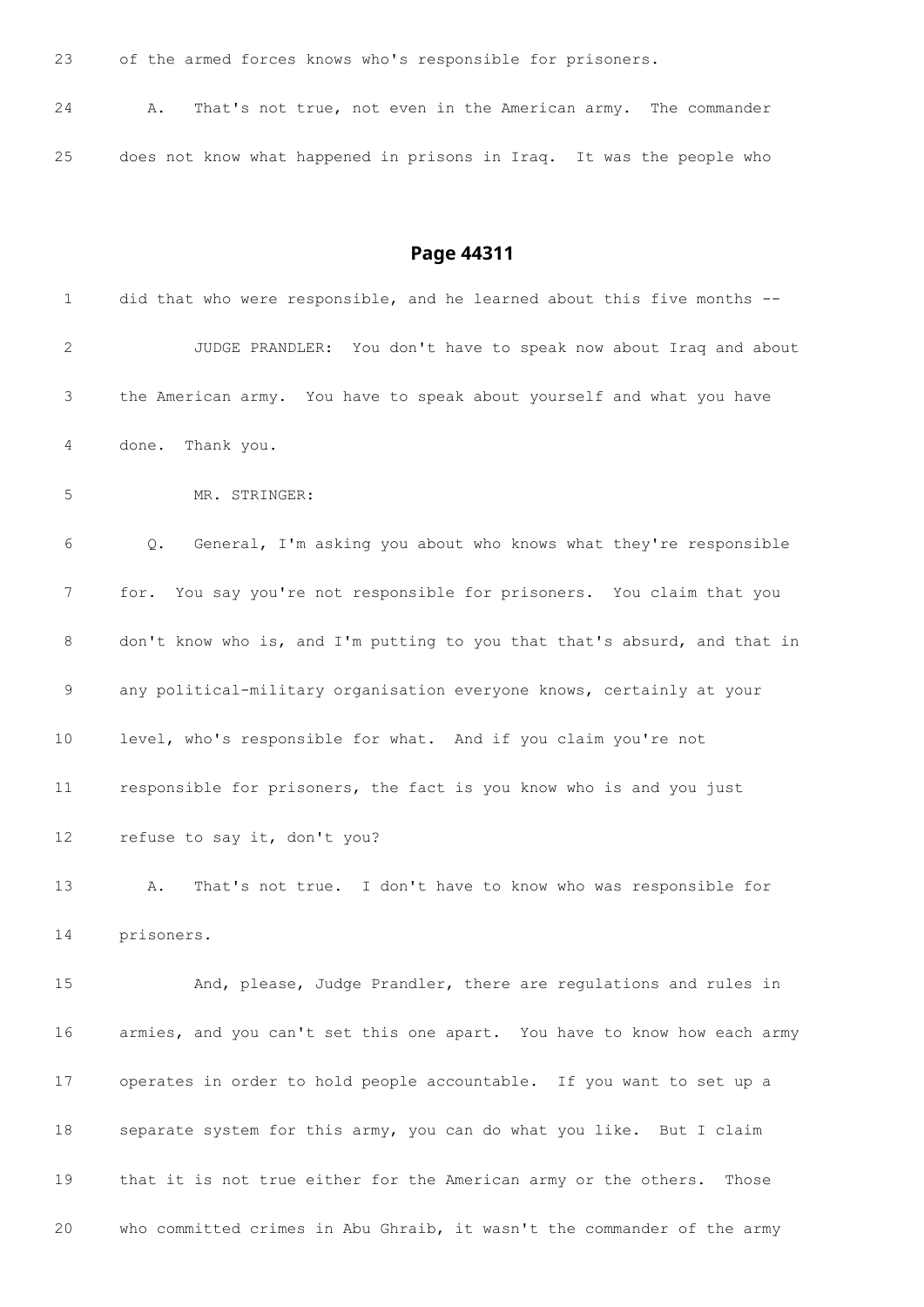| 21 | who was held responsible but the perpetrators of those crimes because he |
|----|--------------------------------------------------------------------------|
| 22 | wasn't informed about what was going on and it was journalists who       |
| 23 | uncovered it. And here it's my right to defend myself by using logics    |
| 24 | and general knowledge, general well knowledge, but not only for the HVO  |
| 25 | but something that holds true for everyone and all armies.               |

 JUDGE ANTONETTI: [Interpretation] General Praljak, I have a follow-up question. As an impartial trier of fact I must examine both versions, the case presented by the Prosecution and the case presented by the Defence. This is how an impartial Judge does his work. And in order to do this, I examine the Prosecutor's case. He is showing us two documents, an order from Mr. Boban and your own order. And the Prosecutor notes that paragraphs 3, 4, and 5 are missing in your own document. Because of this anyone seeing both documents could very well - and here I say could only - could very well draw the conclusions that General Praljak completely set aside this part regarding prisoners. Actually, turned a blind eye on it. And he did this deliberately. That is one interpretation of the documents. Second interpretation. You became aware of Mate Boban's order. You gave instructions to the person drafting the order. I'm sure you're not the person who actually took a quill to write all this, and the person drafting the order is executing orders given by you, and you can give him the order not to copy paragraphs 3, 4, and 5. And you might have told the person drafting the document, "Because this is not of my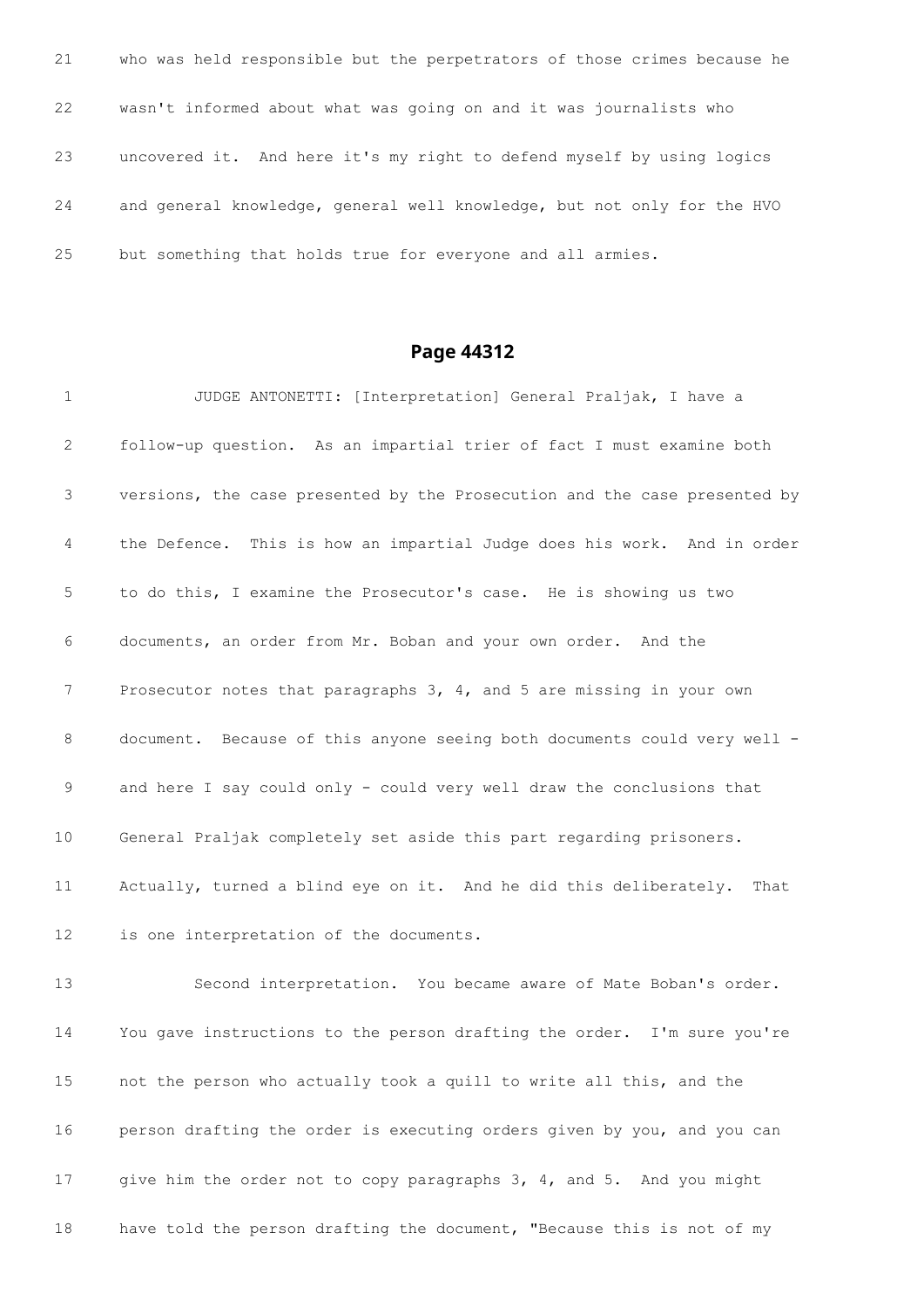| 19 | responsibility." That is one assumption that would back what you're       |
|----|---------------------------------------------------------------------------|
| 20 | saying. You might believe that it is somebody else's business and that    |
| 21 | you have nothing to relay regarding points $3, 4,$ and $5.$               |
| 22 | Now, as -- in your recollection, can you tell us whether you              |
| 23 | asked the person drafting the document for you to set aside items $3, 4,$ |
| 24 | and 5, or is it that person who actually drafted the whole document and   |
| 25 | just signed it blindly? Do you remember anything about the way you        |

drafted this order?

| 2  | There are two ways of looking at this, obviously. One is in              |
|----|--------------------------------------------------------------------------|
| 3  | incriminatory, the other one exculpatory, of course.                     |
| 4  | THE WITNESS: [Interpretation] No, it is pot possible. An order           |
| 5  | by the president of the HZ-HB and the supreme commander of the armed     |
| 6  | forces is read. I didn't write this, but it was read pursuant            |
| 7  | [indiscernible] orders, leave out items that have nothing to do with the |
| 8  | responsibilities and rights of the Main Staff of the HVO.                |
| 9  | Your Honours, responsibility begins with appointments and                |
| 10 | dismissals, and you send the responsible person the reports. How can you |
| 11 | be responsible if you don't have the right to replace, dismiss,          |
| 12 | incarcerate, and so on? You can't. And if you're not receiving any       |
| 13 | reports, it means you're not in the reporting structure. That's true for |
| 14 | courts. That's true for everyone.                                        |
| 15 | JUDGE ANTONETTI: [Interpretation] General Praljak, you are not           |

answering my question. It was a very specific question. I wanted to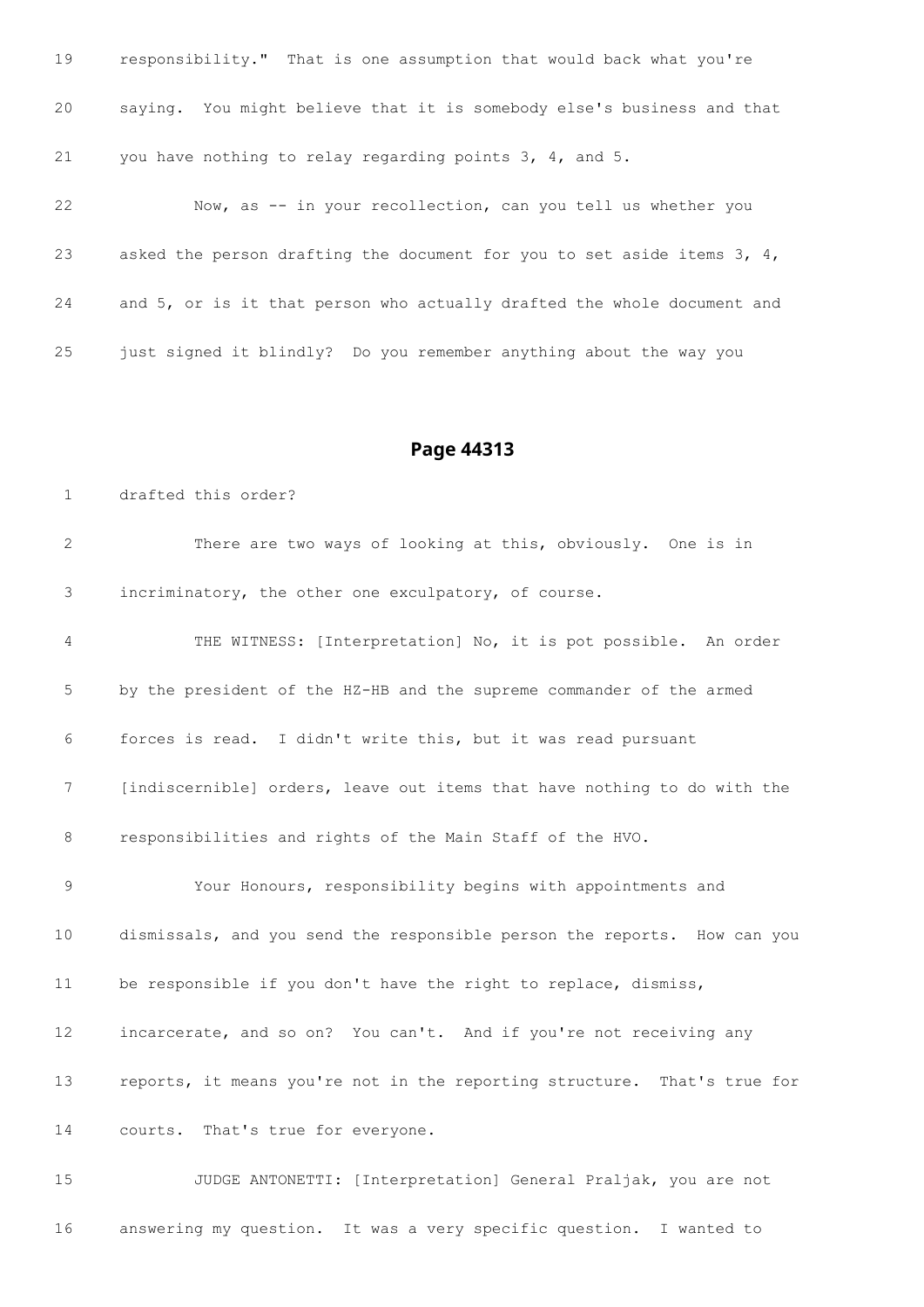| know whether you gave orders to the person drafting the document, orders   |
|----------------------------------------------------------------------------|
| by which paragraphs 3, 4, 5 of Mr. Boban $-$ - on prisoners to be excluded |
| for -- on grounds that you were not competent for this matter, or whether  |
| this other person actually drafted the entire document by himself and you  |
| thought it was fine. What happened?                                        |
| THE WITNESS: [Interpretation] I gave you an answer precisely. I            |
|                                                                            |

throw out items that have nothing to do with the commander and the

don't know whether it was recorded and translated. I ordered that he

Main Staff of the HVO. That's what I said. I don't know why there was

## **Page 44314**

 no interpretation, but I did answer that in very precise terms and quite clearly.

 JUDGE TRECHSEL: Thank you. I'm sorry that I have to say I read these two documents in a different way than the President.

 In your order you say in the first introductory paragraph that you have enclosed the order of Mate Boban. There is no reference to any redaction of that order, and I must suppose that you enclosed the order 8 of Mate Boban the way you had received it. Is that a correct assumption? 9 THE WITNESS: [Interpretation] No, sir. Mate Boban is sending his order to two addressees, and I attach his order --

11 JUDGE TRECHSEL: No, no, no, no. The question is much simpler. You write an order signed "Praljak." You do not deny that you signed this. You say in this order that the order of Mate Boban is enclosed. So am I right in assuming that the recipient of your order gets your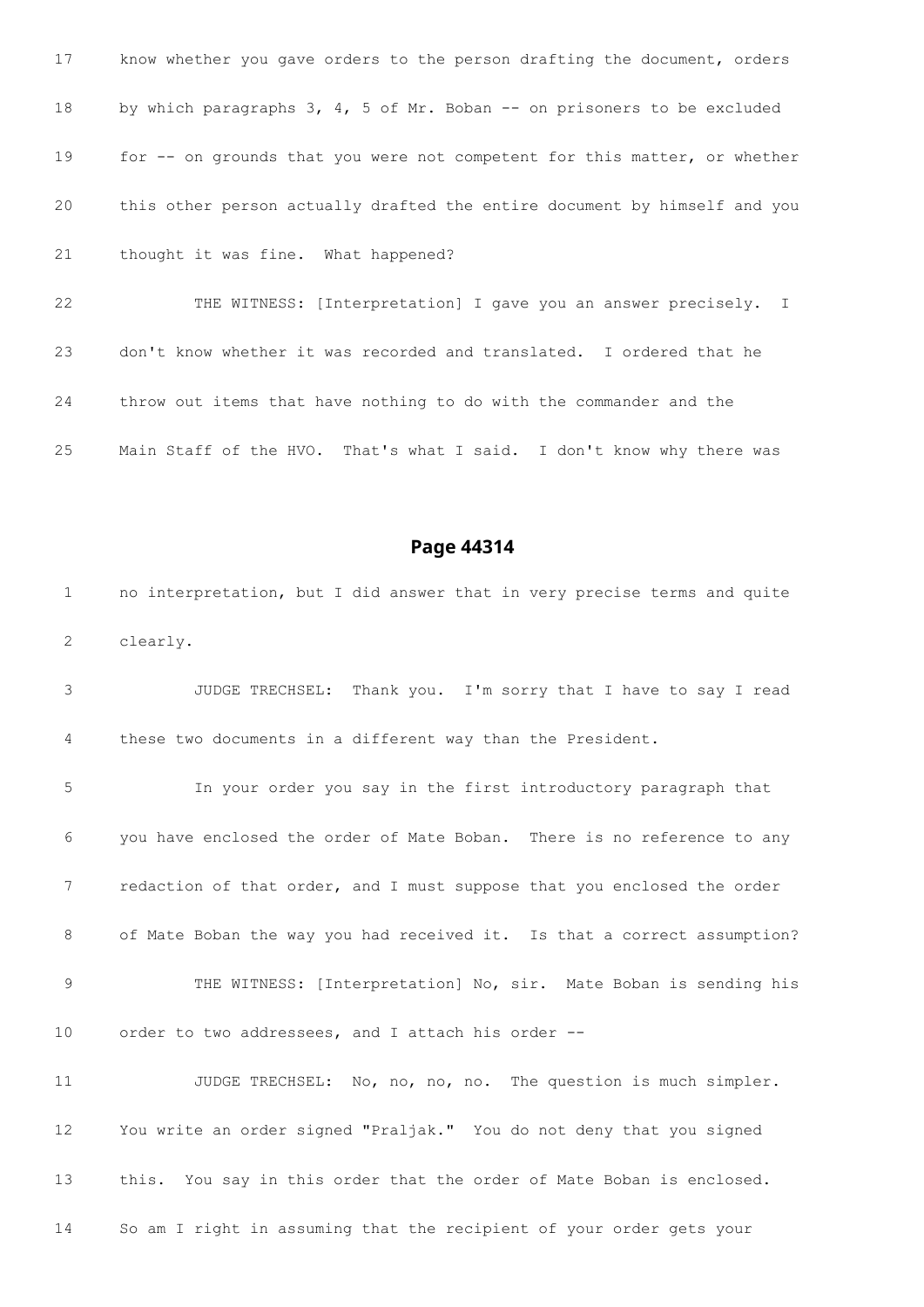| 15 | order and attached to it a copy of the order of Mate Boban as it was, |
|----|-----------------------------------------------------------------------|
| 16 | original copied without changes? Is that correct?                     |
| 17 | THE WITNESS: [Interpretation] Correct. Correct, yes, a copy of        |
| 18 | Mate Boban's order and my order over the units that I command.        |
| 19 | JUDGE TRECHSEL: Then in number 3 of your order you comment on         |
| 20 | numbers 5 and 6 of the order of Mate Boban; correct?                  |
| 21 | THE WITNESS: [Interpretation] Correct. I say that they must be        |
| 22 | as they stand.                                                        |
| 23 | JUDGE TRECHSEL: Thank you. I did not see in your order any            |
| 24 | reference at all to other numbers in Mate Boban's order. You do not   |
| 25 | comment specifically on any of the other points.                      |

1 THE WITNESS: [Interpretation] No. I -- JUDGE TRECHSEL: Right. So that -- it follows that when you told us that you did not hand on the order, carry on -- carry further to your subordinates the order to the extent that it concerns prisoners, this is your interpretation of your order, but there is no tangible trace of this. It's just, you say -- I suppose, I'm putting it to you, you say, As this was not my business, automatically those who received from me Boban's orders also would disregard it because it did not concern the army, full stop. Is that I way I should understand your argument? JUDGE ANTONETTI: [Interpretation] Just a minute. I with like to put on the transcript that I do not share the content of this question. I don't agree with it, because it's too complex, and I believe that we